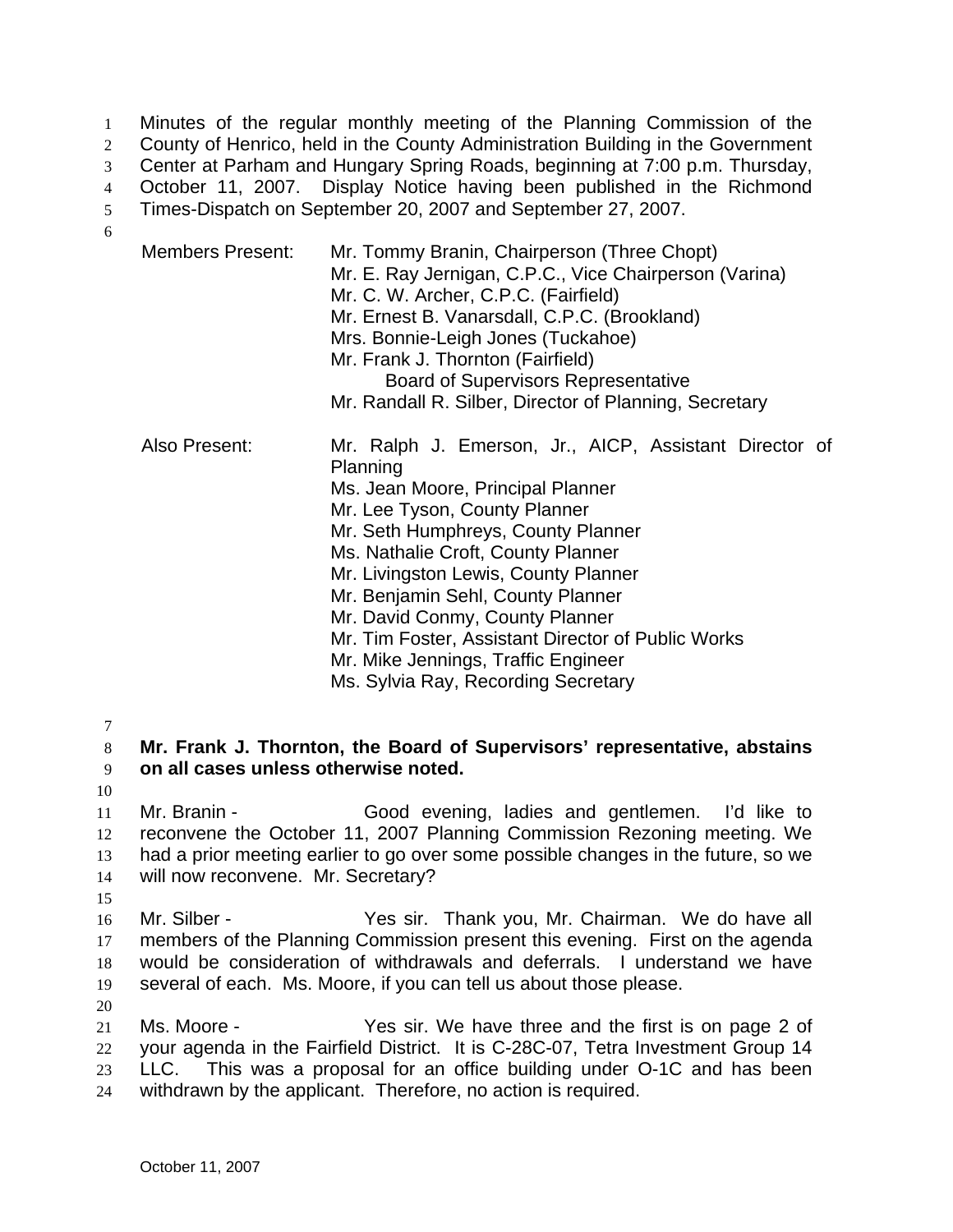#### *Deferred from the August 9, 2007 Meeting.*

**C-28C-07 Mike Morgan Engineering LLC for Tetra Investment Group 14 LLC**: Request to conditionally rezone from R-6 General Residence District and B-3C Business District (Conditional) to O-1C Office District (Conditional), Parcel 784-746-3173, containing 1.182 acres, located on the north line of Brook Run Drive (private) at Cliffbrook Lane, approximately 830 feet west of Brook Road (U.S. Route 1). The applicant proposes an office building. The use will be controlled by zoning ordinance regulations and proffered conditions. The Land Use Plan recommends Commercial Concentration.

Ms. Moore - Next also on page 2 is C-39C-07, Herbert King. This has been withdrawn by the applicant.

## *Deferred from the August 9, 2007 Meeting.*

**C-39C-07 James Theobald for Herbert S. King**: Request to conditionally rezone from R-2A and R-4 One-Family Residence Districts and O-2C Office District (Conditional) to R-6C General Residence District (Conditional), part of Parcel 808-733-2903, containing approximately 18.23 acres, located on the south line of Harvie Road approximately 1,150 feet east of Laburnum Avenue. The applicant proposes an age-restricted multi-family residential community with a maximum of two hundred eighteen (218) units. The R-6 District allows a maximum gross density of 19.81 units per acre. The uses will be controlled by zoning ordinance regulations and proffered conditions. The Land Use Plan recommends Suburban Residential 1, 1.0 to 2.4 units net density per acre, and Office. The site is in the Airport Safety Overlay District.

52 Mr. Silber - I don't know if Ms. Moore mentioned this, you may have. Rezoning requests for withdrawal do not require Planning Commission action.

Ms. Moore - And the last withdrawal we received is on page 3 of your agenda, C-47C-07.

## *Deferred from the September 13, 2007 Meeting.*

**C-47C-07 Andrew M. Condlin for Gregory A. Windsor**: Request to conditionally rezone from A-1 Agricultural District to R-2AC One-Family Residence District (Conditional), Parcels 740-770-9386, 741-770-1920, 741-771-6359, and part of Parcels 740-772-8110 and 741-770-0218, containing approximately 20.81 acres, located on the north line of Shady Grove Road approximately 590 feet west of its intersection with Twin Hickory Road. The applicant proposes a single-family subdivision. The R-2A District allows a minimum lot size of 13,500 square feet and a maximum gross density of 3.23 units per acre. The use will be controlled by zoning ordinance regulations and proffered conditions. The Land Use Plan recommends Suburban Residential 1, 1.0 to 2.4 units net density per acre, and Environmental Protection Area.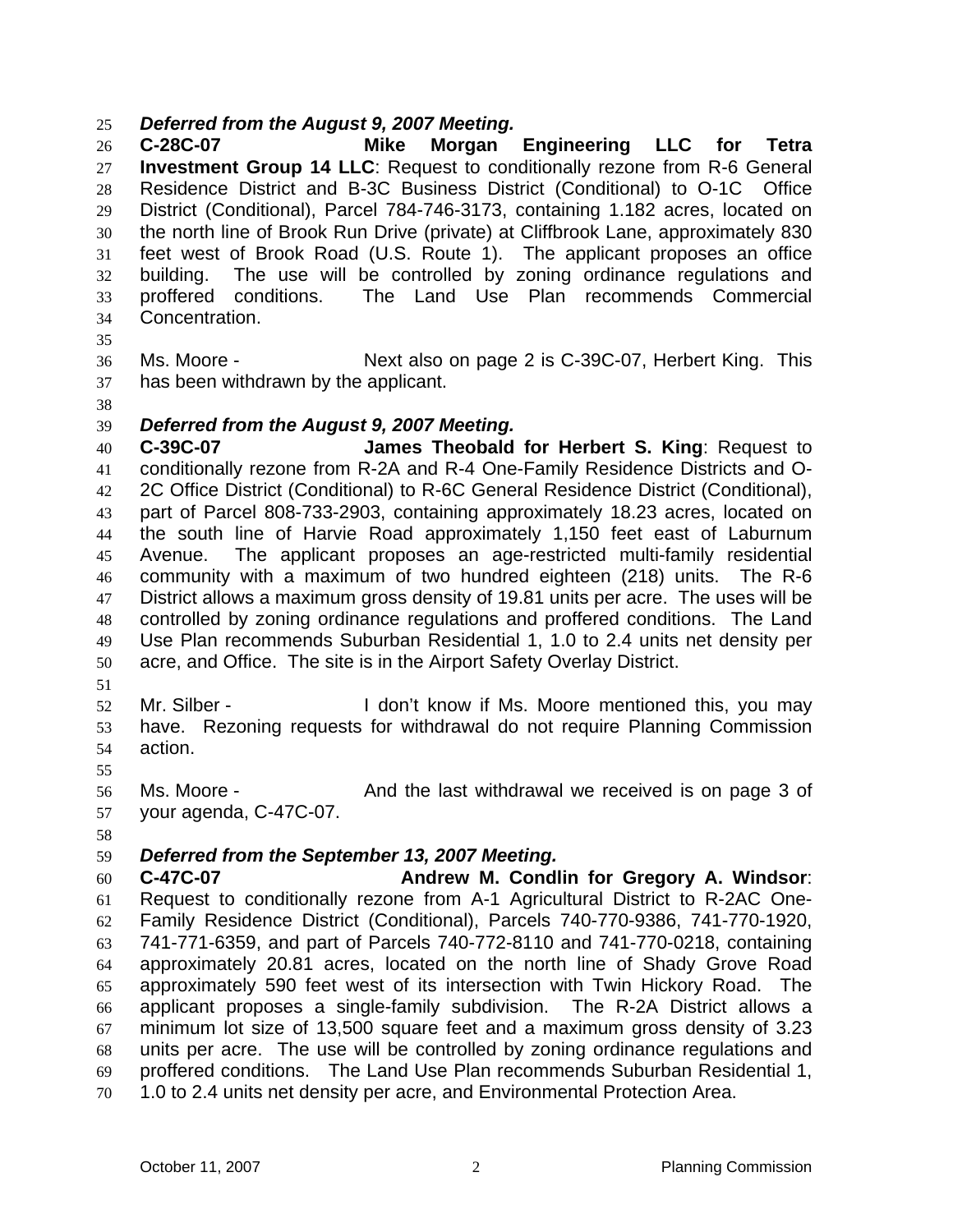Mr. Branin - Okay. If anyone in the audience came to hear any of these cases, these cases have been withdrawn so they will not be heard. Okay? Ms. Moore?

Ms. Moore - Next, we'll proceed to the requests for deferrals that we've received, and we have two. The first is on page 3 of your agenda in the Fairfield District. It is C-29C-07. The deferral is requested to the November 8, 2007 meeting.

## *Deferred from the September 13, 2007 Meeting.*

**C-29C-07 Caroline L. Nadal for Creighton & Laburnum LLC**: Request to conditionally rezone from A-1 Agricultural District, B-2C Business District (Conditional) and M-1C Light Industrial District (Conditional) to B-2C Business District (Conditional) and M-1C Light Industrial District (Conditional), Parcels 807-730-9116, 808-730-6309, -4825, -3946, -3162, -2377 and -6227, containing approximately 27.04 acres (B-2C 7.37 ac; M-1C 19.67 ac), located at the northwest intersection of N. Laburnum Avenue and Creighton Road. The applicant proposes retail and office/service uses. The uses will be controlled by zoning ordinance regulations and proffered conditions. The Land Use Plan recommends Office/Service, Suburban Residential 1, 1.0 to 2.4 units net density per acre, and Environmental Protection Area. The site is in the Airport Safety Overlay District

Mr. Branin - Is anyone in opposition to the deferral of C-29C-07, Caroline L. Nadal for Creighton & Laburnum, LLC? No one?

Mr. Archer - Mr. Chairman, I move for deferral of C-29C-07, Caroline L. Nadal for Creighton & Laburnum, LLC, to the November 8, 2007 meeting at the applicant's request.

Mr. Vanarsdall - Second.

Mr. Branin - Motion made by Mr. Archer, seconded by Mr. Vanarsdall. All in favor say aye. All opposed say no. The ayes have it, the motion carries.

At the request of the applicant, the Planning Commission deferred C-29C-07, Caroline L. Nadal for Creighton & Laburnum, LLC., to its meeting on November 8, 2007.

 Ms. Moore - On page 4 of your agenda in the Brookland District is case C-10C-07. This deferral is requested to the December 6, 2007 meeting. 

- 
-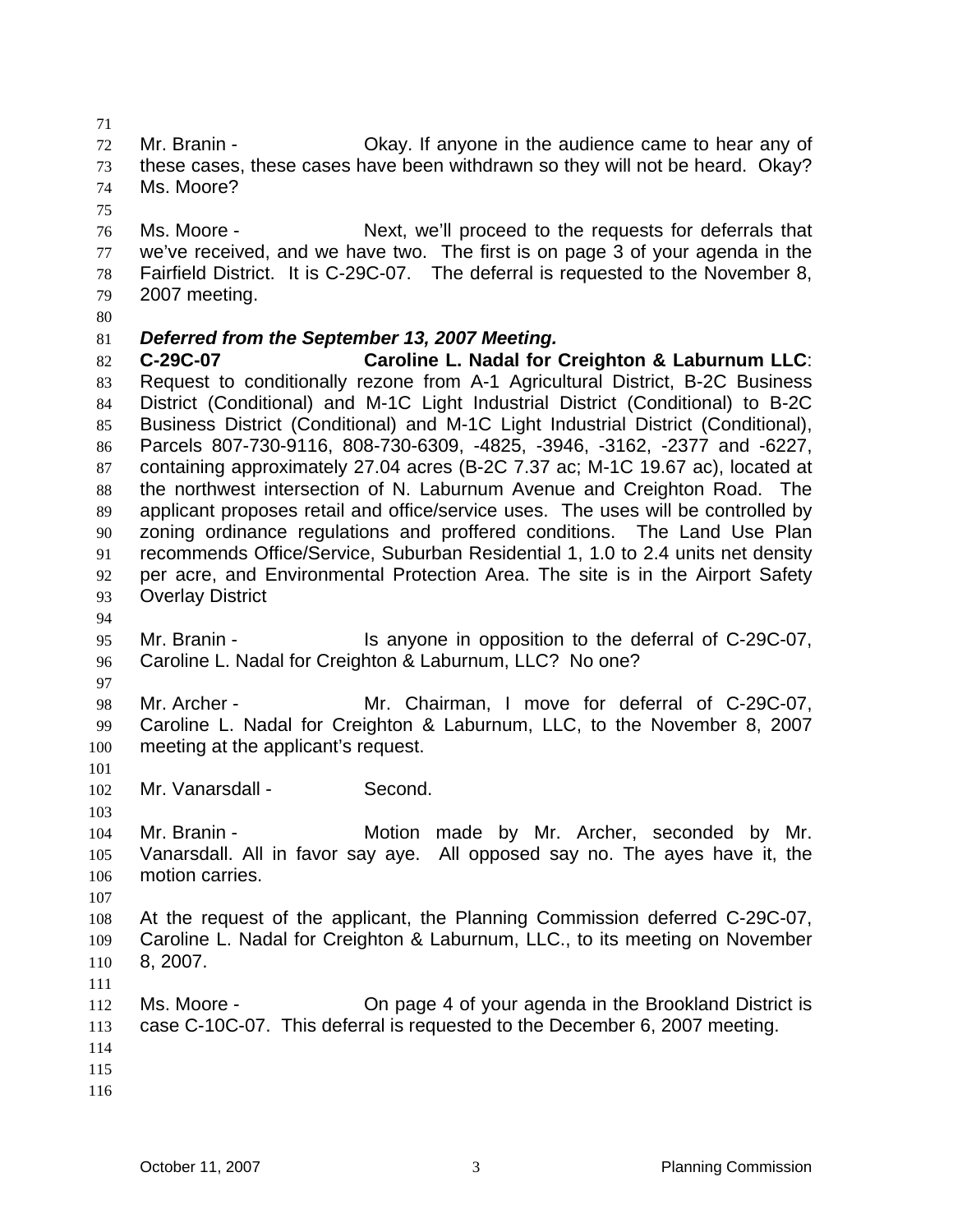#### *Deferred from the August 9, 2007 Meeting.*

**C-10C-07 David Johannas for Pied Venture LLC:** Request to conditionally rezone from B-2 Business District to R-6C General Residence District (Conditional), Parcel 772-737-7160, containing 2.874 acres, located between the north line of Fitzhugh Avenue and the south line of Markel Street, approximately 236 feet southeast of Byrd Avenue. The applicant proposes residential condominiums. The R-6 District allows a maximum gross density of 19.8 units per acre. The use will be controlled by zoning ordinance regulations and proffered conditions. The Land Use Plan recommends Office and Environmental Protection Area. The site is located within the Enterprise Zone. Mr. Branin - Is anyone in opposition to the deferral of C-10C-07, David Johannas for Pied Venture, LLC? No one. Mr. Vanarsdall - Mr. Chairman, with that I move that C-10C-07, David Johannas for Pied Venture, LLC be deferred until December 6, 2007, at the applicant's request. Mrs. Jones - Second. Mr. Branin - Motion made by Mr. Vanarsdall, seconded by Mrs. Jones. All in favor say aye. All opposed say no. The ayes have it, the motion carries. At the request of the applicant, the Planning Commission deferred C-10C-07, David Johannas for Pied Venture, LLC, to its meeting on December 6, 2007. Ms. Moore - Mr. Chairman that concludes our request for deferrals. 147 Mr. Branin - Thank you, Ms. Moore. 149 Mr. Silber - **Are there any deferrals by the Planning Commission?** Hearing none, next on the agenda would be consideration of expedited cases. These are cases that are placed on a separate agenda. These are cases that are somewhat minor in scale, smaller in size, there are no outstanding issues, and staff is recommending approval of these rezoning requests. If there is any opposition on these items on the expedited agenda, they would be pulled off of this agenda and heard in the order in which they're found on the full agenda. Tonight, we have two items that have been requested for expedited consideration. 159 Ms. Moore - **In the Varina District on page 2 of your agenda, this is** case C-54-07.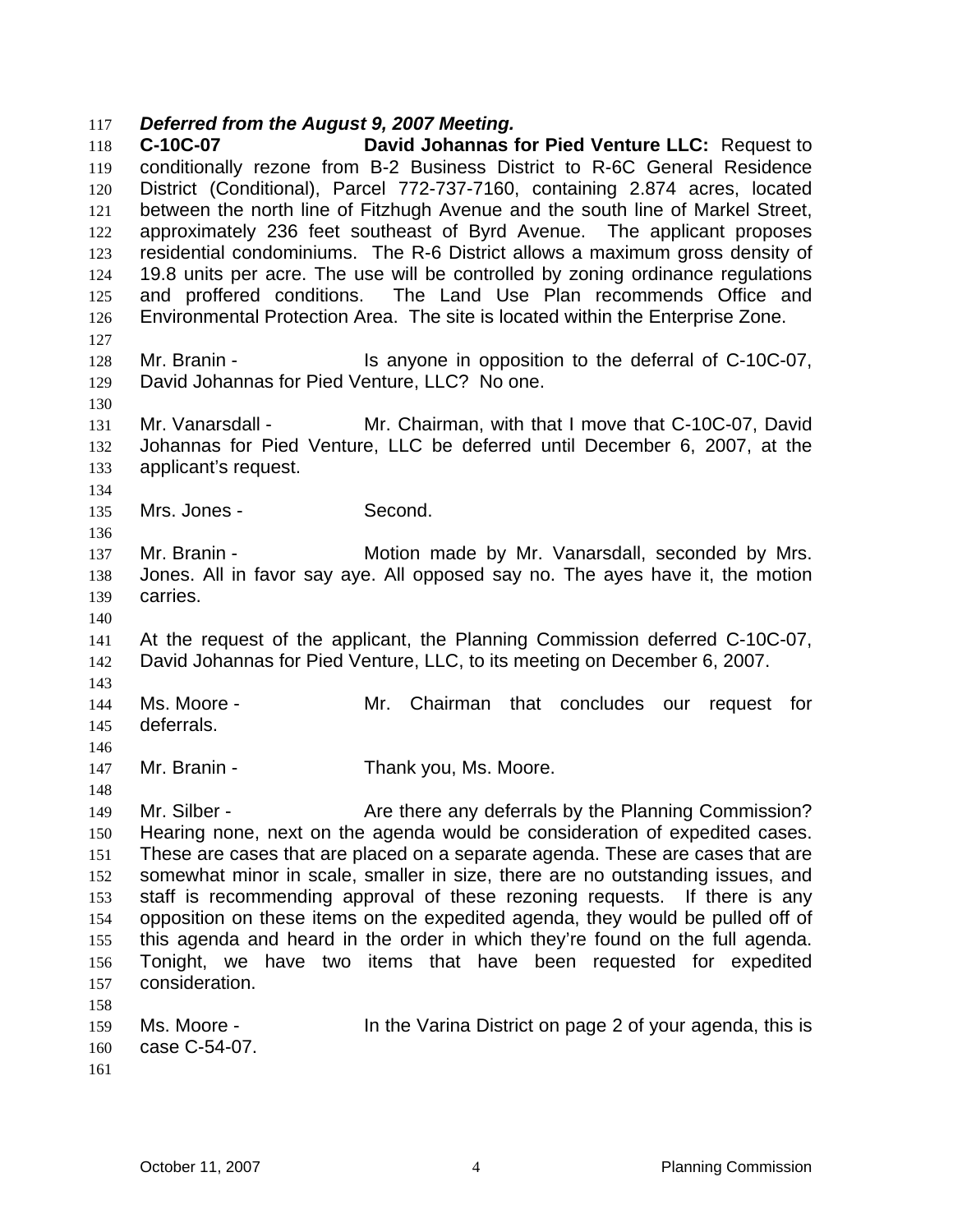**C-54-07 John E. and Elizabeth T. Neagle**: Request to rezone from A-1 Agricultural District to R-3 One-Family Residence District, Parcel 819- 729-9442, containing 0.68 acre, located on the east line of Forest Avenue approximately 950 feet north of Polaria Street. The applicant proposes an addition to an existing single-family residence. The R-3 District allows a minimum lot size of 11,000 square feet and a maximum gross density of 3.96 units per acre. The use will be controlled by zoning ordinance regulations. The Land Use Plan recommends Suburban Residential 1, 1.0 to 2.4 units net density per acre. The site is in the Airport Safety Overlay District. Mr. Branin - Is anyone in opposition to C-54-07, John E. and Elizabeth T. Neagle? No one? 175 Mr. Jernigan - Mr. Chairman, with that I would like to move that case C-54-07, John E. and Elizabeth T. Neagle, be sent to the Board of Supervisors with a recommendation for approval. 179 Mr. Vanarsdall - Second. Mr. Branin - Motion made by Mr. Jernigan, seconded by Mr. Vanarsdall. All in favor say aye. All opposed say no. The ayes have it, the motion carries. **REASON:** Acting on a motion by Mr. Jernigan, seconded by Mr. Vanarsdall, the Planning Commission voted 5-0 (one abstention) to recommend the Board of Supervisors **grant** the request because it would not change the existing residential use on the property and it is consistent with the adjacent zoning and the recommendations of the Land Use Plan. Ms. Moore - In the Three Chopt District on page 4 of your agenda is case P-19-07. **P-19-07 Gloria Freye for New Cingular Wireless PCS LLC**: Request for a Provisional Use Permit under Sections 24-95(a)(3), 24-120, and 24-122.1 of Chapter 24 of the County Code to construct a 155' high telecommunications tower and related equipment, on part of Parcel 736-764- 6294, located on the south line of I-64 approximately 540 feet east of Misty Cove Court. The existing zoning is A-1 Agricultural District. The Land Use Plan Recommends Mixed Use development. The site is in the West Broad Street Overlay District. Mr. Branin - Is anyone in opposition to P-19-07? No one. Then I would like to move that P-19-07, Gloria Freye for New Cingular Wireless PCS LLC, be put on the expedited agenda and moved forward for approval to the Board of Supervisors.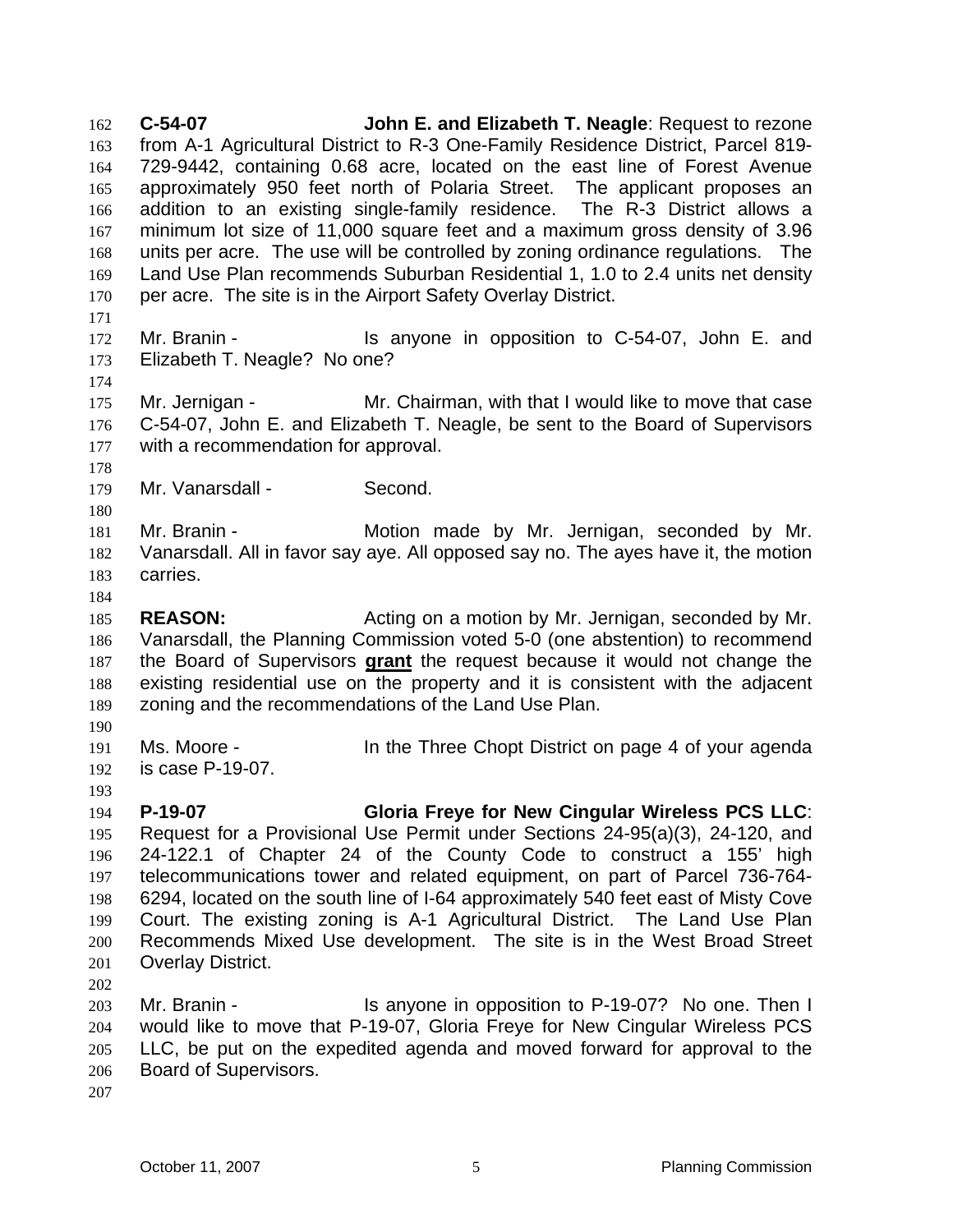Mr. Jernigan - Second.

Mr. Branin - Motion made by Mr. Branin, seconded by Mr. Jernigan. All in favor say aye. All opposed say no. The ayes have it, the motion carries.

**REASON:** Acting on a motion by Mr. Branin, seconded by Mr. Jernigan, the Planning Commission voted 5-0 (one abstention) to recommend the Board of Supervisors **grant** the request because it would provide added services to the community and when properly regulated by the special conditions, it would not be expected to adversely affect the public health, safety, welfare and values in the area.

221 Mr. Silber - Moving back to the top of the agenda in the Varina 222 District we have three companion items. One is a request to rezone property and the second involves a Provisional Use Permit. But prior to hearing or acting on the rezoning request, it's necessary for the County to consider an amendment to the County's 2010 Land Use Plan Map (LUP-2-07). The first item relates to an amendment to the Land Use Plan, changing it from Suburban Residential 1 and Environmental Protection Area, to Urban Mixed Use. Again, this is necessary to consider rezoning of the property.

The next request, which is a companion to the amendment to the Land Use Plan, would be the rezoning request itself, which is listed second on your agenda. This is C-52C-07. Again, this is the same property containing 531 acres of property located along the James River and the west line of Osborne Turnpike.

Finally, as a part of this request is a Provisional Use Permit, which is listed third on your agenda. This is P-17-07.

# *Deferred from the September 13, 2007 Meeting.*

**AMENDMENT TO THE HENRICO 2010 LAND USE PLAN MAP (LUP-2-07)**: The Planning Commission will consider an amendment to the Henrico County 2010 Land Use Plan Map to designate the Tree Hill Farm Site – comprised of 530.9 acres and generally bordered by the James River, Old Osborne Turnpike, Osborne Turnpike, and Mill Creek as an Urban Mixed Use Development Area (UMU).

# *Deferred from the September 13, 2007 Meeting.*

**C-52C-07 Daniel K. Slone and Gloria L. Freye for Gray Land and Development Company-Tree Hill, LLC:** Request to conditionally rezone from A-1 Agricultural District and M-2 General Industrial District to UMUC Urban Mixed Use District (Conditional), part of Parcel 797-706-5048, containing 530.9 acres, located between the James River and the west line of Osborne Turnpike and Old Osborne Turnpike, generally located between McCoul Street and the intersection of New Market Road and Osborne Turnpike. The applicant proposes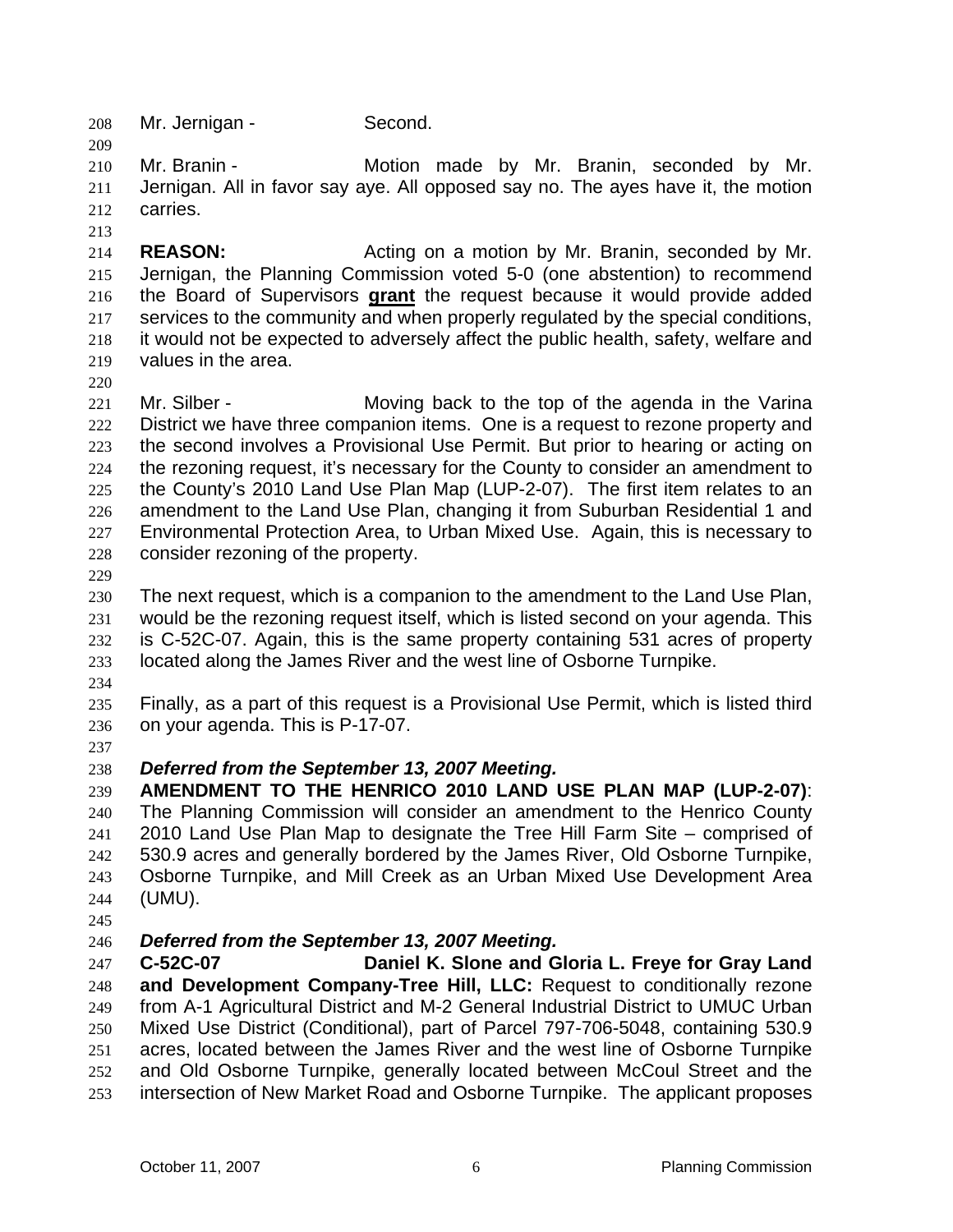an urban mixed use development including office, commercial and civic uses and a maximum of 2,770 residential units (including single-family, townhouse, condominium, and multi-family units). The uses will be controlled by zoning ordinance regulations and proffered conditions. The Land Use Plan recommends Suburban Residential 1, 1.0 to 2.4 units net density per acre, and Environmental Protection Area.

## *Deferred from the September 13, 2007 Meeting.*

**P-17-07 Daniel K. Slone and Gloria L. Freye for Gray Land and Development Company-Tree Hill, LLC:** Request for a Provisional Use Permit under Sections 24-32.1(a), 24-32.1(b), 24-32.1(e), 24-32.1(g), 24-32.1(k), 24-32.1(l), 24-32.1(m), 24-32.1(p), 24-32.1(t), 24.32.1(u), 24-32.1(v), 24-32.1(w), 24-34.1(c), and 24-122.1 of Chapter 24 of the County Code, related to a Master Plan for The Town of Tree Hill Urban Mixed Use development and to permit certain uses and exceptions to permitted height, density, and design for uses within the proposed UMU, on part of Parcel 797-706-5048, containing 530.9 acres, located between the James River and the west line of Osborne Turnpike and Old Osborne Turnpike, generally located between McCoul Street and the intersection of New Market Road and Osborne Turnpike. The existing zoning is A-1 Agricultural District and M-2 General Industrial District. The property is also subject to rezoning request C-52C-07. The Land Use Plan recommends Suburban Residential 1, 1.0 to 2.4 units net density per acre, and Environmental Protection Area.

Mr. Branin - Mr. Secretary, before we go any further, I want to ask a question. Are we going to take these one by one or are we going to take them as a group?

Mr. Silber - I believe the staff presentation is one presentation. When it comes to acting on these, it will be necessary to have three separate motions.

Mr. Branin - Okay. Then I'm going to start off like this. Is anyone in opposition to the Tree Hill Farm Project, as well as the change in the urban land amendment? One, two, three. Okay. Then let me explain to you how this works. We're going to get the presentation by a staff member, Mr. Tyson, at which time we'll allow you to come down and speak in opposition. Before you speak, we'll hear from the attorney and allow them some rebuttal time. Mr. Secretary, what is the amount of time allowed?

Mr. Silber - Mr. Chairman, typically, on a rezoning request, the Planning Commission's policy is 10 minutes by the applicant to present the case and 10 minutes collectively by the opposition. In this particular case, there are really are two requests—a rezoning request and a Provisional Use Permit. The Planning Commission may want to extend that period of time. And, as you indicated, there is a period of rebuttal that is provided for the applicant. So, the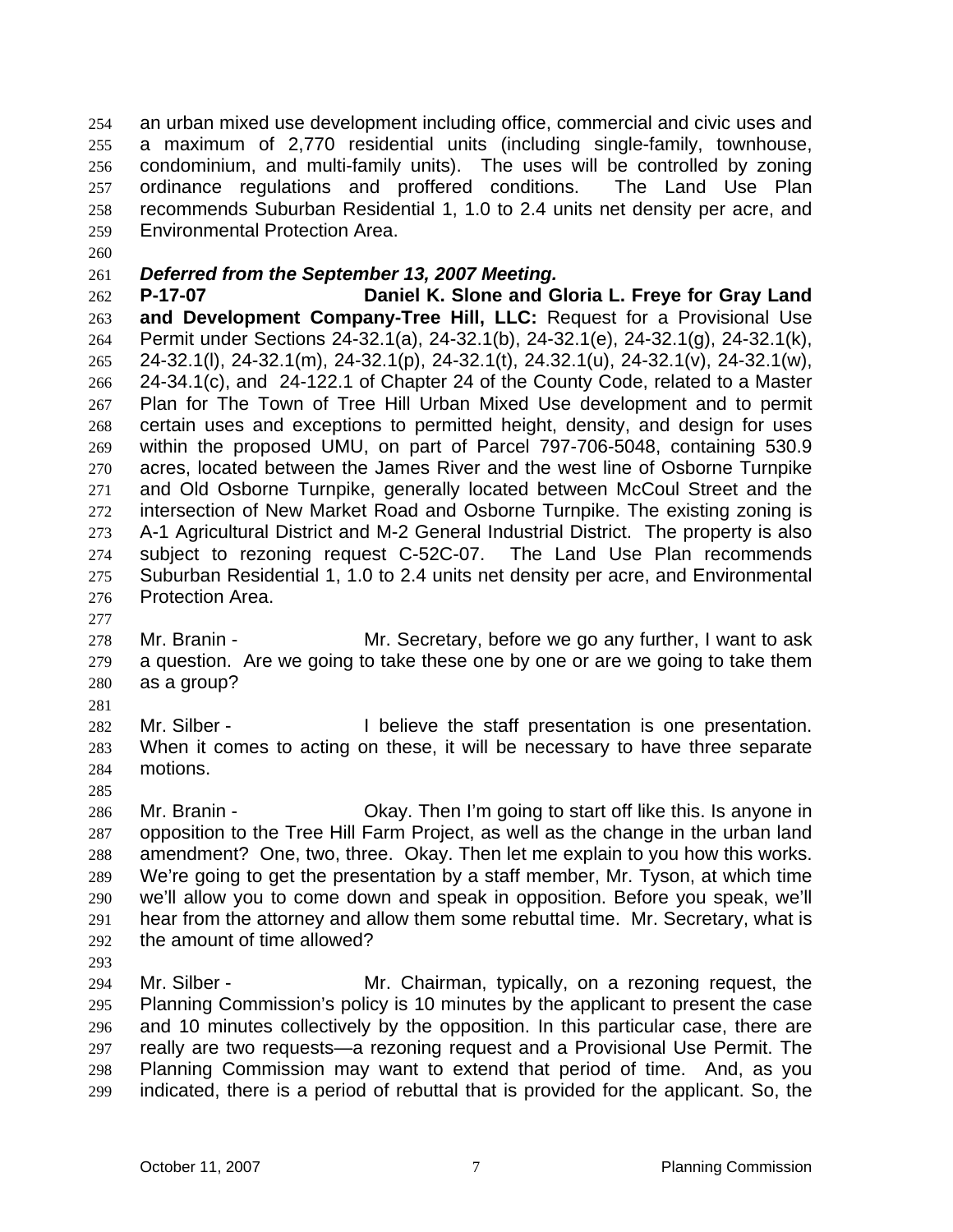applicant presents his case, or her case, there is time for opposition to speak, and then the applicant may have some time for rebuttal. Mr. Branin - Okay. Mr. Silber - In this case, if there is interest among the Planning Commission, I would suggest to you that you may want to extend the 10-minute period. Mr. Branin - We'll look at that when the time comes. All right, Mr. Tyson, take it away. Mr. Tyson - Mr. Chairman, Mr. Thornton, members of the Commission, Mr. Secretary, good evening. The subject property is currently designated for SR1 Suburban Residential 1, at a density of 1.0 to 2.4 units per acre, and Environmental Protection Area. In order to be considered for the requested UMU zoning, the applicant has filed a request to amend the 2010 Land Use Plan designations for the property to UMU, or Urban Mixed Use. In order to be appropriate for the UMU designation, the proposal must be consistent with the Urban Mixed Use Development Guidelines in the 2010 Land Use Plan and must be consistent with the following criteria: 325 - It is compatible with existing land uses. 326 - It has adequate infrastructure and cannot contain uses that will stress the County's ability to provide services. - It has sufficient public facilities and public services contained within it. 329 - It is served by necessary transportation facilities. 330 - It provides sufficient design guidelines that demonstrate a high level of quality. **- It demonstrates a desirable mix and balance of various land uses.** - It meets the design standards set forth in the Urban Mixed Use District. The property is currently zoned A-1, Agricultural and M-2, General Industrial. The site is still actively farmed. No industrial uses are currently taking place on the site. The site is surrounded by a mixture of residential, agricultural uses, and some industrial uses, and the proposed development would be compatible with these. The applicant has provided the following project summary. The total size of the project is 530.9 acres. The UMU District regulations require 25% of the building square footage on the site be devoted to commercial uses unless this requirement is otherwise waived by the Board of Supervisors. The applicant has

proffered the lesser of 20% of the total building square footage or 1.16 million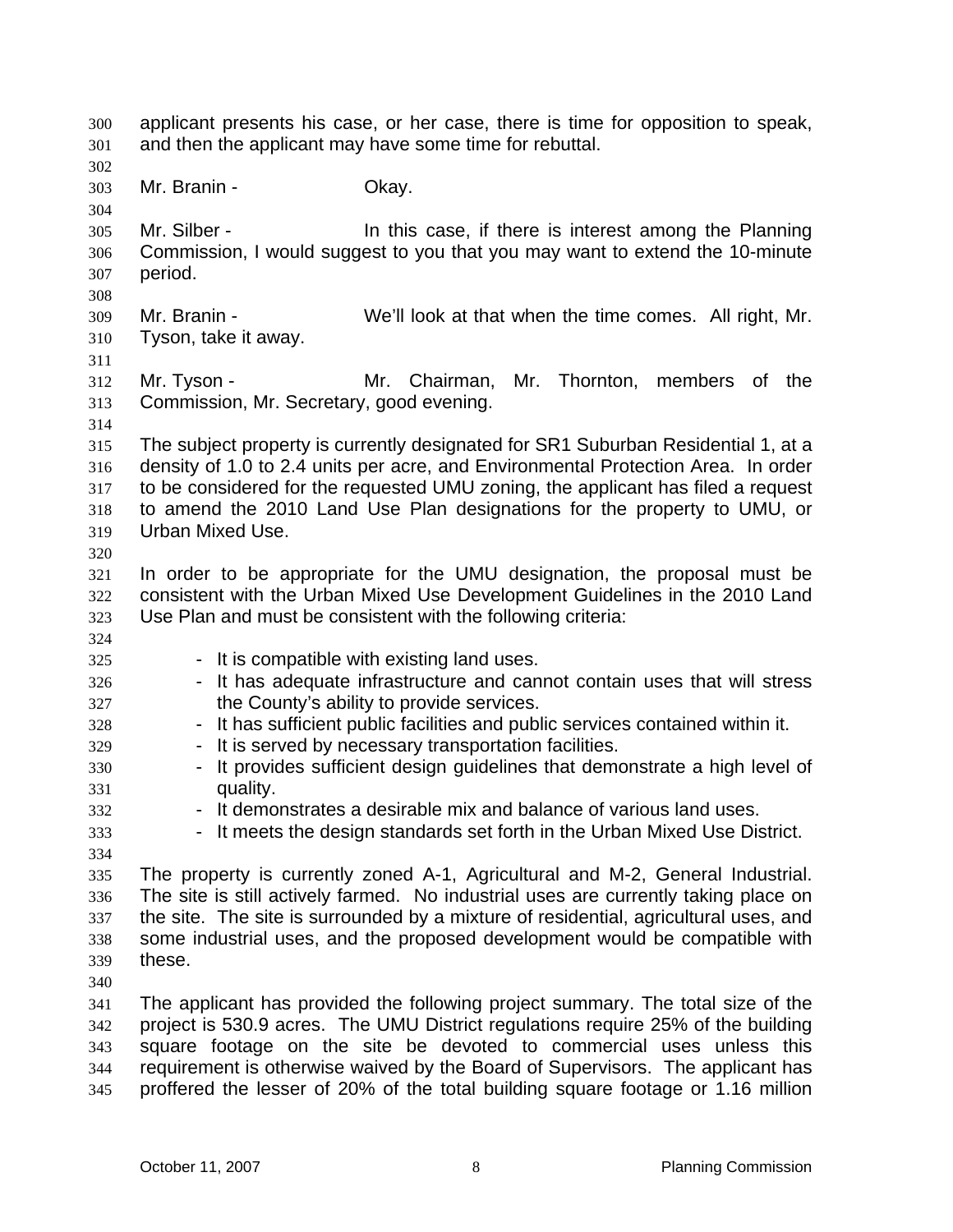square feet, whichever is less, that would be devoted to these uses. Provisions have been made for a 300,000-square-foot corporate office center.

No more than 2,770 dwelling units (including a mixture of single-family detached, townhouses, apartments, and mixed-use buildings) will be constructed across six distinct neighborhoods. The approximate density of the project is 8.7 dwelling units per acre.

Approximately 250 acres of the site will be in open space, including an extensive park system integrated into the community and a 150-acre park along the James River that will serve the dual purpose of providing stormwater management for the entire project. While the riverside park will be maintained and controlled by the developer and homeowners' association, the applicant has proffered public access to the site.

Parking will be provided through a mixture of parking spaces on individual lots, parking structures, and on-street parking in the commercial center of the site. Approximately 9,000 parking spaces will be provided throughout the development. 

In order to provide public water and sewer to the project, the applicant will be required to provide significant upgrades to utility infrastructure. The Department of Public Utilities has reviewed the applicant's utility plans and has determined they are adequate to address the project's impacts and will not place an undue burden on the County's ability to provide services.

The Finance Department has reviewed the required Fiscal Impact Statement and has determined the project would have a positive fiscal impact.

The Town of Tree Hill is divided into six distinct neighborhoods (East Entrance, Hilltop, Schoolhouse, Town Center, North Village, and North Entrance), all of which are centered on a particular component of the project. For instance, the Hilltop neighborhood will be centered on the renovated existing Tree Hill house, which may serve as the office for the Homeowners' Association as well as housing restaurant and meeting space. Other neighborhoods will center on park space, civic uses, and similar plan components.

In order to meet the requirements for the UMU designation, the applicant is required to provide spaces for public interaction. A library/museum site will serve as the central point for the Town Center, and the applicant has worked closely with the recognized tribes of Virginia to identify an approximately seven-acre site that can be developed for uses that celebrate the rich Native American history associated with the property. The State Department of Historic Resources has commended the applicant on their preservation and adaptive re-use efforts, and a copy of the letter from the Department has been provided to you. The Varina Beautification Committee has also expressed their support of this application and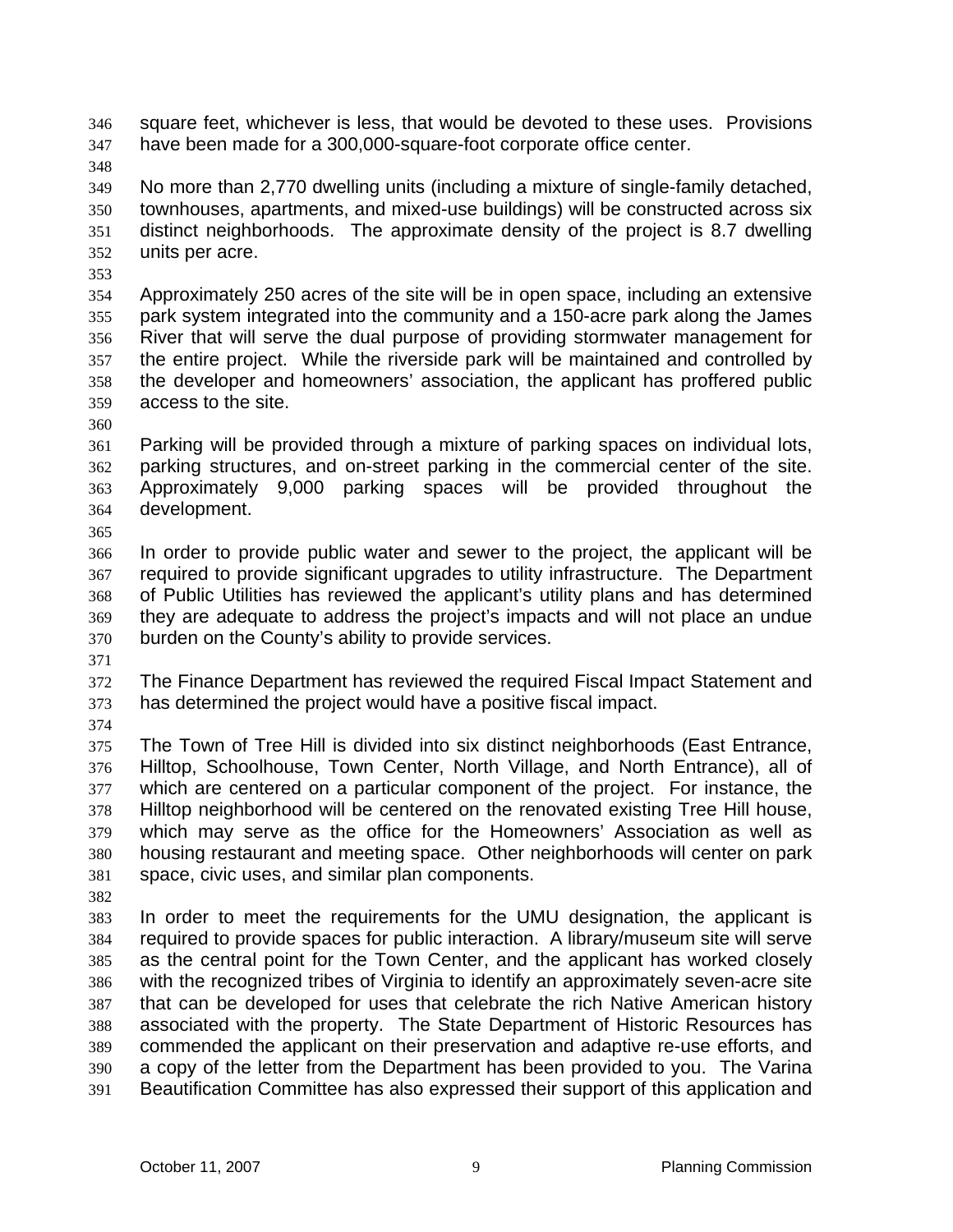- a copy of their letter of support has been supplied to you as well. All of these sites, in addition to the other proffered civic and open spaces, would be available not only to the residents of Tree Hill, but to the general public as well.
- 

Besides the park areas and civic uses already mentioned, the applicant has also proffered a 10-acre elementary school site that will serve as the focal point for the schoolhouse neighborhood. Discussions with the Schools Administration Office concerning the adequacy of this site are ongoing.

Each neighborhood within the project has a proffered development program that identifies approximate amounts of residential uses as well as commercial square footages within the neighborhood. The developer has retained the right to adjust the total number of housing units within each neighborhood by no more than 25%, but only if a corresponding reduction in the number of dwelling units in other neighborhoods takes place. In no instances, would the total number of residential uses exceed the proffered maximum of 2,770.

In addition to being governed by the proffered development program, each neighborhood will be developed in accordance to a strict design code that, while containing common elements, is also unique for that particular neighborhood. This approach will allow the design code to set the regulatory framework for how the built environment within that neighborhood is constructed, while still carrying through a high level of quality and distinction.

For example, the East Entrance Design Code sets forth the parameters by which the various uses within that neighborhood can be built.

Each Design Code chapter contains an overview of the neighborhood, which relates the story of that development component and how the elements within that neighborhood relate to the whole.

Each Design Code will also address such elements as neighborhood character, the key design principals that predominate within the neighborhood, and the approved building types for that neighborhood.

As part of the Design Code, the developer has identified architectural elements and construction materials that will be permitted within each neighborhood.

Also part of the Design Code are development standards for each neighborhood that will regulate such elements as lot size, lot coverage, building height and setbacks for each building type within the neighborhood. These are presented not only in text form, but are also illustrated for ease of reference and administration. For instance, these represent how buildings could be set on potential lots indicating side yard setbacks, rear yard setbacks, loading areas, etc.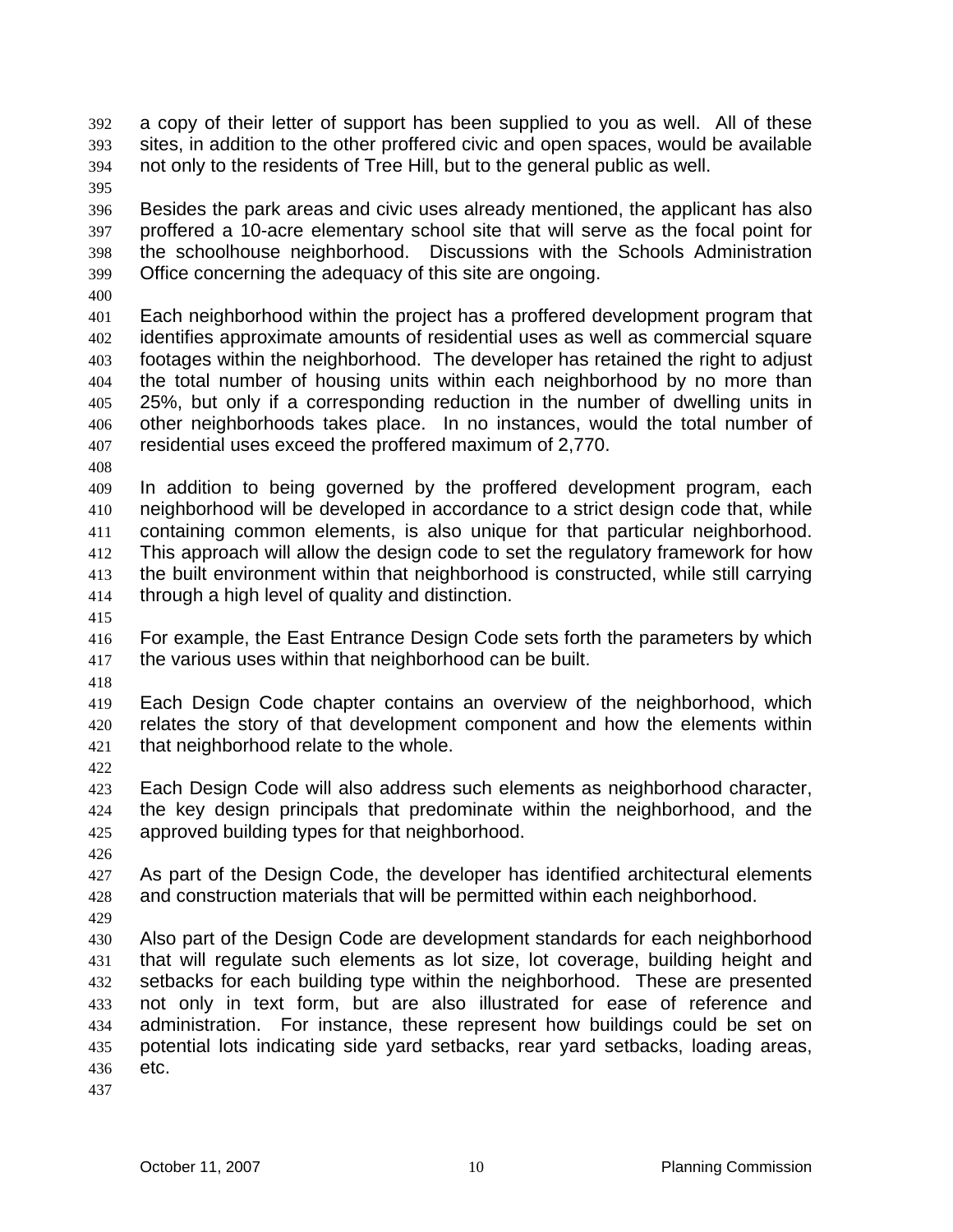The applicant has also proffered conceptual images and requirements for such elements as signage and lighting for the development.

In order to be considered for the UMU designation, the applicant must also demonstrate that an adequate transportation network will be in place.

The applicant has designed the Tree Hill community to be served by a variety of street types and widths. The main avenue of the development, which will stretch from the North Entrance to the southern edge of the property at Mill Creek, is identified as the Concept Road on this diagram, and is intended to carry traffic through the site. Neighborhood streets will then branch from this main artery to accommodate local, intra-development traffic.

For each type of street presented, the applicant has developed graphics and text descriptions of rights-of-way widths, pavement sections, and other design elements.

As required by both the Zoning Ordinance and State law, the applicant has submitted a Traffic Impact Study identifying potential impacts on the local transportation network and potential improvements needed to address those impacts. VDOT has determined the TIS is satisfactory from their perspective with the addition of supplemental appendices. The applicant has proffered alternatives for improvements to Route 5 based on two different scenarios of right-of-way acquisition and plan approval by VDOT. The Department of Public Works is continuing to work with the developer and VDOT to review these scenarios and the applicant has indicated that they would like to particularly address this issue during their presentation.

Urban Mixed Use districts are intended to be more urban in character, containing a mixture of uses, and a well-defined sense of place that is designed around pedestrian movement, walkability, and interaction among residents and visitors. These goals can be accomplished by having well-identified and carefully placed public spaces, buildings that are close to the street and which encourage foot traffic, and buildings that are vertical in orientation.

Staff believes the applications meet the criteria of the Urban Mixed Use district designation in the 2010 Land Use Plan and the intent of the UMU district regulations. Staff can recommend approval of the applications subject to the proffered conditions submitted to you, the recommendations presented for P-17- 477 07, and subject to the resolution of the discussions concerning the improvements of Route 5.

Prior to the meeting, the applicant did amended Proffer 4, which is in your packet, to restrict the total number of rental units from the original 600 to no more than 450.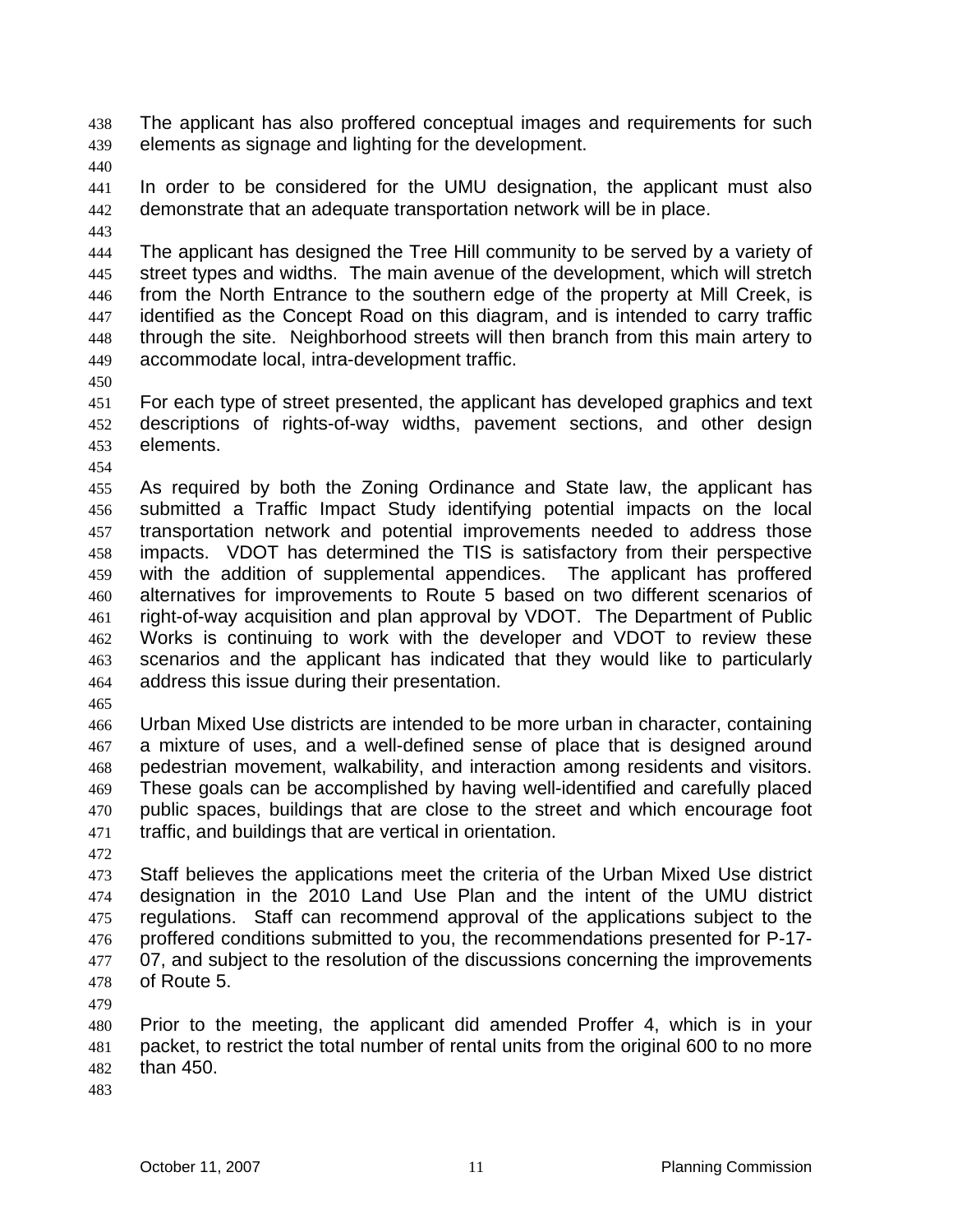I'll be happy to answer any questions you may have. If you wish to take action on these applications tonight, the time limits must be waived. 487 Mr. Branin - All right. Thank you, Mr. Tyson. Does anybody have any questions for Mr. Tyson? Mr. Thornton - Mr. Tyson, what's the position of the Planning staff relative to this? Mr. Tyson - Staff believes that they have met the criteria for the designation and have supported the application, pending resolution of the traffic and school issues that remain outstanding. 497 Mr. Branin - Anyone else have any other questions for Mr. Tyson? No one? Mr. Jernigan - I just want to say, Mr. Tyson, you've done an excellent job on this case and I appreciate it. Mr. Tyson - Thank you. It was very much a joint effort between lots of people on the Planning staff. I certainly can't take more than my share of credit, but it's the Planning staff and everybody else. 507 Mr. Branin - No one would know any better. Mr. Jernigan - The GrayCo people have been very good to work with, Dan Slone, Gloria Freye and all their people. It's been great. Mr. Branin - All right. Mr. Jernigan - I don't have any questions at this time. Mr. Branin - Anyone? Mrs. Jones - How are we to resolve the pending issues? How will that be phrased as we go through this? Mr. Jernigan - The school issues I thought we had solved. I'm pretty comfortable with it, but we're going to have some more discussions on that prior to it going to the Board of Supervisors. The road issue is clear as far as what the GrayCo people are doing. We just have some other issues that are not outstanding with this case particularly, but I guess some future plans that we're trying to map out before it goes to the Board. I know that Tim Foster is going to express that there's a possibility of a phasing for this project. I've told Mr. Donati that at this point right now, until the other negotiations on the road issues have moved along, I'm going to leave the phasing up to the Board of Supervisors.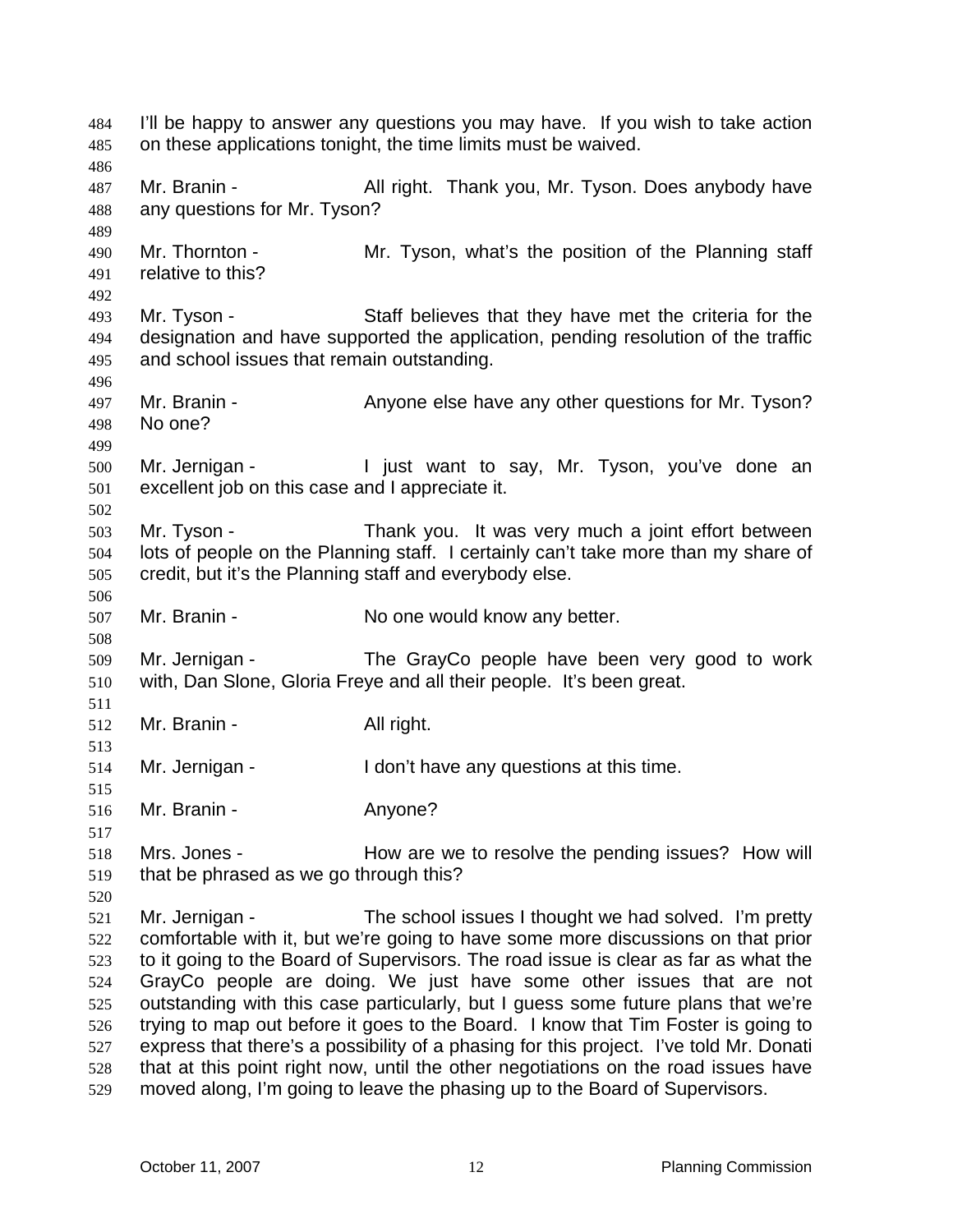531 Mrs. Jones - Okay. Mr. Jernigan - I didn't make that very clear. Mrs. Jones - No, you did. I'd like to hear more. Mr. Jernigan - We've got some things working. But I can't say anything that's going on right now, because it's not official. Mr. Branin - Mr. Jernigan, would you like to hear from the applicant? Mr. Jernigan - Yes, Ms. Freye, I would like hear from you. Thank you, Mr. Tyson. Ms. Freye - Good evening, Mr. Chairman, members of the Commission. I'm Gloria Freye and I'd like to introduce to you Dan Slone, my partner at McGuire Woods. We are here on behalf of the applicant. I echo what Mr. Jernigan has said to Mr. Tyson and the Planning staff. They have been outstanding to work with. We started working on this, I guess conversations actually started in May of 2006. So, they've had to talk to us a lot, but they've been very accommodating and worked with us every step of the way, and actually helped enable us to get here this evening to be before you. And we very much appreciate their outstanding work as well. I would like to ask for two minutes of rebuttal. Mr. Branin - Thank you. Ms. Freye - And Mr. Chairman, if possible, we would like to have an extension of time. We do have a couple of people who are here to speak in support and I would like to make sure they have that opportunity following our presentation. Mr. Branin - Ms. Freye, when we call up the people that are in opposition, it's an open forum. If they're in support, they're welcome to come up at that time. We don't need to set aside time for support. They can join in with the opposition. 570 Mr. Silber - Actually, Mr. Chairman, what we have done in the past is those that are in support of the applicant take some of the time of the applicant who is presenting the case. If there are people in support, it should be a part of their time. You can extend that time, if you would like. I would suggest we might want to start with 15 minutes or 20 minutes and then go from there.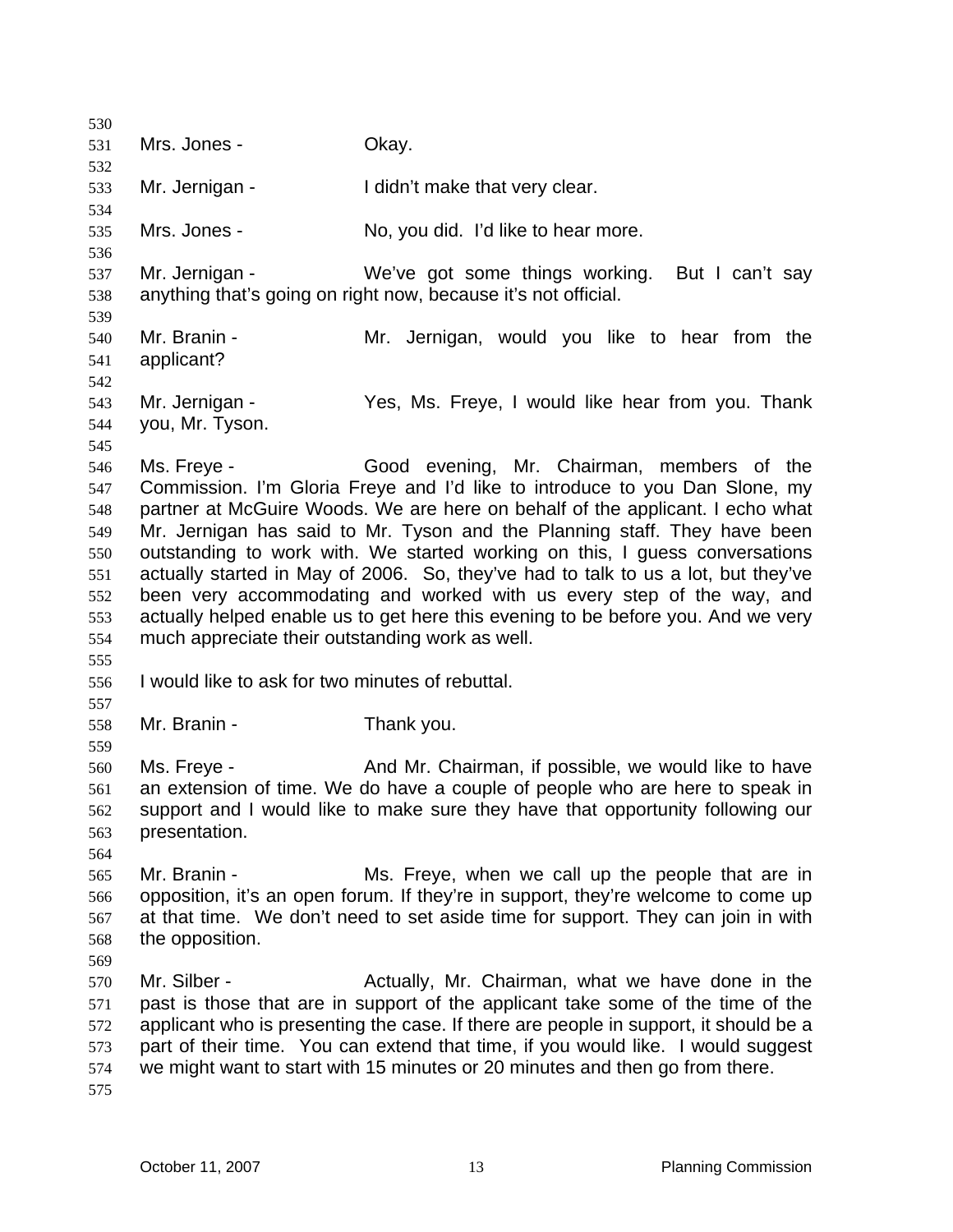Mr. Jernigan - It's two cases. We normally get 10. So, let's just go ahead and make it 20 minutes now.

Mr. Silber - If you decide 20 minutes, that'll be fine.

Ms. Freye - Thank you very much. Mr. Tyson has done such an excellent job laying out the details of this case, what we'd like to do is to focus our comments on the issues that you referred to, Mrs. Jones, the open space, the school situation, the commercial component of this, and the road improvements. I would like to turn the mike over to Mr. Slone right now and he'll get us started.

Mr. Slone - Thank you. We are very proud to be a part of this team. And as most of you know, this began with the charrette process in which we invited a whole lot of folks in the room. No one was sure how that would work. It worked very well. We got a lot of input from the community and that has been a part of what we've been working with since then, as we've continued conversations in the community in working through any issues that were out there.

As you have heard, the project begins as a large piece of land, but has a number of focal points in the plan that was developed with the community at the charrette, and has come forward, those focal points, which you see circled here, the Surrender Tree, the Manor House, the barn, and the Native-American village site, have formed the plan that you see. They've been the centerpiece of what's come forward with a commitment to restore the Manor House; to give access to the grounds to the public—it's been in private ownership in the past; to restore the dairy to make it part of a park complex; to convey to the Native-Americans a wonderful site along the river that they have committed to turn into a park-like setting that they've gone through a charrette themselves on. All of that ties in to the river frontage, the open space. The open space along the river is 150 acres. 

Our commitment is to give the same access to the public that the homeowners' association has and we'll put that in writing. We'll have it run with the land. That open space is important to us because we use it for a number of things. It ties into the rest of the project. There is about 250 acres of open space in this project, and that's tied together with about five miles of bike trails that lead you down from the Capital Trail that runs along the front, then through the project, tying things together. And green spaces, plazas, parks—It has a wide range of open spaces from very urban to natural along the river, all of which will be available to the public.

Along the river, that natural area, what we've done is incorporate our stormwater into naturalized forms, incorporated constructive wetlands so we get higher water quality out of the stormwater. I'd like to make a note here. I understand someone called and asked a question about whether this project would have any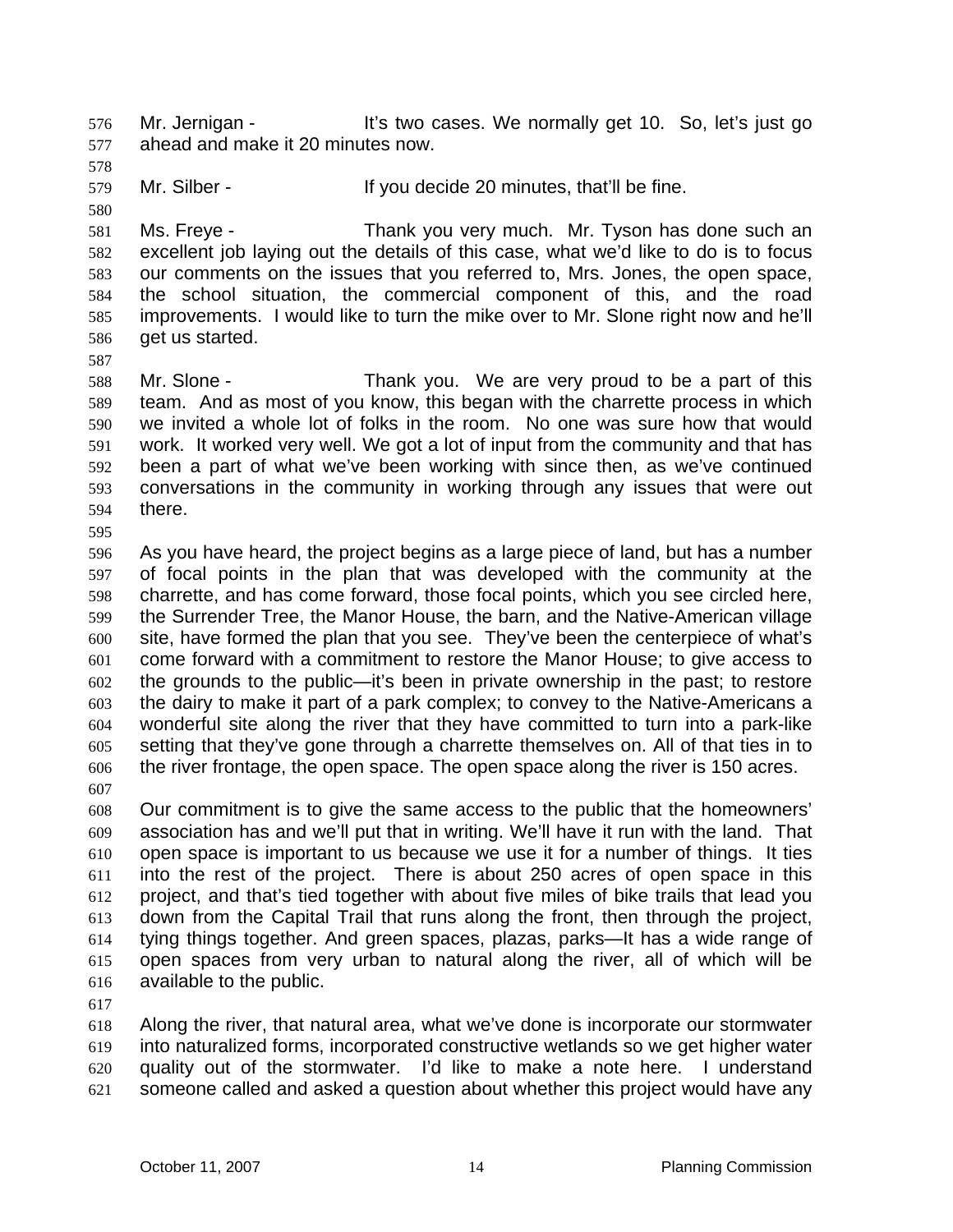impact on their wells. Of course, we'll be on water from the County, so we won't be doing withdrawals. As far as the site runoff, remember, 250 acres of open space, much of that riparian zones around the existing creeks. Basically, what we anticipate is the same sort of infiltration that is occurring there now and the stormwater ponds, also, for infiltration. So, there would be no impact on a well. 

- So, you see the weaving together of the natural area into these stormwater control basins. We've worked through with the County staff to make sure that we are meeting all of the requirements for runoff on the site, and they've been very helpful in working on these innovative approaches.
- 

Sort of in between these features of historic elements and open space, we've weaved together a town. That capacity you see, those 2,770 units and the million square feet of commercial, is woven around those as our center points, and a live town comes together. Always conscious of giving back to the community an amenity. What you see in front of you is Lafayette Park proposed along Old Osbourne, and you see the viewshed going down to the Manor along that street. So, that town is woven together around those pieces. This is another focal point intended to be the library or museum from the County, put in a place of honor and focus in the community.

Ms. Freye - The one thing I wanted to add about this on the commercial development is that it does—and Mr. Tyson referred to this—include a 300,000-square-foot corporate office site. That was designed to be reserved so that that would be an economic development opportunity for the County to attract perhaps a corporate headquarters tenant to the site.

Mr. Slone - Our commercial density puts us in the upper part of the UMU's that have been mixed use UMU's. We're not quite as high as West Broad and its commercial location, but at 20%, we are one of the strongest commercial mixes.

So, that all comes together in this plan. Each part of this plan has a centerpiece of one of the elements that I've described. You see the schoolhouse district. We are not casual about the property that the school occupies, and that's led to extended discussions as we've tried to get people comfortable with the notion that if we give actual useable land, if we give an amount of acreage that can be used for the actual functions of the school, then that can be a smaller acreage than sometimes people are used to. Our architects and planners have worked very closely with the staff of the School Board, in locating, actually going out and looking at the existing schools, translating those templates onto the property, going through things like—On this property, you don't have to handle stormwater on the school property. We handle stormwater for you in that 150 acres.

We have worked through the play areas including the ability for the school to have special days in which they take over the park and are able to have a fair or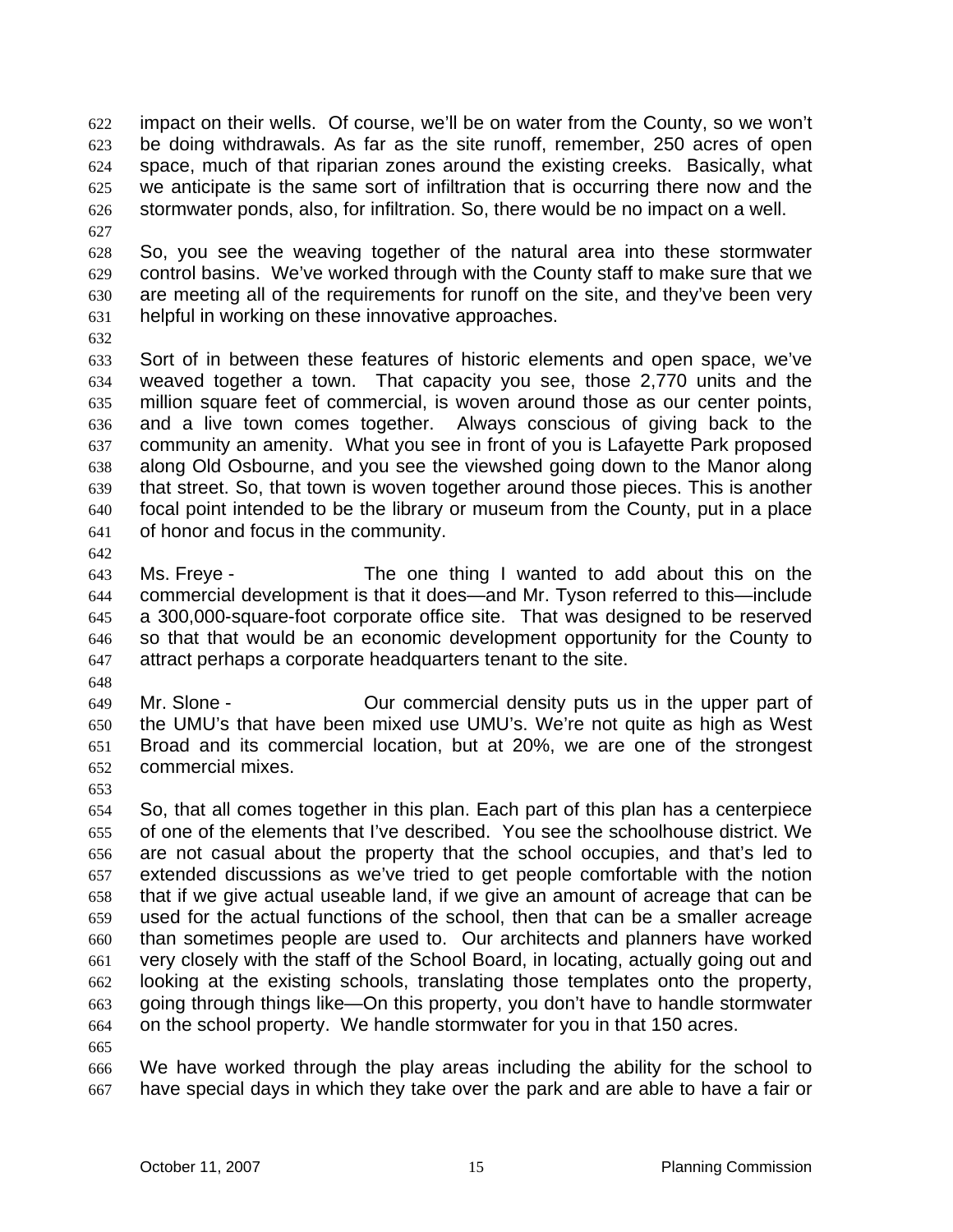something like that and completely control the adjoining park. The result of that is what we've proposed is a smaller school site than people are used to. But it only looks smaller until you actually go through some of the numbers. Greenwood was one site that we compared it to. If you look at the amount of wetlands and zoning setbacks and stormwater management on that site, you see that the actual net acreage gets down to about 11.5. If you look at the way Tree Hill over on the far right actually works through how the property is being used, you see it's very comparable. The actual working numbers are very comparable.

What we think is, we've offered up a site that meets the school's needs and works in a neighborhood. So, it allows us to continue to have the walkability that we need for this sort of site and we would like to have this site in the community. We would like for it to be the centerpiece that we've planned it for. But we can't do that if it's 20 acres. That becomes a completely different sort of use and undermines the neighborhood. But we're working through that. We're working on that use.

Finally, the roads. To put it in context, I have in front of you the picture that shows Tree Hill and Wilton and Rocketts Landing, so you sort of have the location of all the significant uses that have been approved at this point along that corridor. And you see the concept roads that come from the County's 2026 plans. You see that coming from Old Osborne, coming down through Tree Hill and extending along the river.

What Tree Hill has proposed to do is an alternative. I'll give you the less preferred alternative first, because it's the fallback. If the other doesn't work, this is what we would do. This is the sort of normal. This is what a project would do, which is we would come to our two entrances and we would four-lane those so that they absorb the background traffic. Now, understand, we're dealing with an existing problem, so this isn't what we create. We would four-lane those to absorb the existing traffic at those points, and we would do all of our turns and lanes and those sorts of things that would be necessary. And we would go ahead and four-lane the concept road through Tree Hill down pretty much to its edge. That's our fallback.

What we've actually proposed to do instead, because we recognize that this is sort of a hopscotch, which allows Rocketts to improve to a certain point. Then we drop down into two lanes. And then Tree Hill improves and then we drop down into two lanes. And then Tree Hill improves again, and then we drop down into two lanes. It really doesn't solve a problem for the County. And when we were at the charrette, the residents often spoke of their concern going back toward Richmond.

And so that's what we've proposed. We've proposed as our preferred alternative what we would do. If VDOT agrees and the County agrees, what we would do is go to our north entrance, four-lane there, and four-lane between us and where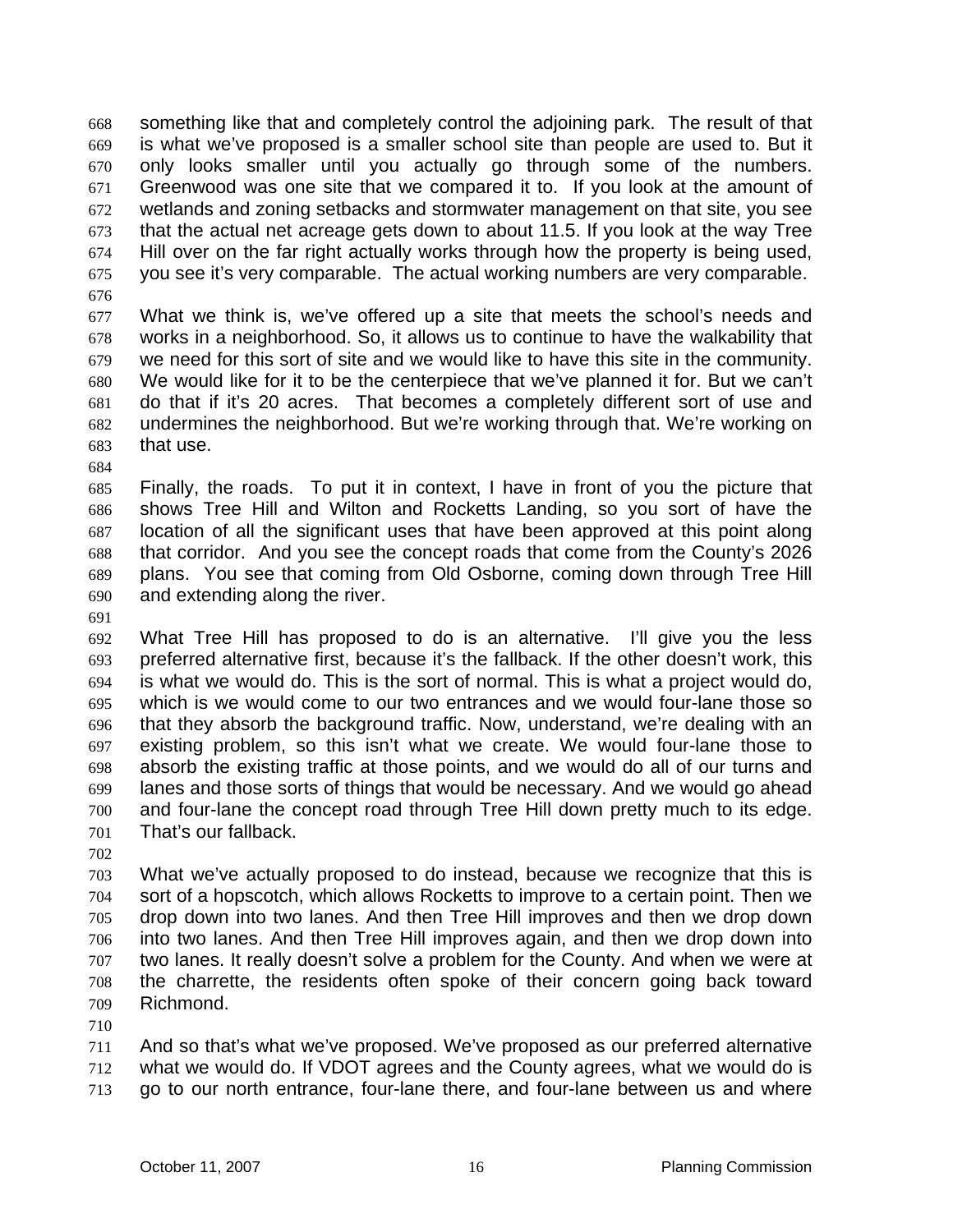Rocketts Landing's commitment is. So, that would give us a completely four-lane stretch going in from our entrance to the City. We would still do our turn lanes and the elements at our east entrance that are made necessary because of our project. We would still give the easement for four lanes of the concept road, and we would build four lanes through the active center of our town, but we would drop down to two lanes below that. And we would martial those monies into actually putting a solution forward to the County, which is a complete four-lane section from our entrance on into the City. We've had discussions with VDOT on this. We've had good signals that they think this is wiser than the hopscotch method, that they think this is a solution. But, of course, they're finishing up their studies in which they can't actually say anything until every "i" is dotted and every "t" is crossed.

This not only gives a real current solution, it also sets up the solution in conformance with the 2026 Plan with the concept road ultimately being there to take traffic off Old Osbourne.

- Ms. Freye The other thing that I would like to add to the record is in addition to the charrette, which was very successful. It was a week long and had a lot of participation, a lot of input, a lot of information shared there, there subsequently have been a lot of effort for outreach to the community since then. Letters were sent to the adjacent landowners. The developer has met individually with neighbors, more than once on several occasions. Most of those have been visited by the developer. There were also several meetings with the Varina Beautification Committee as we developed our application and shared the details of that with them. We also had another community meeting the end of August at Dory Park. That was well attended and fairly well received. We have received letters of support from the Varina Beautification Committee, from the Department of Historic Resources, and from Ms. Margaret Burely Hazelgrove, who actually grew up on this property, and compliments the sensitivity that's been given to the development of this property that preserves the legacy that it has. We do have some folks here that want to speak in support.
- 

In closing, you know that we do have these multiple companion cases that need to be voted on. We would be glad to also let the record reflect that as to the Provisional Use Permit, that the developer has reviewed each of those conditions and is in agreement with those. So, those are acceptable. We do also request the waiver of the time limits for the proffers that were submitted yesterday and today. And we would be glad to answer and respond to questions that you have. Mr. Jernigan - I don't have any questions, because you all have done a great job on this. I just want to make a statement so the Commission will know. We had a meeting at 1:30 yesterday afternoon to try to clear up the two outstanding issues with the school and VDOT on the roads. I thought we were on board with the School Board at the time, that Tree Hill was dedicating 10 acres plus 2 acres of parkland that can be used at their discretion. The School Board feels that they need 20 acres. I made it clear that I don't agree with that.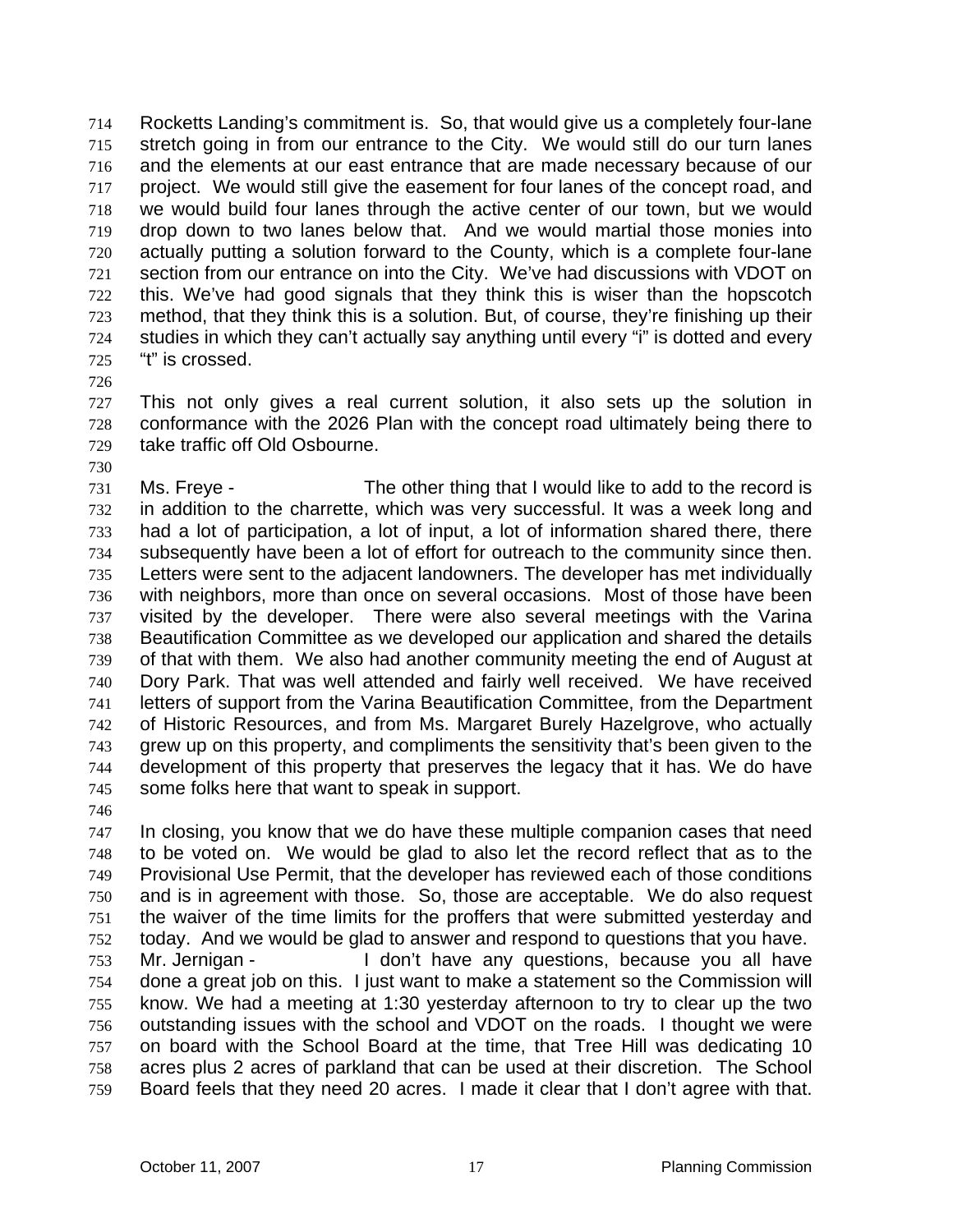I'm okay with the 10 acres and I think that the school, the average footprint of an elementary school, from what I hear, does not exceed 100,000 feet. Most of it's about 80,000 square feet. So, if you double-decker, if you make that a two-story school, it's a 40,000-square-foot footprint. So, that leaves you about 8-1/2 to 9 acres for parking. After thinking about that, I'm comfortable with that and I'm satisfied. And that's one reason that we're moving this case along tonight.

767 The second thing on the road is that with the changes that have been made— and I feel myself—that it's better to have the four lanes going into the city rather than going from two to four, back to two, to four, back to two. That, to me, is dangerous. So, we have, at this time, the nod, I'll say, from VDOT. We just don't have it in black and white. But I'm satisfied at that point that we've solved that and that's the reason this case is moving along tonight.

Mr. Branin - Thank you, Mr. Jernigan.

Mr. Jernigan - Okay.

Mr. Thornton - Mr. Chairman.

Mr. Branin - Yes sir.

Mr. Thornton - May I ask a few questions? First of all, I want to compliment the staff. This plan seems rather ambitious and innovative. But it is something that's totally new and I think an appropriate question might be—I believe I would like for the applicant to answer this, but you speak, perhaps, for the applicant. Why is this the right time for Tree Hill?

Mr. Slone - Why is this the right time for Tree Hill? There are lots of parts to that answer. One begins back when this applicant and the County began talking about what the County was considering for zoning and what it was putting in its comprehensive plan. The County began focusing on a version of smart growth that said this is the right place for density. Coming out of the City, this is the right place to put density. This applicant came forward and said, well, not only do we want to respond to that call, we are a good developer who can deal with smart growth and we want to do it in a way that establishes a legacy property in the Varina District that is comparable to the great work that the County has done on the West End and the western part of the County that would give that same sort of character and actually a destination into the Varina District. We said at the beginning, and we still say as we watch this project come forward, that people will land at the Richmond Airport and they will ask to go here. Why now? Because you have to start building it now. It takes a while to build something of this size and depth. But now's the right time to start and we think the Varina District deserves a great project.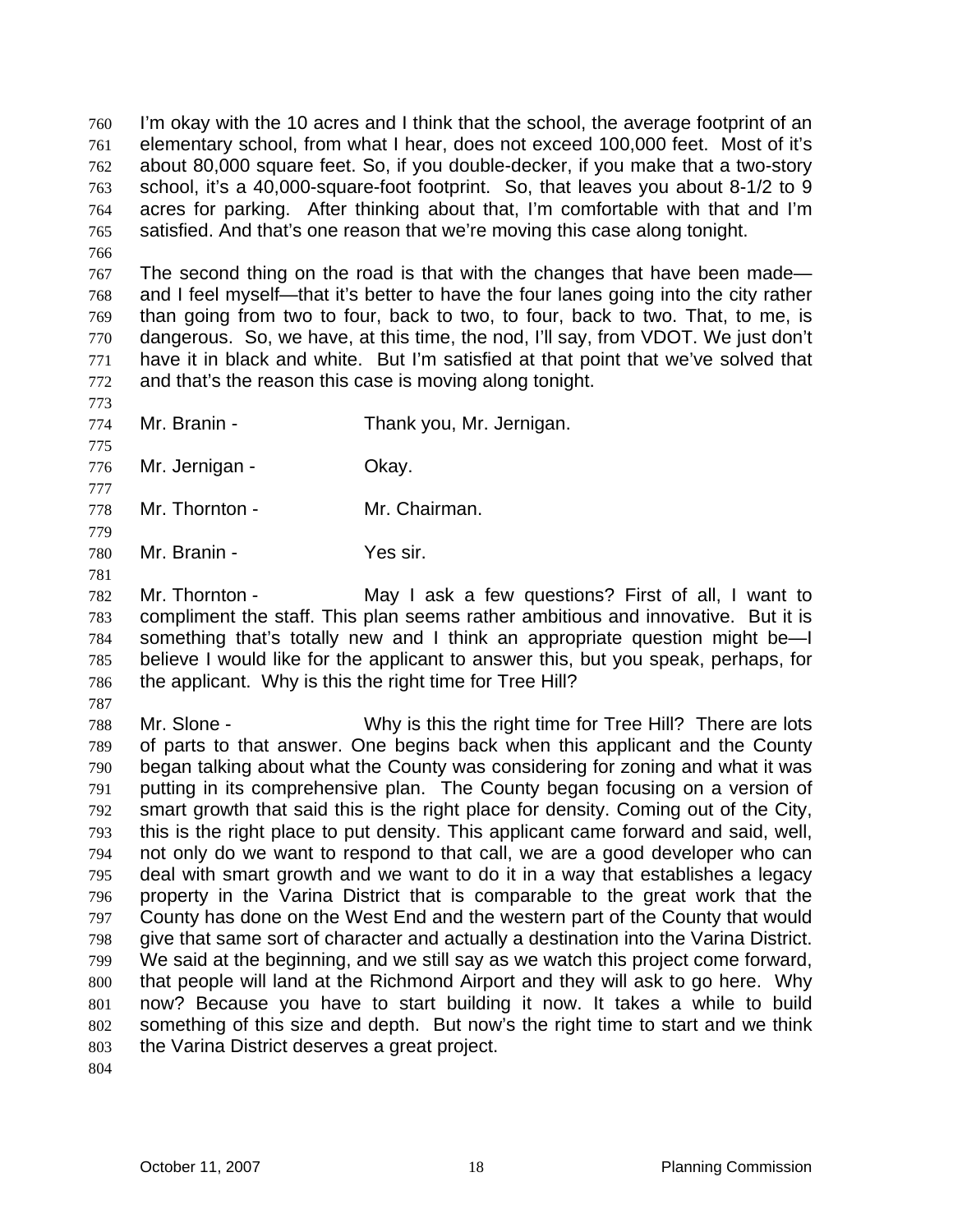Mr. Thornton - As I hear you articulate that, then part of it, the raison d'etre is then Tree Hill would help to create an impetus for Eastern Henrico, for the Eastern corridor so that in the future we'll have less of two Henrico's.

809 Mr. Slone - Yes sir.

Mr. Thornton - Okay. My second question is, from my educational hat, is the school. Now, the school system is asking for 20 acres for a school, and you are stringently suggesting 10 acres. I don't know whether or not the 20- acre requirement is one that one needs to adhere to. But I don't know about the 815 10 acres that you are putting on the table there. So, my second question is, then, we want to make sure we make the right decision from the educational side there, and have you fully thought that out? This 10 acres, is that it, or are you open to maybe going maybe a little bit higher than that? I heard what Mr. Jernigan said, how he feels about it. But how far are you willing to go on that, or is this it?

822 Mr. Slone - Yes sir. We've worked very hard on this issue. I think it's rare for a developer to go out and hire architects to work with folks to come up with making sure that, in fact, their program can be met not only at a two-story level, but also at a one-story level so that they have the flexibility that they are looking for. If you look at the figures that I showed you a moment ago, this school district has dealt with pretty much 10 acres before. They've gotten sites that have six acres of wetlands on them and they weren't able to do anything on those. They've had to do their own stormwater on their sites. They've had to do their road system coming in. What we've done is been very, very careful to pull those pieces out and make sure that in working with them and listening to them, that all of their needs could be met on the remaining land. That back and forth has gone through many, many meetings and, as Mr. Jernigan indicated, we thought everything was resolved because of those listening sessions and response. We didn't hear any more needs expressed. When you look at it, we've not just offered up 10 acres. When you add back in our off-site stormwater and the other things that we put in, and the periodic use of the two acres adjacent to it, it ends up being closer to about 15 acres that is on the table in terms of useful land. It's just arrayed so that they're not responsible for the stormwater. The things that we've done all seem to make sense to us that it's better for us to be responsible for the stormwater, for us to do it in the green way that we propose to do it. And we believe we've met all the needs.

We are pretty much as tight as we can get because if we were to do 20 acres, that would essentially be putting a big box in the neighborhood and we don't want to do that. It changes the way people walk. And it is a suburban school design, which is great in those locations where you expect everybody to drive, where it's not a big interruption in the neighborhood, where it doesn't create concerns about people walking by it at night. We're looking for something that's part of the neighborhood and we feel very strongly about the architecture. Of course, we'll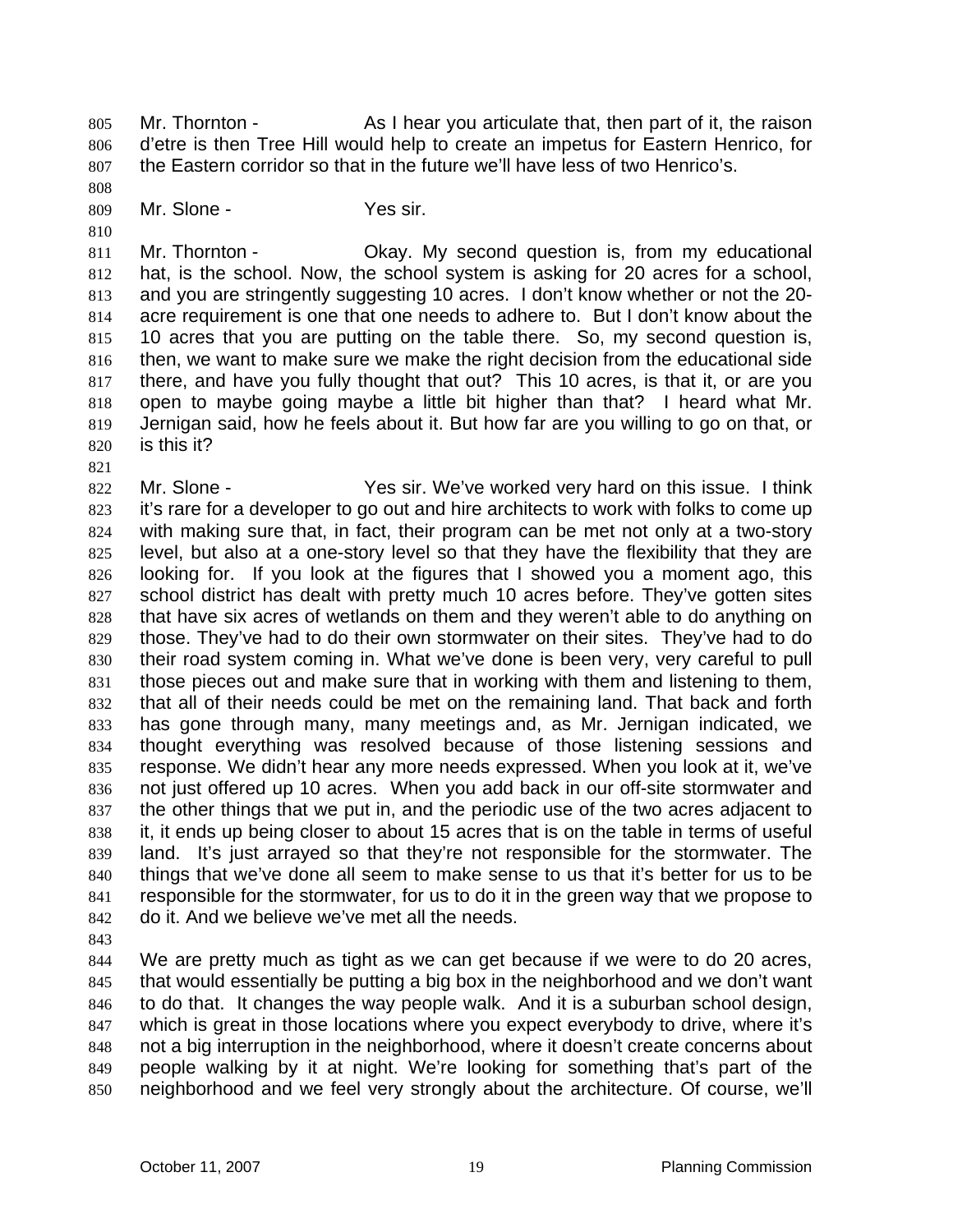always work with everyone and we continue to stand up and look for an expression of what the need is we need to accommodate. And we've responded. Each time we've heard a need, we've stepped up and responded. We're not aware of any outstanding needs that we haven't met. We'd have to understand what it is that was necessary before I could answer the real meat of your question, which is could you do something more? If we saw that something more had to be done to meet an identified need? But frankly, we've worked so long on it, we're not aware of what that need would be.

860 Mr. Thornton - I appreciate your response to that. Finally, many Henrico citizens and really people in the United States are now having a challenge with buying a house. What is your commitment to this Board, to the County, to the future of the County as these houses are built to the concept of affordability?

Mr. Slone - Yes sir. It's a very, very important issue. One that this particular type of development, which is a new urban development, has a very strong response to. This development—and you'll see it if you look in the design code that we've put forward—is committed to a wide range of housing types and sizes. We believe the best way to respond to the market is to make sure that those varying types and sizes of lots are brought onto the market in a good mix so that this is not one place that you've got, oh, those are the little tiny lots, and those are the great big lots. What we've committed to is that mix of housing that allows everybody to have the same respect, the same sidewalks to share, and to meet a range of market conditions. We've included an element of multi-family in this that's also in a form that would be a minor amount of rental, but also condominiums. The total design is supposed to respond to multiple 878 parts of the market. It would be very easy to come to a riverfront location and put nothing but the high end in. What we wanted to do was to do something that gave you the quality of the high end, and that's what our architectural code does, but to vary size of the housing product so a lot of people could get access to that. 

Mr. Thornton - Obviously there are some things that are beyond your control, but, to me, demographics are very important. What would be any projections on your part, if you could make some, about the demographics of Tree Hill?

888 Mr. Slone - We actually have market studies that make those projections and I'd be happy to share those with you. What we find is—And you can see some of it at Rocketts as it begins. The front part of those projects are pioneers who are willing to come into the city, who are willing to come to the edge there. So some of those are people who are moving in from the County, moving in from other places, wanting to be closer to jobs, wanting to be closer to the urban area. Some of them are people who want to be close to the river. Who makes up those demographics are a mix of retirees, empty-nesters, people with kids. What happens with these projects is people come and have these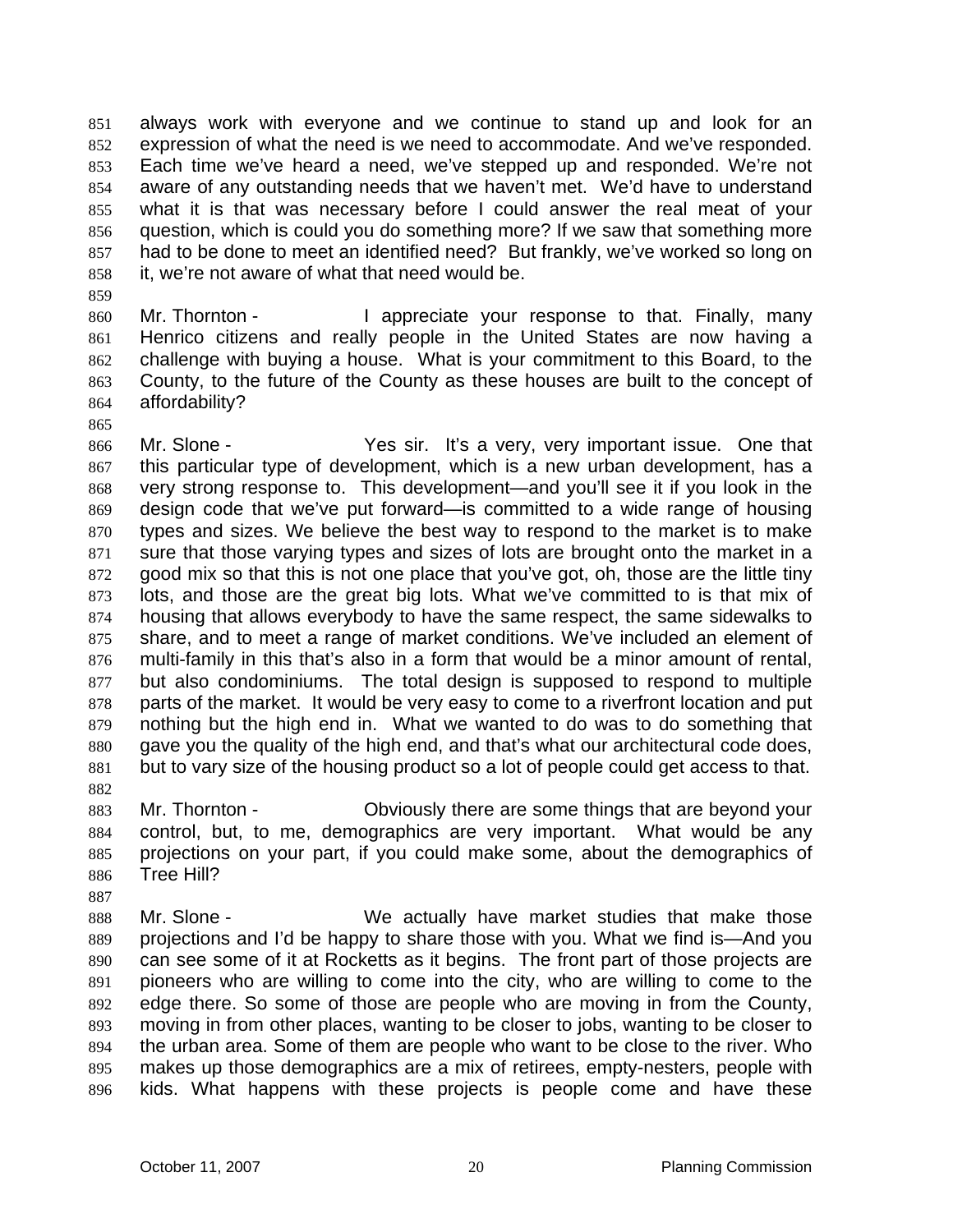discussions and they'll often say, well, you know, it'll be mostly empty-nesters and that sort of thing. But what actually happens on the ground is these are beloved communities. And the ability to have a place that has these types of parks, where you can walk down to the riverfront and those sorts of things. It makes it very difficult to predict the demographics of people who will simply look at this and say, "I really want to be there," and will make it happen. I'll be happy to share with you. We paid a lot of money for people to predict those sorts of things, but the fact of the matter is, my own experience with lots of these is those are rough predictions.

Mr. Thornton - Thank you very much, Mr. Slone. I notice that you use rather interesting terminology, and it's very laudable. You said it's "a beloved community." Hopefully, that will be done. Thank you.

- 911 Mr. Slone Thank you, sir.
- Mr. Branin - Does anybody else have any questions for Mr. Slone or Ms. Freye?

Mr. Jernigan - I wanted to tell Mr. Thornton that also, as far as the fire site, there is not a fire site on the premises, which we had discussed previously. But they have put into a fund for fire \$250,000 to purchase a site off premises to wherever the fire department feels that they need to be. They really didn't want to be down deep in here because of access to Route 5. They need to get moving quick. So, they will either have a site up on Route 5 or Osborne.

- Mrs. Jones I'd like to ask two questions, if I could. Well, I'd like to 924 make the first a comment here. The proffers that I have that are dated the  $10<sup>th</sup>$ , the school proffer, which is E#1, is the most current version, is that correct?
- Ms. Freye Yes ma'am, it is.
- Mrs. Jones Okay. I am so happy to see that school in there. The school becomes, for these kinds of traditional neighborhoods, a real focal point and a gathering spot, and obviously serves an education purpose. But I would have been sorry to see that change. I think we would be hard-pressed to find an urban neighborhood with a 20-acre school site. I just wanted to make sure I had the last version.
- 

- The second thing was the VDOT comments. My understanding, if I heard you correctly, is that this has not all been received yet. It hasn't been totally reviewed?
- 940 Mr. Slone It has been reviewed. And what we've gotten is a letter that says that you are in substantial conformance. We want these additional pieces to be in the appendix for this. And they gave us a list of the zoning on the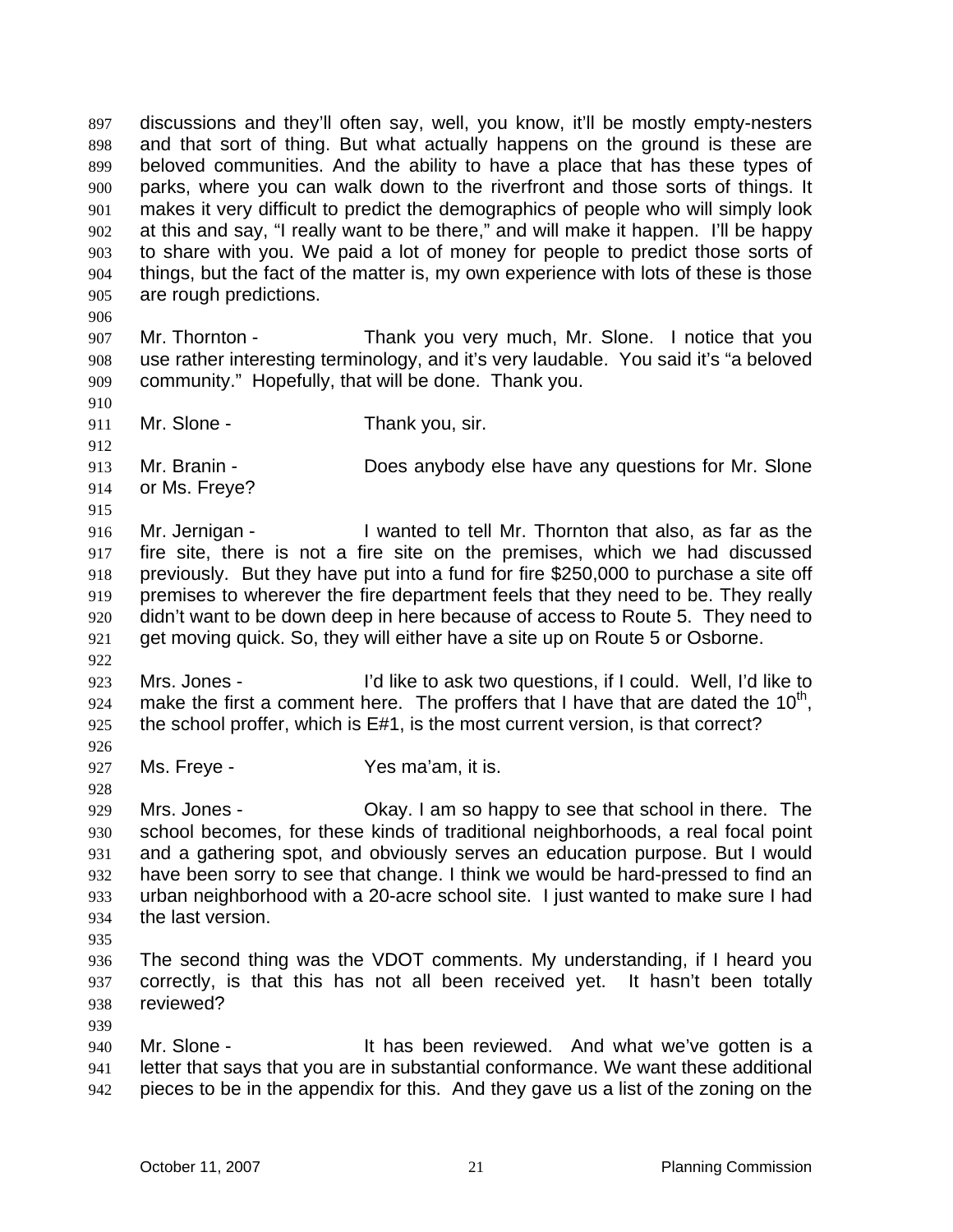adjoining properties and a list of i-dotting and t-crossing that they wanted in order to finalize their report. But— 946 Mrs. Jones - Is that a wish list or is that a list which you can deliver? Mr. Slone - Oh, it's easily met, easily met. We saw the list and the only concern we have is because—We are, as you know, in a new part of the process with VDOT and the way they go through this review, our only concern was getting it at the last minute. But VDOT's worked very hard to continue learning their process as well. It's a new process for them. Everybody's working hard to get there. We would have had all of these items in. Mrs. Jones - So, there were no surprises, is what you're telling me. 958 Mr. Slone - No surprises. Mrs. Jones - Okay. And the other thing is just a quick comment I'd 961 like to make because as some of you have never attended a charrette before. I had the privilege of being down there for several sessions and watching the public, watching the incredible work by the professional planners and the banks of computers. This has been an amazing process to watch. It's been an overwhelming process. It's not even my district and it's overwhelming. I'm not sure how you all have dealt with it. But I want to just tell you how informative and enlightening it was to be part of the actual long-term process of developing this. For me personally, I have enjoyed it tremendously and I've learned a lot from it. I wanted to tell you how very much I admired the process that it went through. 971 Mr. Slone - That's great to hear. Thank you. Mr. Vanarsdall - The UMU and the traditional zoning is supposed to be compared to small town America. And in small town America, you can live in a mansion or you can live in a small house, and still you have what you feel like is a quality house. I think what you've done in this is the square footages of some of this, maybe I could buy one and someone who wants one larger can buy it. It's just a good mix. Mr. Slone - Yes sir, you've hit the heart of it. Mr. Vanarsdall - What you started out with, what this was when we had the first meeting, and this is the first time since I've sat on the Commission that we ever had that. I think it certainly paid off. There may be some people here tonight against this, but if you hadn't have had that, I think the house would be full. I think you'd see a lot.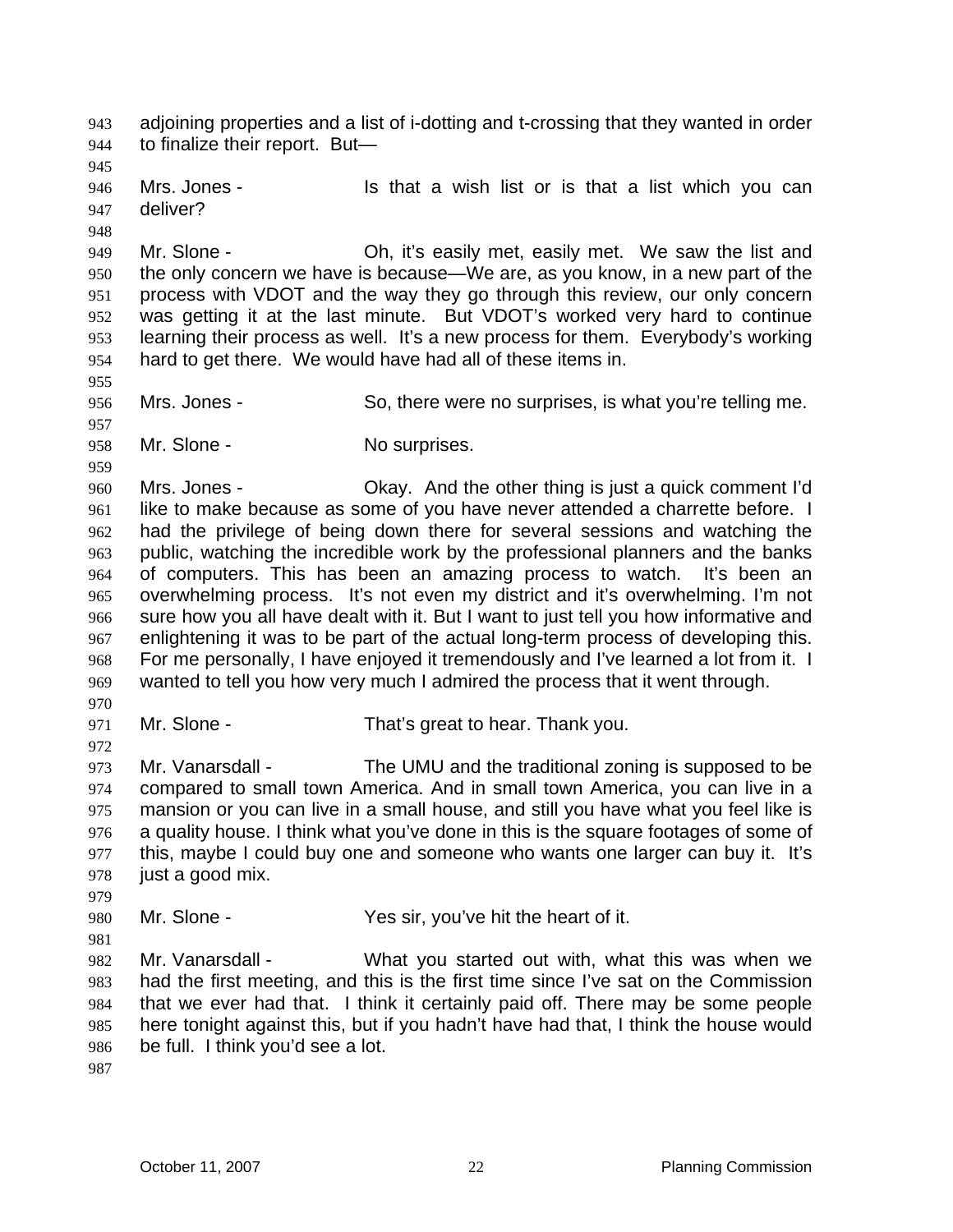988 Mr. Slone - It's an incredible thing when you start the process by getting to listen and working with people. Mr. Vanarsdall - You included the people in the beginning, the first day, the first hour, the first night. Mr. Slone - Yes sir. Mr. Branin - Does anyone have any questions for Ms. Frye or Mr. Slone? 999 Mr. Archer - I had one question. At this point, are there any potential committed uses of the commercial portions? Has anybody been identified that said they want to be there? 1003 Mr. Slone - I don't think that we've closed with anyone. I know that our client has had substantial discussions. This has had a lot of press and I know that we periodically hear about some of the discussions. But I don't know 1006 of anyone who has actually signed a Letter of Intent. We really just haven't been part of that process. Mr. Archer - Understood. Just curious. 1011 Mr. Vanarsdall - It's too early. Mr. Branin - Does anyone have any questions, again, for Mr. Tyson or Traffic with Mr. Foster? Mr. Jernigan - We have Mike Jennings and Mr. Foster. 1018 Mr. Branin - Brought in the big guns. Anybody have any questions for them? No one? Okay. Ms. Freye, you want to call in your positive reinforcement? Ms. Freye - Yes sir. Mr. Funk is here and he would like to make a few statements. He's one of our neighbors. Mr. Branin - You have just over five minutes. Sir, I'm going to ask you to state your name for the record when you come up to the mike. Mr. Funk - Mr. Chairman, Mr. Vice Chairman, members of the Commission, my name is Mahlon Funk. I live in a parcel on Route 5 that with my neighbor and I, we own together the larger part of the white area that you see that is enveloped by this planned community. So, I think it is fair to say that between Mr. Garber, who is my neighbor, and myself, we are as significantly impacted by this as anybody in Varina or anywhere else in Henrico. I have lived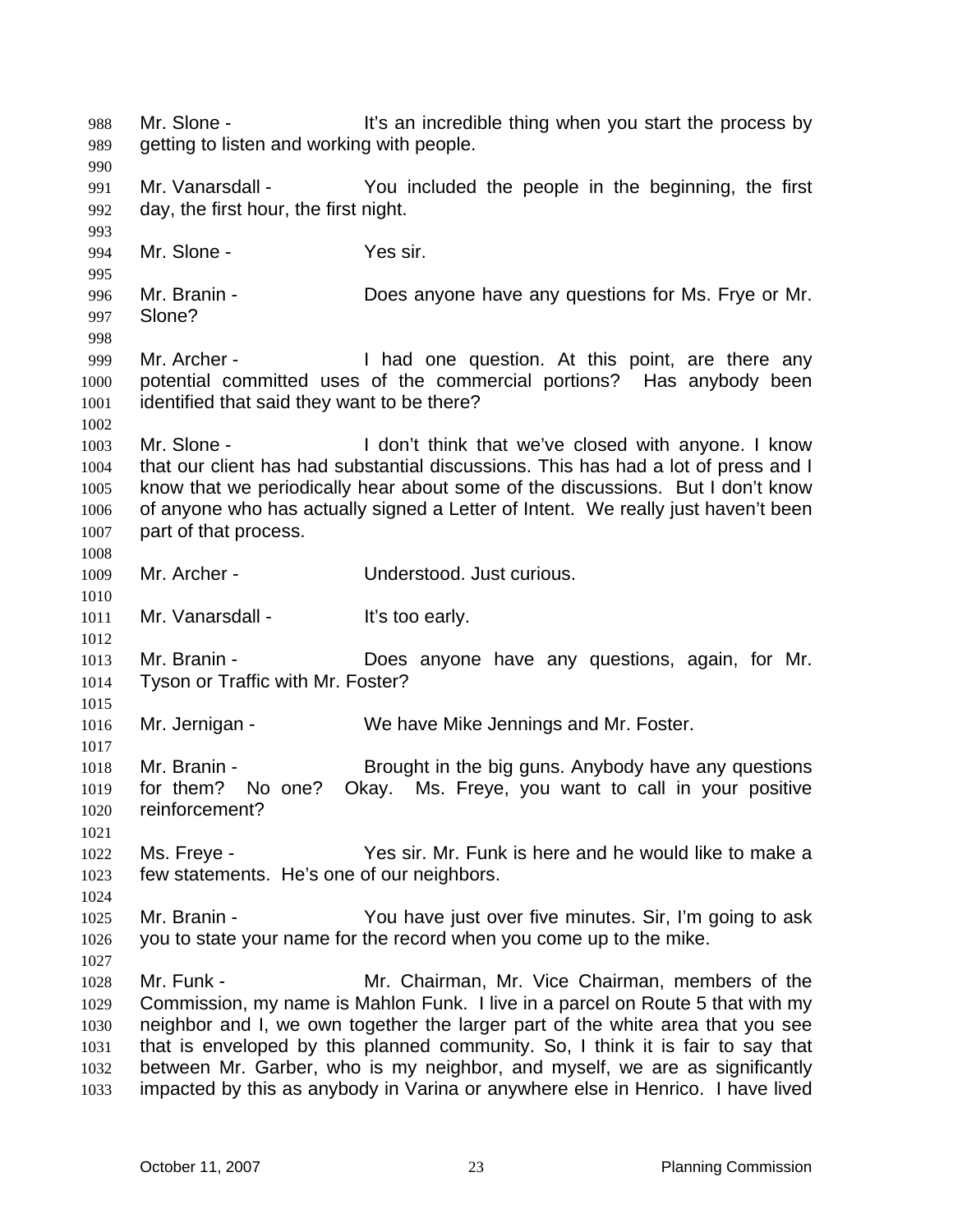there 30 years. My neighbor, Mr. Garber, has lived there 60 years, and his wife and her family were there 90 years in the aggregate. I would be disingenuous and less than candid if I didn't say to you that in the abstract world, I would wish we were not here and that there was no development taking place because for those many years that the two families, mine and the Garber's, have lived there, we have enjoyed the beneficence and the beneficial use of this property, thanks to the Burley family that has owned it about 100 years, as I understand. We've had the benefit of all the accoutrements of country living a hop, skip, and a jump from downtown and, in my case, my office. And you can't beat that. But, we don't live in the abstract. Time moves on; it stands still for no man or woman, and Varina has been discovered.

I start for Mr. Garber and myself, if you will let me speak for him as well, with a statement in staff's study that is on page 4 that says, "The applicant, GrayCo, is encouraged to provide appropriate transition areas along the shared edges of the site to lessen the potential impacts to the residential neighbors," me and Mr. Garber. I come to you and say that GrayCo, whose representatives Mr. Middleton, Mr. Dempsey, Mr. Ewing, and through his counsel, Ms. Freye, have worked hand-in-glove with us. They have met every one of our desires and needs in the transition area along a very substantial border. All of Cattle Drive running down to the barn is the border between the shared properties that I'm speaking on behalf of tonight, and all along—It looks like the southern edge, but actually it's the western edge, the edge that is the town center edge. Running all along that is the lane that runs perpendicular to the existing barn. They have worked with us hand-in-glove and met all of our desires, needs, and wants there. They have explained to us fully, as we have heard tonight through staff and through your questions, all of the things that have been discussed. We are convinced that since we don't live in an abstract world, that if it has to be developed, we are very fortunate to have such a quality and integridible developer, as evidenced by the things that you all have said, and the charrettes, and the way they've worked with us. We are convinced that if the plan that has been presented to you all and is in the big booklet that was given to me, and the proffers that have been made, that if that is held to by the developer, and I am confident that it will be based on our dealings with them and my prior dealings of over 30 years with Gloria, and if it is held to by this Commission and by the Board, that we will have a quality development here. Which in comparison to what could be with other developers, other plans, and other ideas, in comparison to those, it's an A+. So, we commend this to the Commission. We ask for your approval because we think it will work well with us, and that is especially true in light of all the potential of other things it could have been. Thank you very much. 

| $1111 +$     | $1075$ Mr. Branin - | Thank you, Mr. Funk.                                |
|--------------|---------------------|-----------------------------------------------------|
| 1076         | 1077 Ms. Freye -    | Next we'd like to ask Steve Atkins to come forward. |
| 1078<br>1079 | Mr. Branin -        | You have two minutes remaining.                     |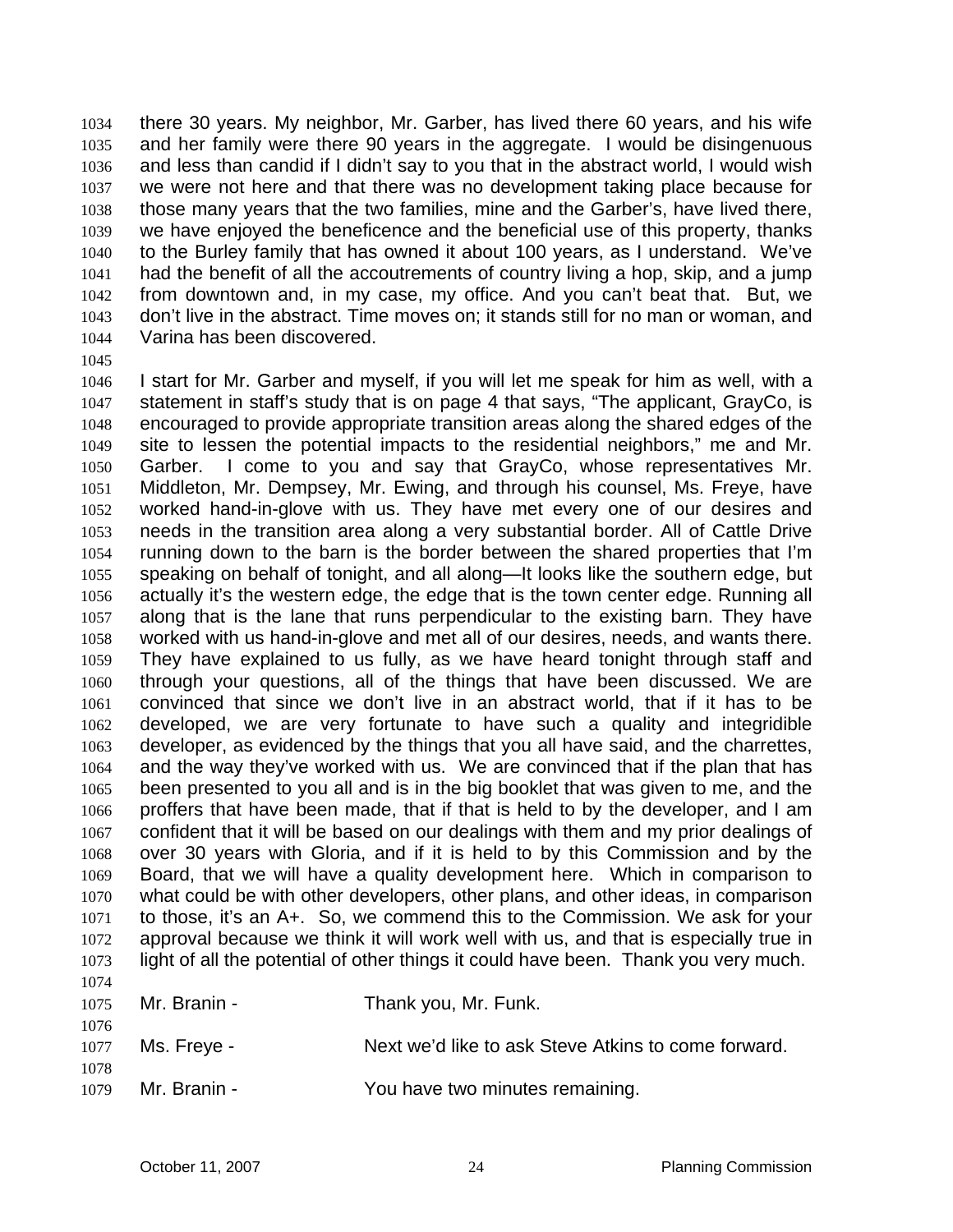Mr. Atkins - Good afternoon, Mr. Chairman, members of the Planning Commission. When I walked in, I was struck with the slogan, "Proud of Our Progress; Excited About Our Future." At the risk of sounding impertinent, I think you might add, "Building and Learning from Our Past." Add that to it. And I'll give you some context for that because as I look at this project and my involvement in it from essentially the outside, GrayCo has been very active in ensuring that the historical aspects of this property are maintained. I say that in light of the fact that, historically, Virginia hasn't been that kind as it relates to African-American sites or Native-American sites of historical importance. Typically, they find themselves under a bulldozer's blade, under asphalt, or under concrete. In this instance, the Native-American community believes that Tree Hill Farm is the site or the birthplace of Chief Powhatan, paramount chief of over 35, 40 tribes that were here indigenous to this area when the settlers landed in 1607. So, I think GrayCo has stepped up and answered especially my desire, my need around maintaining the historical aspect as it relates to Native-Americans on this site, to the extent that they have delineated 7-1/2 acres that we will use to both teach history and practice history, and talk about who Native-Virginians are 1098 today. Lots of time we're relegated to  $17<sup>th</sup>$  Century artifacts or museum pieces. This will tell a living dynamic history of Virginia Indians, of all the tribes in Virginia. 

Significant to note that on May 23, 2007, 400 years after the settlers ventured up to the Richmond area and planted a cross, talking about forever establishing friendly relations with the native tribes, 400 years to the date, GrayCo established the first permanent Native-American settlement in Virginia in 15,000 years when they deeded 7-1/2 acres, or began the process under the tutelage of Mr. Charles Ewing to eventually convey that land to Native-American people. The two oldest reservations in the United States are Native-American Virginia Reservations, the Mattaponi and Pamunkey. But they're in a trust relationship with the State, and you have to look at those trust relationships because that land has continued to diminish over the years. With this one, we have the option to have it fee-simple. 1111 It says we own it. So, it's the first permanent settlement to people who have been here in this land for over 15,000 years. So, it's very significant. And I get a little emotional thinking about it.

When I first heard of this, I said, here's my opportunity. I have to talk to these folks. And I thought when I entered the room, I might get kicked out. I said, "Here's some things we want. We want to maintain the historical value, the historical authenticity of this birthplace, and we want to use that as a forum to teach the people about the Virginia Indians and let them know how important this is to us. To do that, we'd like a building. We would like some parkland. And we would like to make it look natural and inviting and be a destination point for people who want to learn more about Virginia and about us." Surprisingly, they didn't kick me out. And they were very receptive to the concept.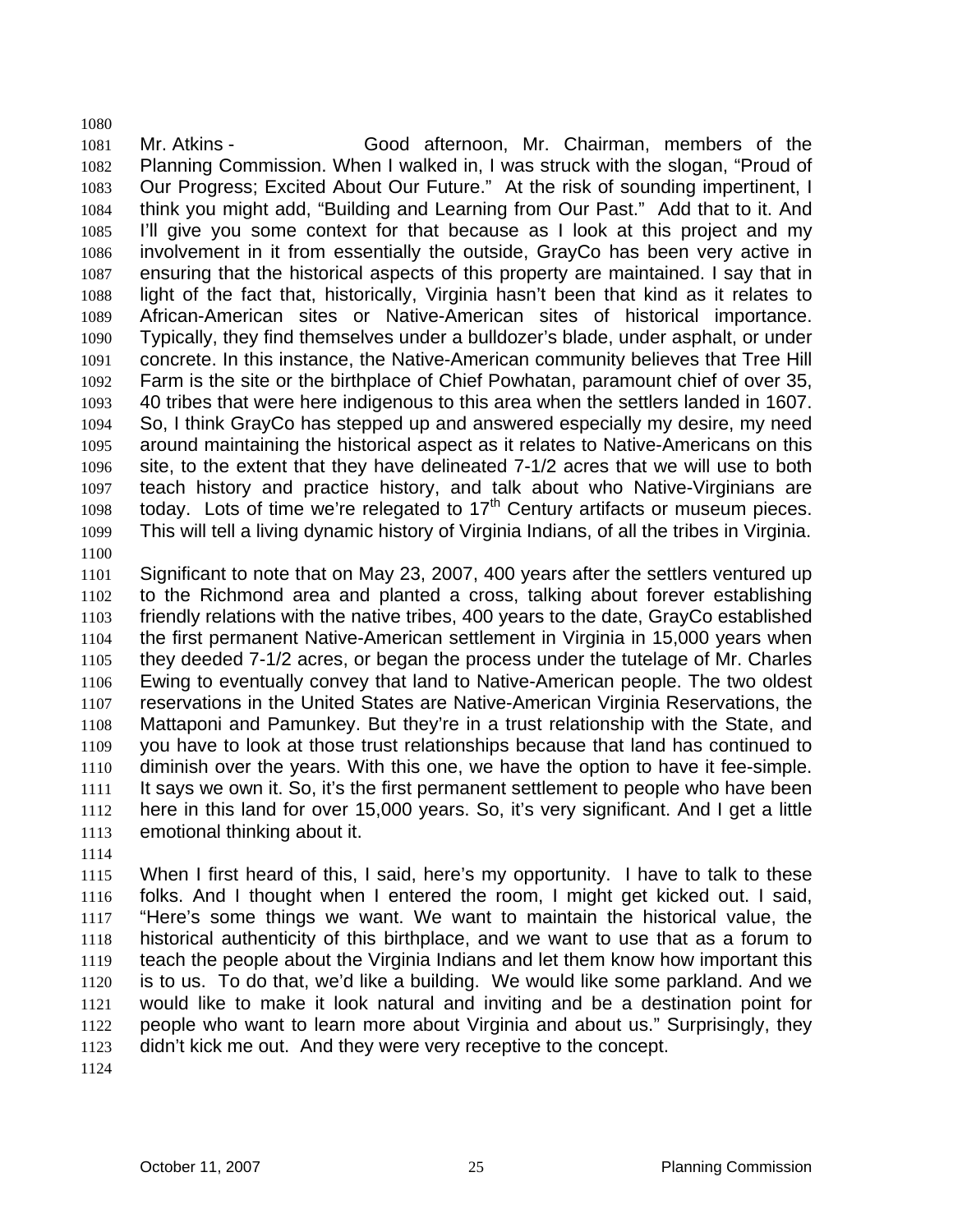I'm sure I'm out of time, but I want to say that the Native-American community, the eight state-recognized tribes in Virginia strongly endorse this. We demanded and we asked for an eco-friendly development. We asked for the inclusion of as many green buildings as possible, because we believe we've gotta be compatible with nature, and we believe we need to preserve this fine land for the next seven generations. Thank you very much.

1132 Mr. Branin - Ms. Freye, would you state his name for the record, please? 1135 Ms. Freye - Steve Atkins. Mr. Branin - Thank you, sir. Okay. You are out of time. Opposition. 1140 Mr. Silber - Is there anyone who wants to speak in opposition to the request may come forward now.

**[Off mike] - [Unintelligible.]** 

Mr. Branin - Yes sir. And please state your name for the record.

Mr. Dowdy - My name is Horace Dowdy. I'm really not in opposition. I think it's a great plan and everybody knows that Varina is going to start growing. I do have a concern and I don't know if it quite got across correctly. My land connects with Tree Hill Farm and I'm the one about the well. I knew that you all were going to be on public water, so I realize they wouldn't be drawing any water out of the ground. I was more concerned about the construction and the digging. Recently when they put in 895, a lot of wells went dry around that area around 895. I want to know if they start putting in the roads, putting in the infrastructure, putting in the foundation for what they told me was going to be a six-story building, what happens if my well goes dry? And I want to know what is the plan for that, what is the trigger, what is the mechanism, who do I call? Am I calling the County? Am I calling GrayCo? I just want to know who do I call and what is the response to that type of scenario because of putting in the infrastructure that wells go dry. That's it.

1162 Mr. Branin - Mr. Slone, please respond to that.

1164 Mr. Slone - I'll be happy to respond to that. I think, as you've already heard, GrayCo has established itself as a good neighbor. What would happen is we'd get a call from a neighbor and we'd look and see if this was something that, in fact, was the circumstance, that we had caused the problem and we would respond to it. It's easy. I think that as you heard from Mr. Funk, the approach that we've taken in the community is to go out, hear concerns, and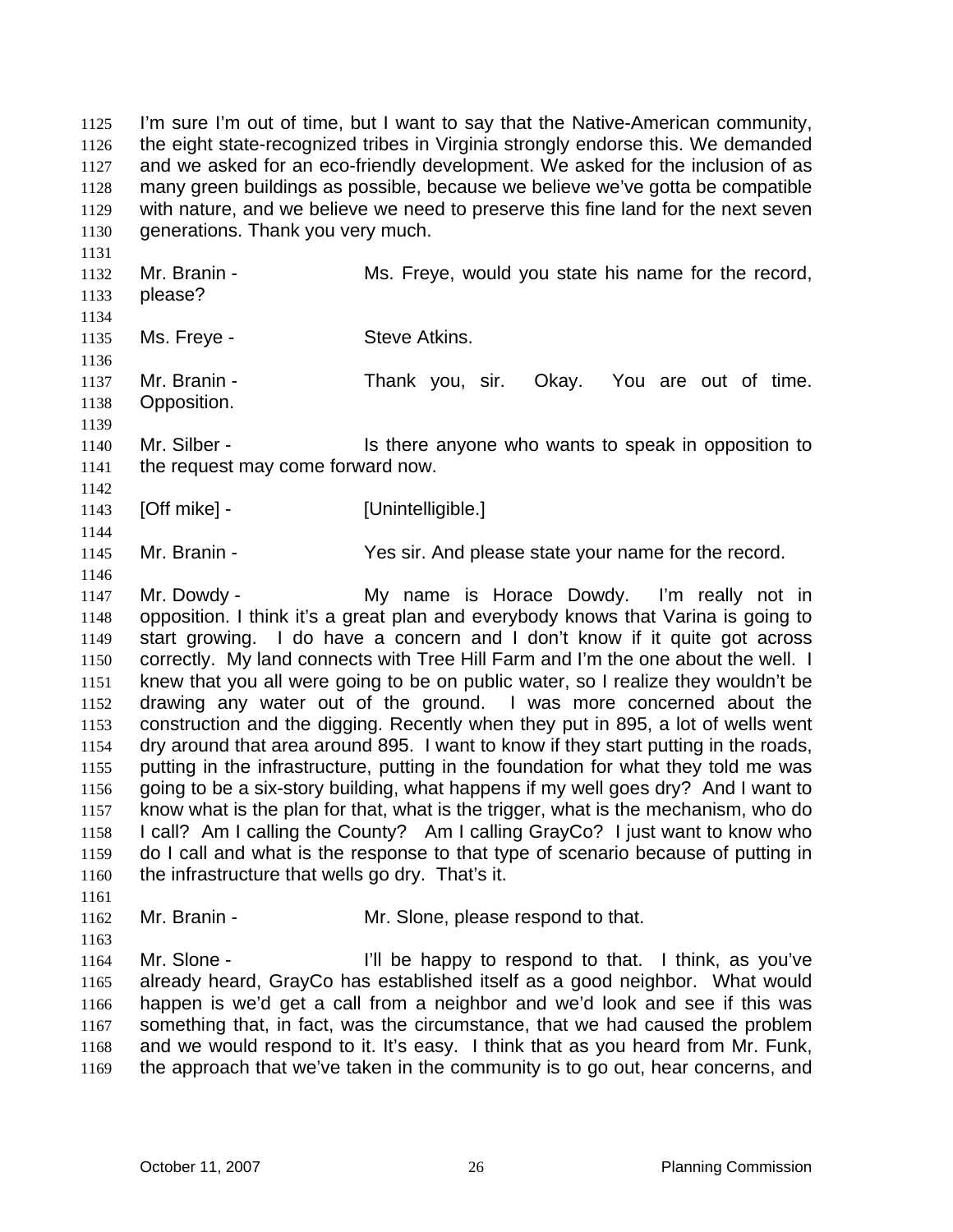respond to them. I don't know that there's anything else we can do other than tell you you've already proven that we're there and we're a good neighbor.

Mr. Branin - Okay, thank you sir. Mr. Dowdy, I would recommend also, if for some reason this does occur and you do call the applicant and the applicant doesn't respond in a timely fashion, we would implore you to immediately call the County and let us know.

1178 Mr. Slone - If there's any question about where to call, we have a website and we'll be happy to give you a whole bunch of numbers tonight. You'll have personal numbers for people to call.

Mr. Dowdy - That would great.

Mr. Vanarsdall - Good.

1186 Mr. Branin - Anyone else in opposition? Please come down.

 Ms. Price - Good evening. I'm Annette Price and I'm bordering along the Mill Creek there, the 57 acres next door. As Horace said, I'm not opposed to the building at all. It's very nice, it looks good, and we want to go along with it very well. What we're concerned about right now, when all of the building starts and the paving goes in and you put down your storm drains, all of those things, what is going to end up running into Mill Creek? Is there going to be runoff from the single-family homes, runoff from the businesses? The runoff from the creek that comes from the barn that empties into Mill Creek into my property, and another creek that empties there in another spot onto my property. And then what about what's coming along, the nature area and ending up in my swamp? Is anybody going to be testing these waters and seeing what's in there now and what's in there later?

1201 Mr. Branin - That's it?

Ms. Price - That's it.

 Mr. Branin - Okay. I'm going to ask the applicant to address that as well, and then Mr. Foster to come out and make some comments on what the County has seen.

Mr. Slone - Yes sir. We have worked with some of the best stormwater people out there. This site has a lot of topography. It's been important from the beginning and obvious from the beginning that we needed to be very conscious of stormwater runoff. So, there has already been aggressive discussion about where construction ponds need to be, if they need to be in higher locations, higher up on the site as temporary measures. As the pieces of the site come together, the target is for the lower part of the site, to send that into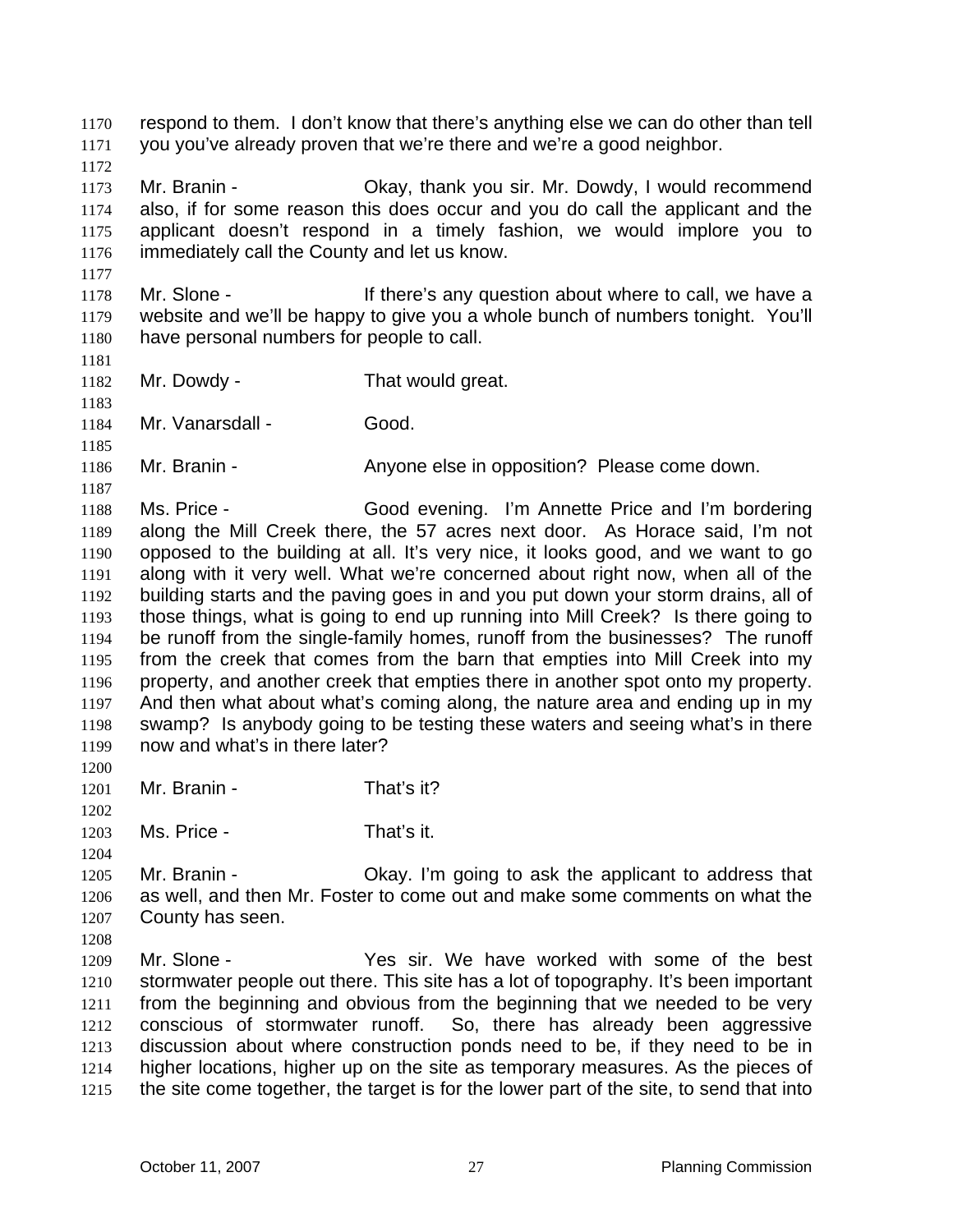the nature area. There it goes into constructed wetlands. The whole design of that is so that it's got a fore bay for catching sediment, and then it goes into constructed wetlands to make sure that any water coming out of the site has been polished, as it's called, going through to the wetlands. So, what I'd say is we have a combined program that will all, of course, be subject the County's erosion and sediment control supervision. But a lot of detailed thought because of the topography on the site to make sure that there are no runoff problems.

Mr. Branin - Mr. Slone, you have taken into consideration Mill Creek?

Mr. Slone - We have taken into consideration all of the creeks. We are a little unusual in that we don't fill any wetlands on the site, we don't fill any of the creeks. We create riparian zones around all of the creeks. We basically began this site with the appropriate setbacks and worked from the very beginning, because of the County's own concerns, to make sure that from the beginning, those creeks were protected and the stormwater was appropriately dealt with.

- 1235 Mr. Branin Ckay. Mr. Foster, if you wouldn't mind coming up and telling us what the County has seen.
- 

Mr. Foster - Yes sir. I am Tim Foster, the Assistant Director of Public Works. In any plan like this, big or small, they will be required, as Mr. Slone said, to have an Erosion and Sediment Control Plan. They will also need to have adequate outfalls for all runoff on the plan. We have environmental inspectors that will be reviewing the plans, as well as our normal inspectors. We also want to make sure with that E & S plan, Erosion and Sediment Control Plan that we have the proper silt fencing in, we have the proper runoffs, and that we have wetland delineations by not only our wetlands people, but also the Army Corp will have to review that as well. 

1248 Mr. Branin - Ckay. Does anybody have any questions? 

Mrs. Jones - Is there actual testing done, water testing?

1252 Mr. Foster - What we look at would be—For example, we have silt fencing around some the creeks and that type of thing. If we start seeing mud or get calls or complaints about water with excess silt or mud or that type of thing, that would probably be a violation of the Erosion and Sediment Control program and we'd have our inspectors go out and take care of that. 

1258 Mr. Branin - Ms. Price?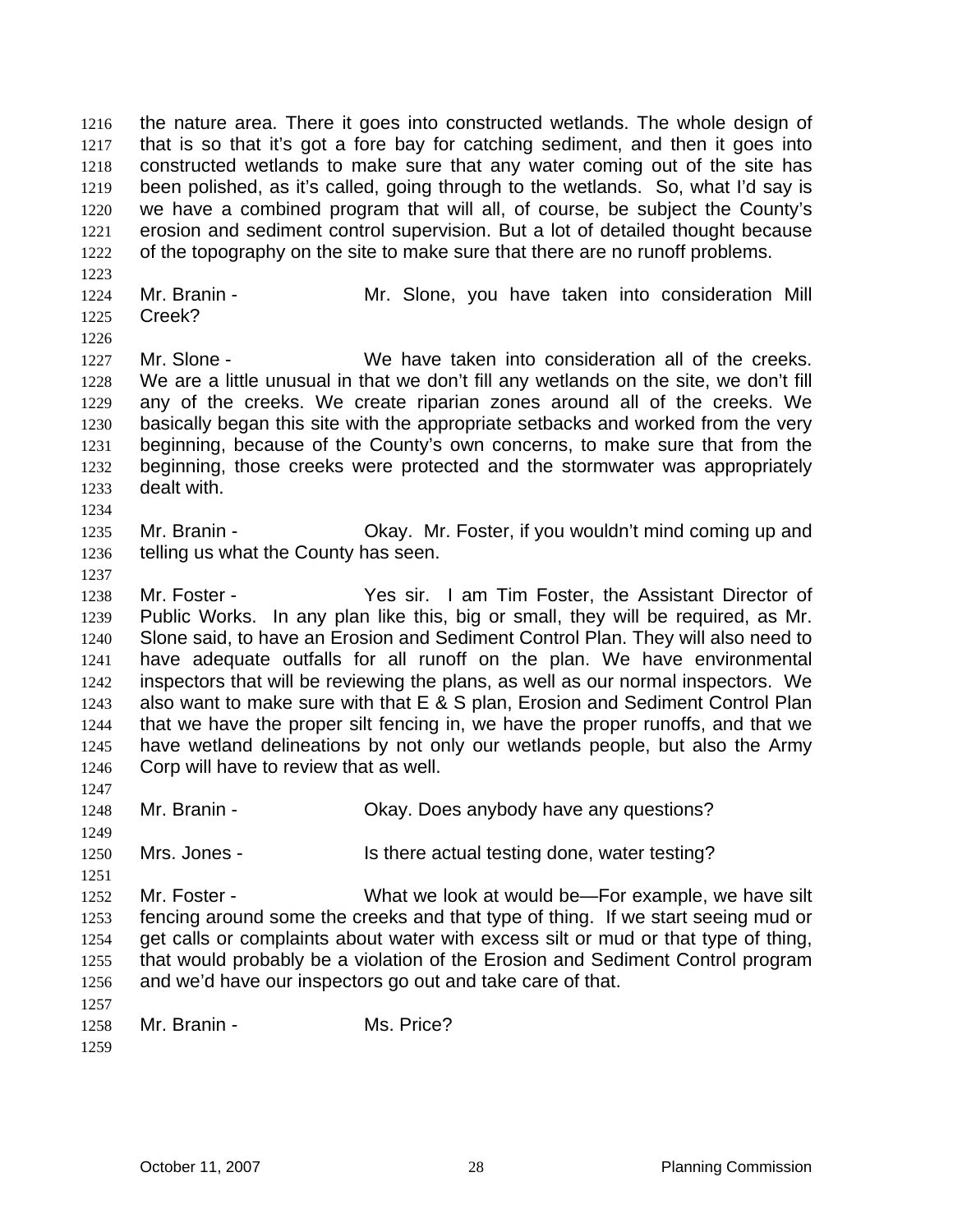Ms. Price - [Off mike.] I'd like to say I'll be testing in the next couple of days, because I've already got the call on that. But we're going to be continuing to monitor that so that we don't find the problem later on. Mr. Branin - Ms. Price, you got me before I could speak. I was just going to say, just like the gentleman before, if there are problems, the applicant seems to be a good neighbor and is working hard to be a good neighbor. But the only way we'll know is if you let us know. Okay? 1269 Mr. Jernigan - I wanted to say something else for the folks that live on Kukymuth, which you all do, that one of the other things that came up in our meeting yesterday was that Mr. Brown had had some water problems which they felt was coming off of Tree Hill, and we wanted to address that. They've already had engineers go out there and he's definitely had a problem. I know it washed his pond out once or twice. Mrs. Jones - With him. Mr. Jernigan - Yeah, with him. But anyway, they've determined now that he does have a problem, that's not directly related to Tree Hill. The engineers feel that more of that water is coming off of Route 5 and coming down. But the engineers with Tree Hill have said that they are going to help him through this process to take care of that problem also. I just wanted to let you know they're kicking in on that, too. 1285 Mr. Branin - Anyone else? Come down, ma'am. And when you 1286 get down, if you could state your name for the record. Ms. Wagner - My name is Susan Wagner and I'm a homeowner in the area. In reality, isn't most of the nature area topographically a floodplain? 1291 Mr. Branin - Ma'am, would you repeat that? I didn't quite hear you. 1294 Ms. Wagner - In reality, I believe that most of the nature area is topographically a floodplain. I could be mistaken, but I believe it is. 1297 Mr. Jernigan - No, you're right. 1299 Mr. Silber - You're right, it is. Ms. Wagner - It looks very good on paper. I'm opposed to the project. It's been very well presented, but I think it's going to have a terrible impact on the environment. I don't know where all the wildlife on that land is going to go. Daily, I see carnage on the street from deer to bunnies. I know the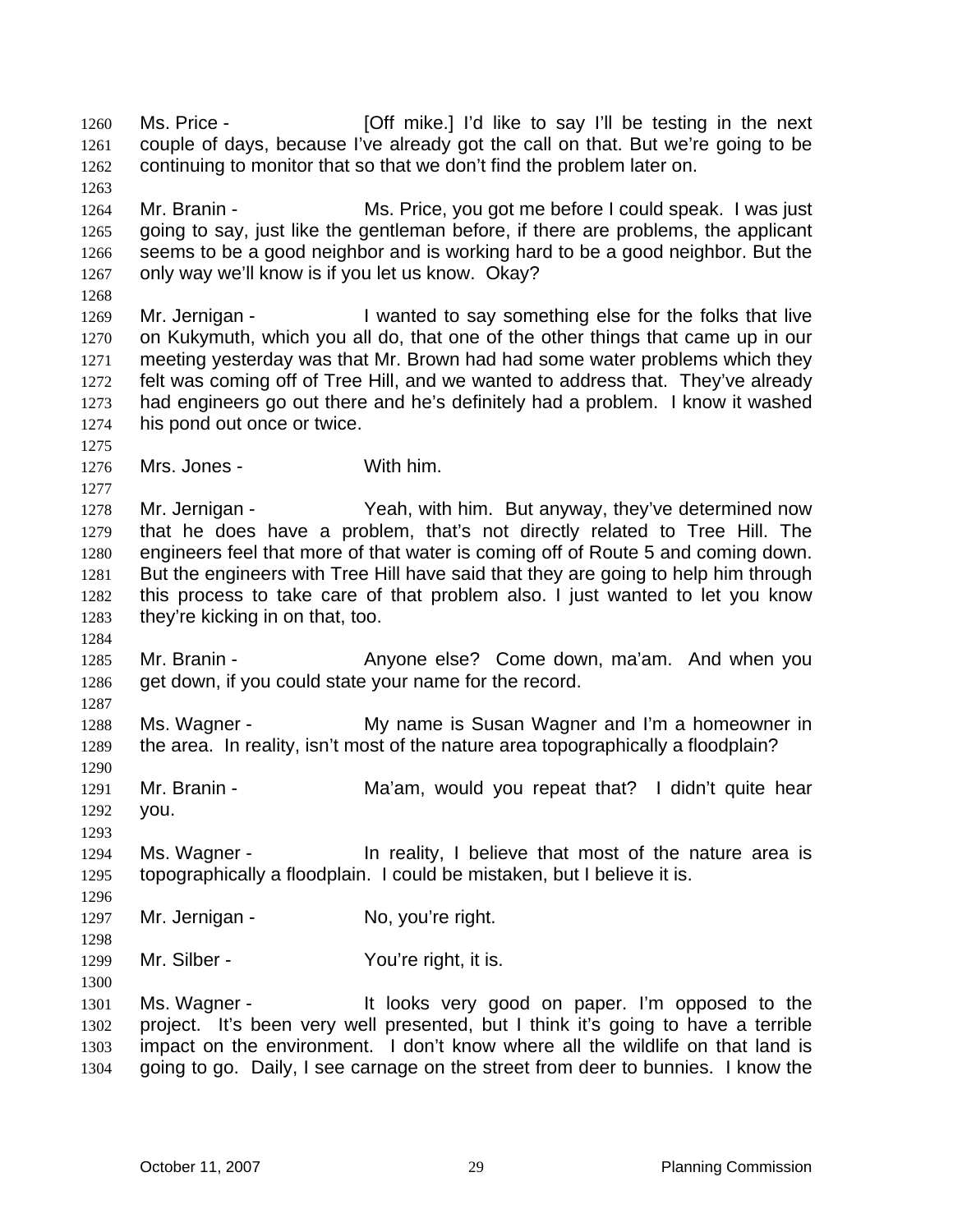Burley's. It functioned as a family farm for a long time. I'd like to still see farmland, a working farm. Mr. Branin - Thank you, Ms. Wagner. Is there anyone else that would like to voice opposition or concerns? No one? Okay. Then I'm going to turn it over to Mr. Jernigan. Mr. Jernigan - Mr. Chairman, I'm ready to make a motion. Mr. Silber, can I waive the time limits on all three at one time, or do they have to be separate? 1316 Mr. Silber - I think the time limits only need to be waived for acceptance of the proffered condition, so that would be on C-52C-07. Mr. Jernigan - All right. I'll start off by first recommending approval of the Land Use Amendment, LUP-2-07, for Tree Hill Farm, and send that to the Board of Supervisors for their approval. Mr. Vanarsdall - Second. Mr. Branin - Motion made by Mr. Jernigan, seconded by Mr. Vanarsdall. All in favor say aye. All opposed say no. The ayes have it, the motion carries. Mr. Jernigan - On C-52C-07, I'd like to waive the time limits. Mr. Vanarsdall - Second. Mr. Branin - Motion made by Mr. Jernigan, seconded by Mr. Vanarsdall. All in favor say aye. All opposed say no. The ayes have it, the motion carries. Mr. Jernigan - I would like to move for approval of case C-52C-07, Tree Hill Farm, to send to the Board of Supervisors for their approval. Mr. Vanarsdall - Second. Mr. Branin - Motion made by Mr. Jernigan, seconded by Mr. Vanarsdall. All in favor say aye. All opposed say no. The ayes have it, the motion carries. **REASON:** Acting on a motion by Mr. Jernigan, seconded by Mr. Vanarsdall, the Planning Commission voted 5-0 (one abstention) to recommend the Board of Supervisors **grant** the request because it would provide for a unified large tract development, it would not adversely affect the adjoining area if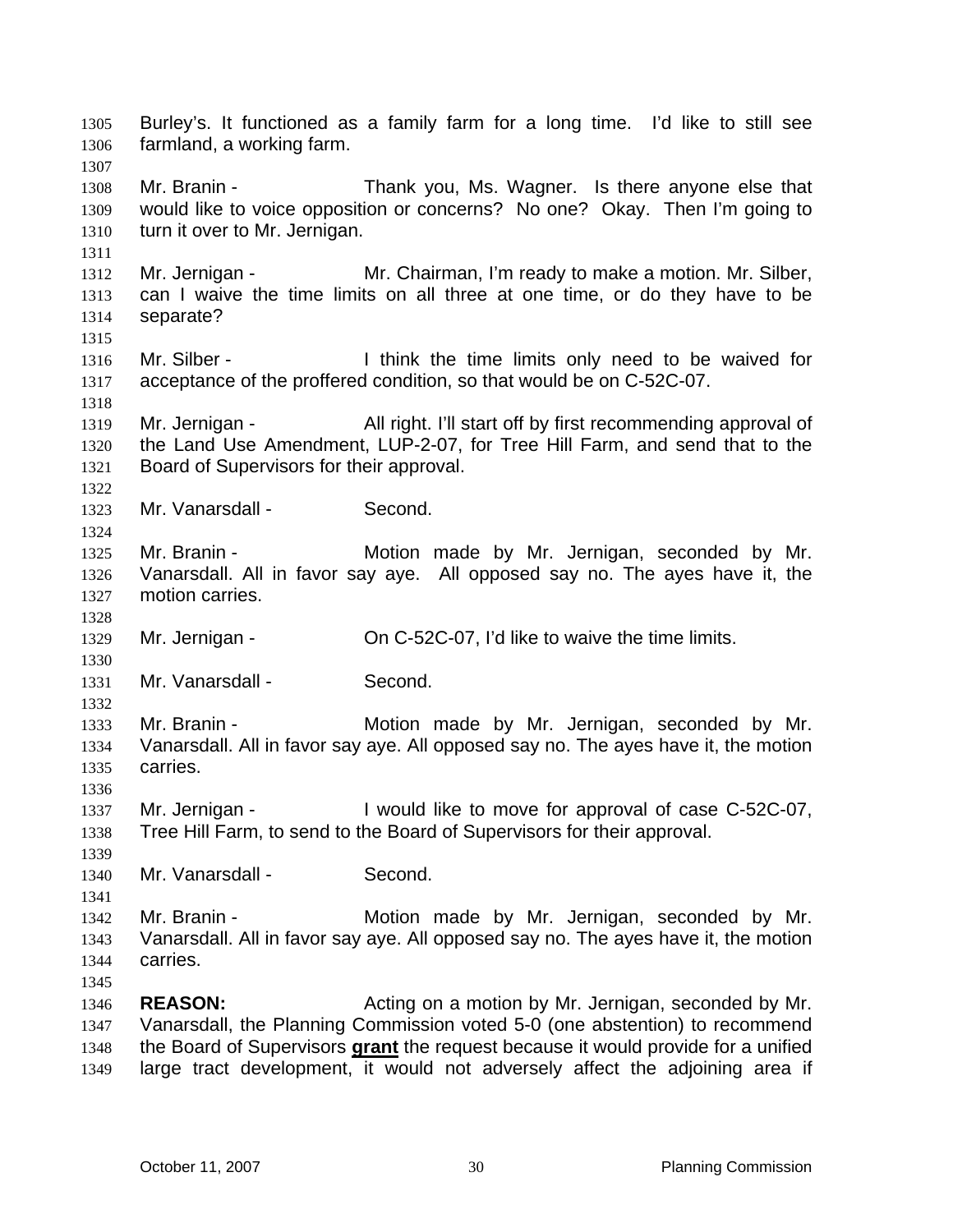property developed as proposed, and the proffered conditions will assure a level of development not otherwise possible.

1353 Mr. Jernigan - And I move for approval of the Provisional Use Permit, P-17-07 Tree Hill Farm, to send to the Board of Supervisors for their approval.

1357 Mrs. Jones - Second.

Mr. Branin - Motion made by Mr. Jernigan, seconded by Mrs. Jones. All in favor say aye. All opposed say no. The ayes have it, the motion carries.

**REASON:** Acting on a motion by Mr. Jernigan, seconded by Mrs. Jones, the Planning Commission voted 5-0 (one abstention) to recommend the Board of Supervisors **grant** the request because it would provide for a unified, high quality development and when properly developed and regulated by the recommended conditions, it would not be detrimental to the public safety, health, or general welfare. 

1370 Mr. Jernigan - I would like to thank staff. You've done an excellent job, all the attorneys, GrayCo and everybody for making this a great case. Thank you.

**C-56C-07 John S. Smart for Ginter Park Congregation of Jehovah's Witnesses of Richmond, VA**: Request to conditionally rezone from A-1 Agricultural District to B-1C Business District (Conditional), Parcel 800-729- 2497, containing 3.486 acres, located at the northeast corner of Mechanicsville Turnpike (U. S. Route 360) and St. Claire Lane. The applicant proposes to construct a place of worship. The use will be controlled by zoning ordinance regulations and proffered conditions. The Land Use Plan recommends Commercial Concentration. The site is in the Enterprise Zone.

Mr. Branin - Mr. Secretary, I'm going to hold on a minute until the room clears, if you don't mind. Okay. I think we're good now. Is anyone in opposition to C-56C-07, John S. Smart for Ginter Park Congregation of Jehovah's Witnesses of Richmond, Virginia? Anyone? No one? Mr. Sehl, good evening.

1389 Mr. Sehl - Good evening, Mr. Chairman, members of the Commission. This is a request to conditionally rezone 3.5 acres from A-1 to B-1C, Business District to permit the development of a place of worship. The property is located on the east line of Mechanicsville Turnpike at St. Claire Lane. The property is currently improved with a two-story frame dwelling, which was constructed in 1910.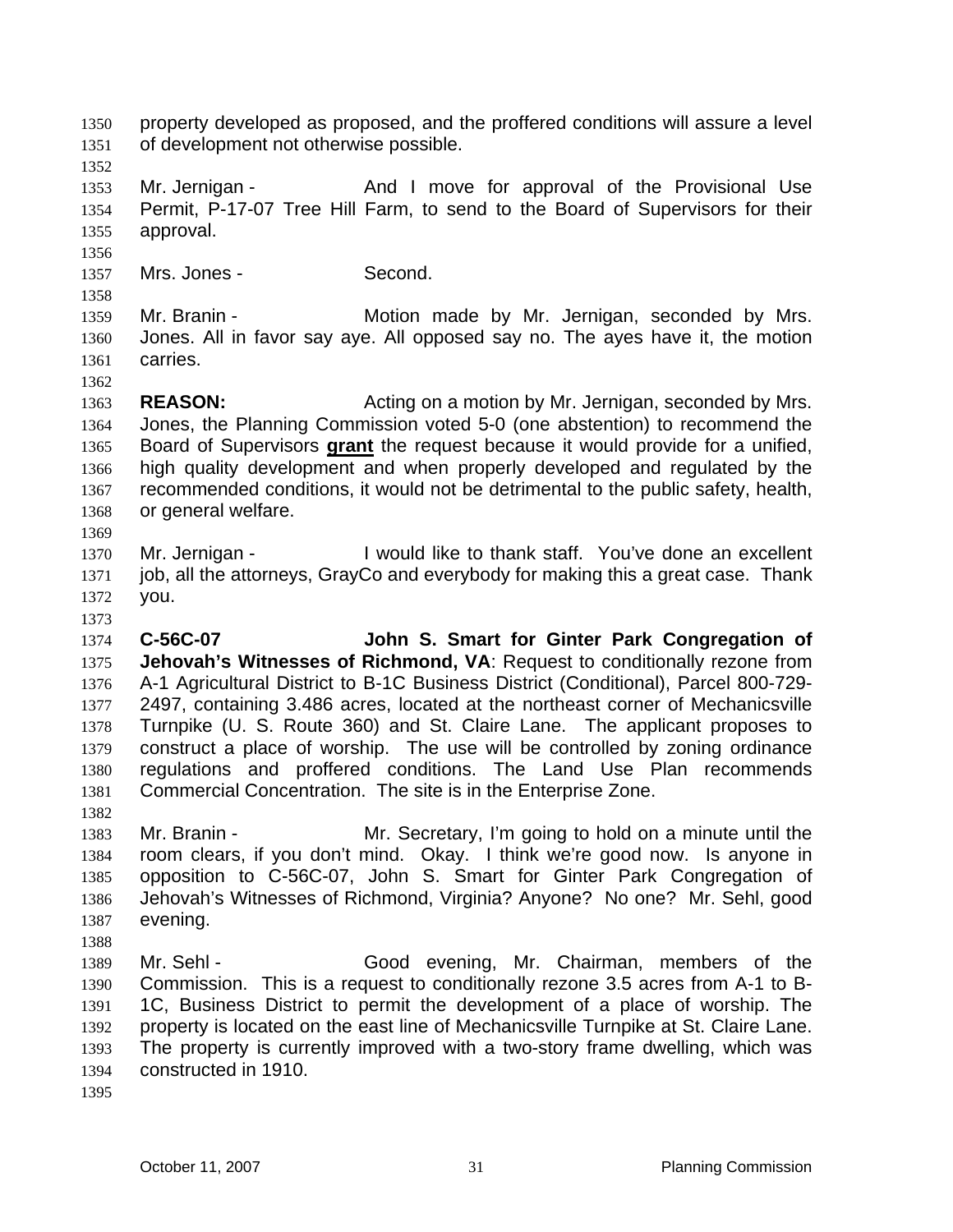This request proposes to develop two structures containing a total of 10,000 square feet. Revised proffers, dated October 9, 2007, and distributed to you this evening, limit the use of the property to a place of worship. The 2010 Land Use Plan designation for the subject property is Commercial Concentration. The requested zoning and use would be consistent with this designation.

The applicant has proffered a conceptual plan depicting an entrance on St. Claire Lane with two buildings and associated parking. This plan indicates the existing dwelling would not remain. Staff does note that the Division of Recreation and Parks originally requested to photo-document the structure if it were not to remain, but has since indicated that a fire within the structure earlier this year, as well as subsequent training by the Division of Fire, left little to be documented. Therefore, Recreation and Parks no longer requests access for photo-documentation prior to the demolition of the structure.

The applicant has also proffered that any building constructed on the site would be similar to these elevations. The elevations indicate that any structure on the property would be one-story in height with a pitched roof and surfaced in brick on all four sides. Other major aspects of the proffers include: transitional buffers along the northern and eastern property lines as well as Mechanicsville Turnpike; height limits for any parking lot lighting standards; screening for trash receptacles and HVAC equipment; and detached signage would be limited to monument-style signage on a brick base.

The applicant has also committed to providing sidewalk along Mechanicsville Turnpike and preserving the cemetery on the site.

All concerns outlined in the staff report have been addressed by the applicant, and the requested zoning and use are consistent with the recommendations of the 2010 Land Use Plan. Staff supports this request and recommends it be approved.

I would be happy to answer any questions you might have, and the applicant and his representative are available as well.

Mr. Branin - Thank you, Mr. Sehl. Does anybody have any questions for Mr. Sehl?

Mr. Thornton - Yes, I have a question. Montezuma, that's the building that's on there? Did you say that was damaged?

1437 Mr. Sehl - The indication that was given to me—Recreation and Parks had originally requested that if it couldn't be preserved, which the applicant had indicated that it was not to be preserved, that they be allowed to photo document it. Subsequently, they learned that there had been a fire. Actually, on staff visits to the site, the Division of Fire was out there practicing with their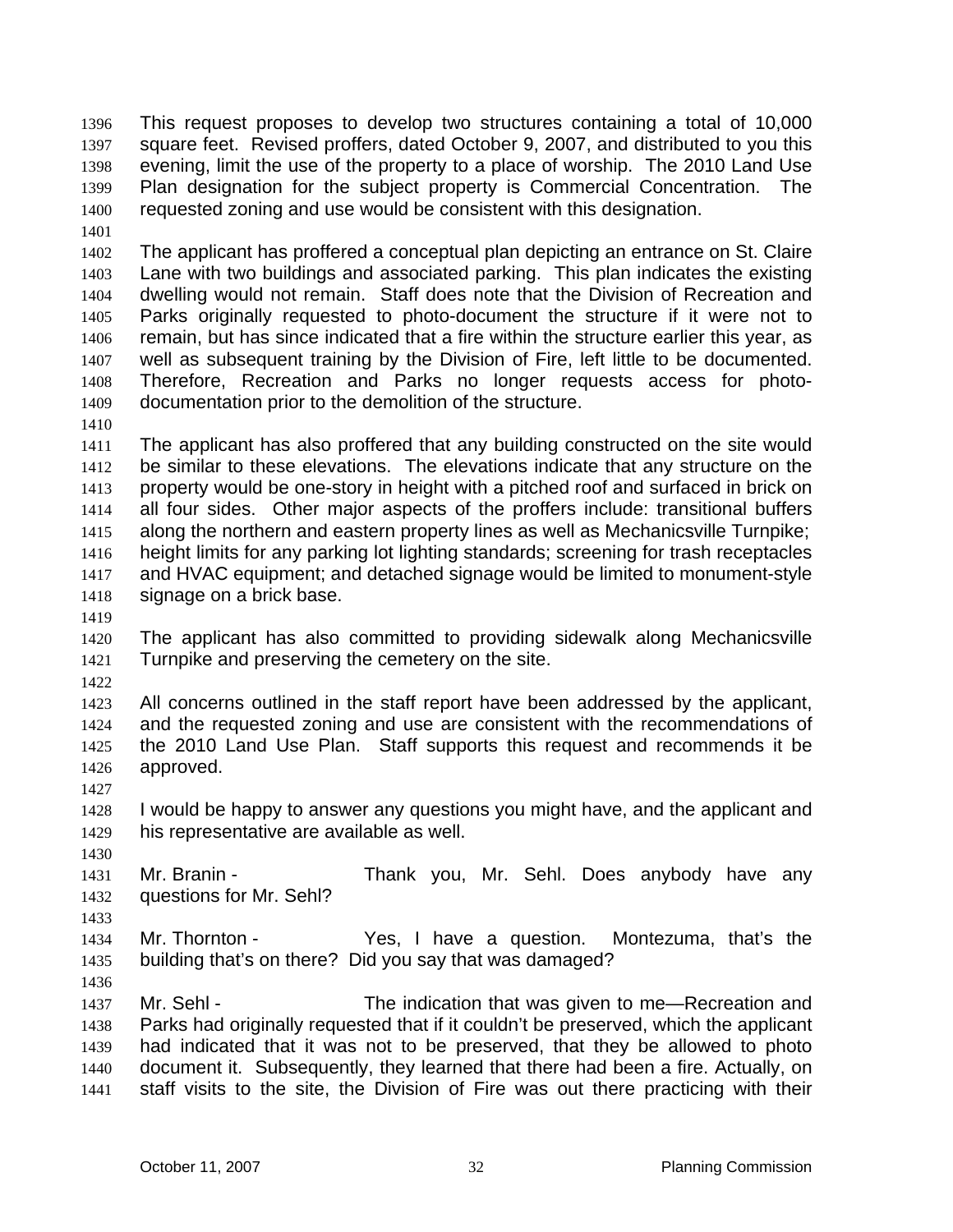trainees, I guess being able to bust through walls and things like that. So, I think that has left the structure not necessarily in a preservable state. They're proposing to remove it. The applicant indicated that they'd be very willing to allow Recreation and Parks to do any sort of documentation that they wished to do, but 1446 they didn't believe the structure was able to be saved.

Mr. Thornton - Thank you.

1450 Mr. Branin - Any other questions for Mr. Sehl? None? Mr. Archer, would you like to hear from the applicant?

1453 Mr. Archer - I don't think it's necessary, Mr. Chairman.

Mr. Branin - Well, I'm okay with that as well.

1457 Mr. Archer - All right. I had quite a bit of discussion with Mr. Sehl on this, and he and I talked a bit about trying to preserve the house that's not preservable. I found out something that I didn't know, that there's a family cemetery on that property that will be preserved. But in any event, I think the proposed building would be a nice transition from the current neighborhood and also into the impending, new development that's coming about next door to it. With that in mind, and with the staff's recommendation, I move for approval of C-56C-07 and send it along to the Board with a recommendation for approval.

Mr. Jernigan - Second.

1468 Mr. Branin - Motion made by Mr. Archer, seconded by Mr. Jernigan. All in favor say aye. All opposed say no. The ayes have it, the motion carries.

**REASON:** Acting on a motion by Mr. Archer, seconded by Mr. Jernigan, the Planning Commission voted 5-0 (one abstention) to recommend the Board of Supervisors **grant** the request because it conforms to the Commercial Concentration recommendation of the Land Use Plan and the proffered conditions will assure a level of development not otherwise possible.

## *Deferred from the September 13, 2007 Meeting.*

**C-46C-07 James Theobald for Atack Properties**: Request to conditionally rezone from A-1 Agricultural District to R-3C One-Family Residence District (Conditional), Parcel 750-773-1173 and part of Parcel 751-773-4286, containing approximately 34.9 acres, located between the terminus of Opaca Lane and the Chickahominy River. The applicant proposes a single-family residential subdivision with a maximum of 90 units. The R-3 District allows a minimum lot size of 11,000 square feet and a maximum density of 3.96 units per acre. The use will be controlled by zoning ordinance regulations and proffered conditions. The Land Use Plan recommends Rural Residential, not to exceed 1.0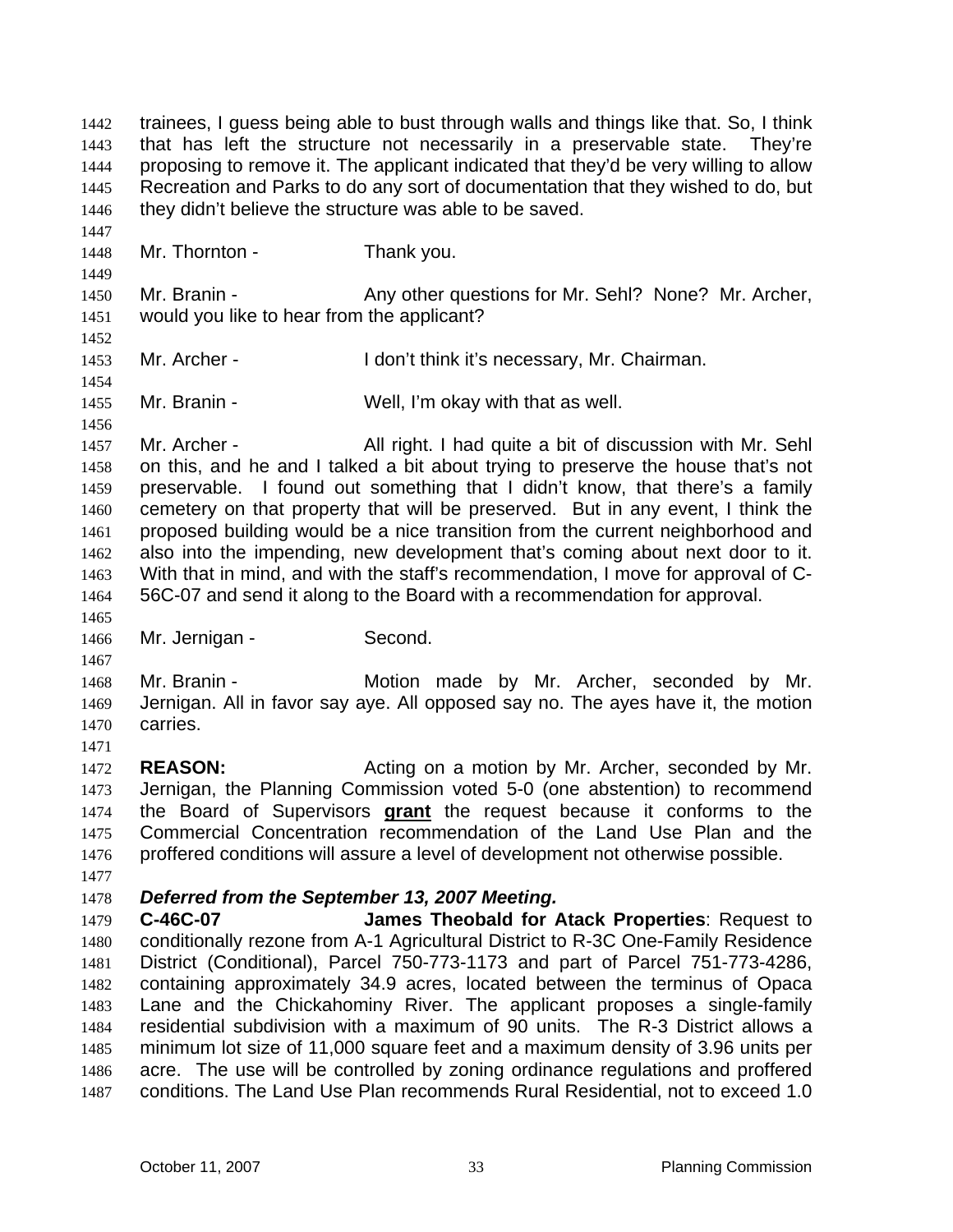unit per acre, Suburban Residential 2, 2.4 to 3.4 units net density per acre, and Environmental Protection Area.

1491 Mr. Branin - Is anyone in opposition to C-46C-07? One, two, three. Okay. You all were here earlier. You heard the ground rules for opposition? Would you like it restated? No? Okay. Then Mr. Lewis.

Mr. Lewis - Good evening Mr. Chairman. Thank you. This is a request to rezone approximately 35 acres from A-1 to R-3C between the north line of Opaca Lane and the Chickahominy River. Single-family residential neighborhoods are adjacent to the site's western and southern boundaries, and a 120-foot wide utility easement runs between the site and a large A-1 residential lot to the east.

On the 2010 Land Use Plan, the majority of the site is recommended for Suburban Residential 2. Two other smaller portions are designated Rural Residential and Environmental Protection Area. The 2010 Major Thoroughfare Plan shows Concept Road 10-1, a minor collector, extending eastward across the subject site and intersecting Concept Road 19-1, also a minor collector, approximately a third of a mile east of the site. The subject property is also part of the Nuckols Road / I-295 Small Area Land Use Study.

As shown on this unproffered conceptual plan, the applicant proposes a single-family residential subdivision on the site. Revised proffers dated October 9, 2007, which you now have, include the following commitments: A maximum of 90 homes; minimum finished floor area of 2,000 square feet; two-car garages; consideration of traffic calming measures; a sidewalk along the north side of Holman Ridge Road Extended; and a list of potential exterior building materials to be used.

Other proffers relate to foundation materials, cantilevering, underground utilities, covenants, floodplains, entrance features, and severance. None of the proffers would apply to the existing home on the property, which on the conceptual plan is represented by this lot right here.

While these proffers contain many positive elements, staff believes opportunities are available to provide additional clarity about several issues and further increase compatibility with adjacent properties. 

Holman Ridge Road is shown being extended into the subject property, although, it is unclear if this extension would be consistent with existing Holman Ridge Road as it relates to landscape buffers, sidewalks, home orientation, and prohibition of direct driveway access. To illustrate compatibility with the area road network and adjacent development, the applicant is encouraged to provide proffer language to address this concern related to Holman Ridge Road.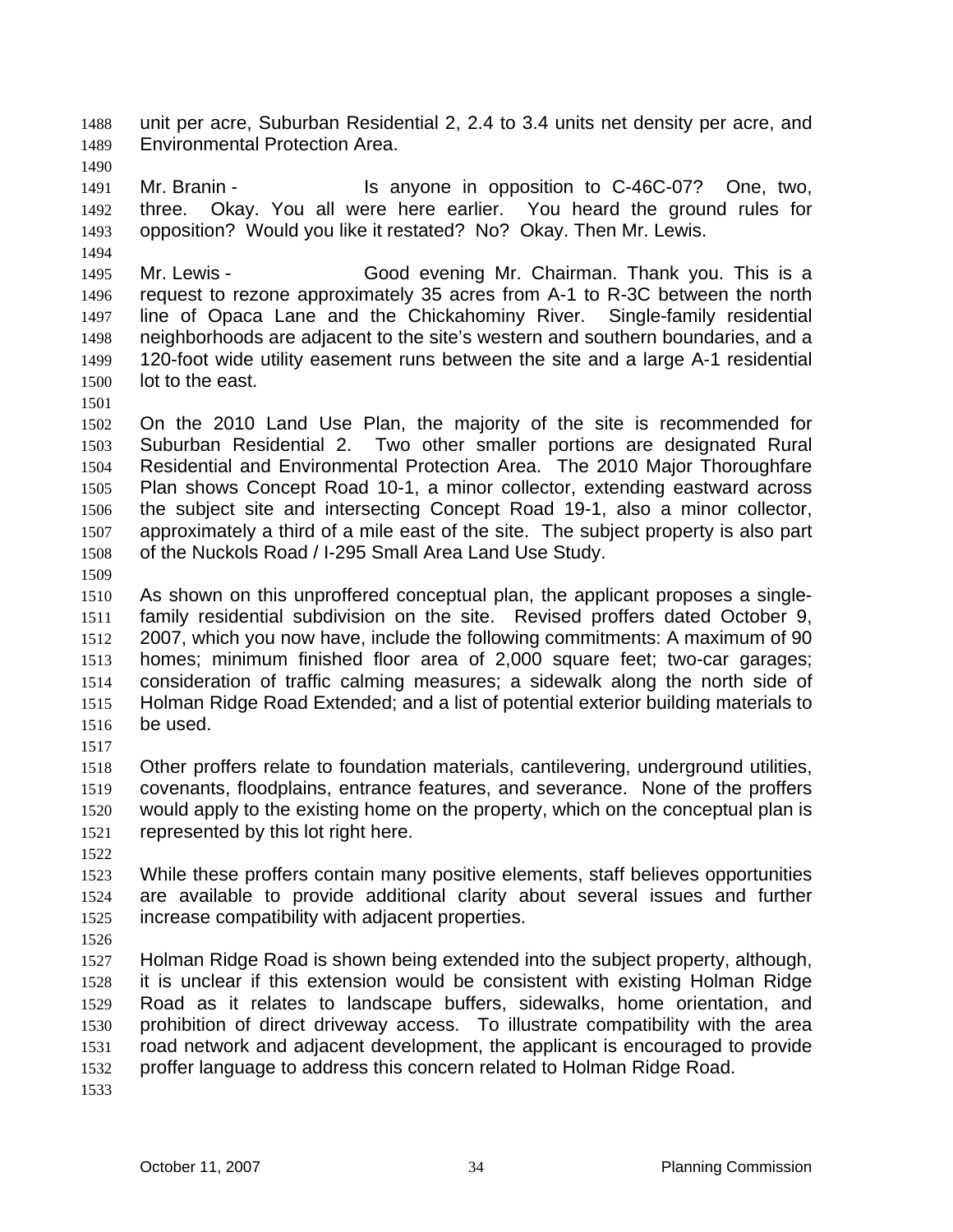This proposal could also be improved if the applicant would consider the following: increasing the proffered minimum house size to 2,500 square feet; prohibiting slab foundations; committing to a minimum percentage use of masonry on external walls; adding closets and windows to the list of features not to be cantilevered; sodding and irrigating front and side yards; providing for street trees; and committing to brick steps and stoops. The 2010 Land Use Plan supports single-family residential use for the site, and staff believes the proposed use could be an appropriate extension of residential development in the area; however, staff recommends the request be deferred to provide the applicant time to address the remaining issues. This concludes my presentation. I will be happy to take any questions. Mr. Branin - Okay. Does anybody have any questions for Mr. Lewis? Mr. Jernigan - What did you say about closets, cantilevering closets? Mr. Lewis - To add closets and windows to the list of features not to be cantilevered. Mr. Jernigan - Okay. Mrs. Jones - I'd like to ask a question. I'm not sure if you would know right off hand, but are the issues that you've just gone over that staff still would like to have addressed, would those issues make this development compatible with the R-3 developments that it adjoins? Mr. Lewis - Yes. Mrs. Jones - In those proffers, and you'd like to have them in these as well? Mr. Lewis - The recommendations come from a comparison of the adjacent properties, as well as similar residential development in the area. Mrs. Jones - I just wanted to understand if you were trying to have some consistency. Mr. Lewis - Yes. 1576 Mrs. Jones - Okay.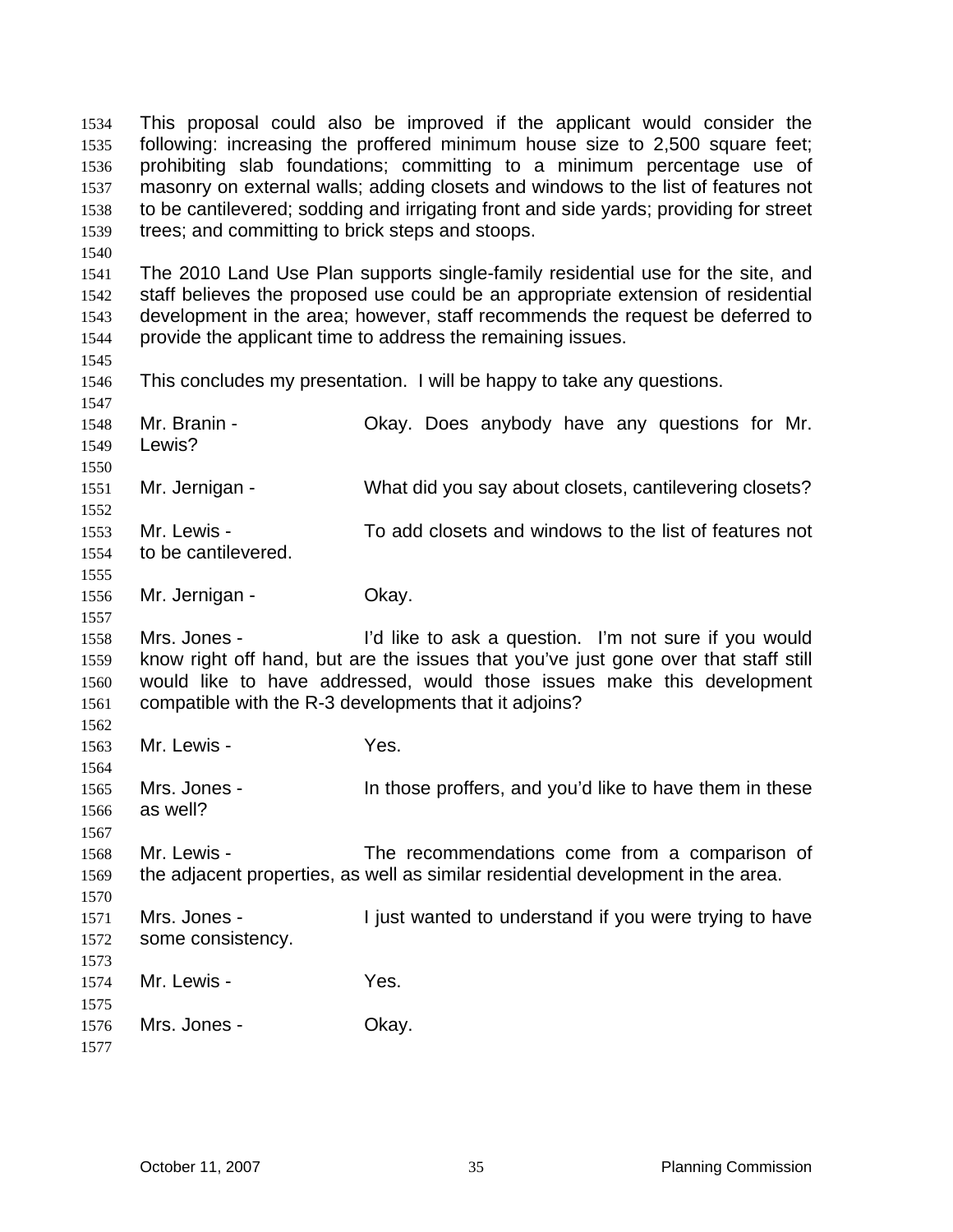Mr. Silber - I think, Mrs. Jones, one of the points is that the proffered conditions on the property adjacent to this do not contain some of those elements that staff has asked for, so I wanted to clarify that. 1582 Mrs. Jones - They do not. Mr. Silber - Do not. What is built next door contains some of these elements, but what has been proffered next door does not. 1587 Mrs. Jones - Okay. Mr. Branin - Does anybody else have any questions for Mr. Lewis? None? Okay. I would like to hear from the applicant. Would the applicant like to reserve any time? Ms. Nadal - Yes, Mr. Chairman, I'd like to reserve two minutes for rebuttal. Mr. Branin - Okay. Ms. Nadal - Good evening, Mr. Chairman, members of the Commission. My name is Caroline Nadal and I'm here on behalf of the applicant, Atack Properties. This is a proposed 35-acre development at the end of Opaca Lane, and it's adjacent to the Wyndham developments of Rivers Edge and Chappell Ridge. This property has been considered for a number of uses to include condominiums, townhouses, and single-family homes. When we originally filed this case, we did so as RTH, but realized that that was not going to satisfy the community, so we amended that to make it single-family homes. What we're proposing, as Mr. Lewis explained, was a limit to a 90 single-family, detached home development. It is going to be of similar or exceeding quality to that which is surrounding it. In today's market, we're proposing homes that would sell somewhere in that half-million dollar range. Very importantly, this request is consistent with the Small Area Use Plan, which calls for almost an almost entirely SR2. Our proposed density is 2.58 acres and this is certainly at the lower end of the 2.4 to 3.4 acre density of the SR2 designation. When we filed this case and we drafted the proffers, we used the Wyndham Forest proffers

portion, 1,850. So, we've exceeded that.

as our guide in drafting our own so that we would be at least consistent. And in some instances, we've exceeded their requirements. For example, our proffer, on square footage is actually a higher minimum square footage for the homes than it is in the Wyndham Forest development, where they have for their R-3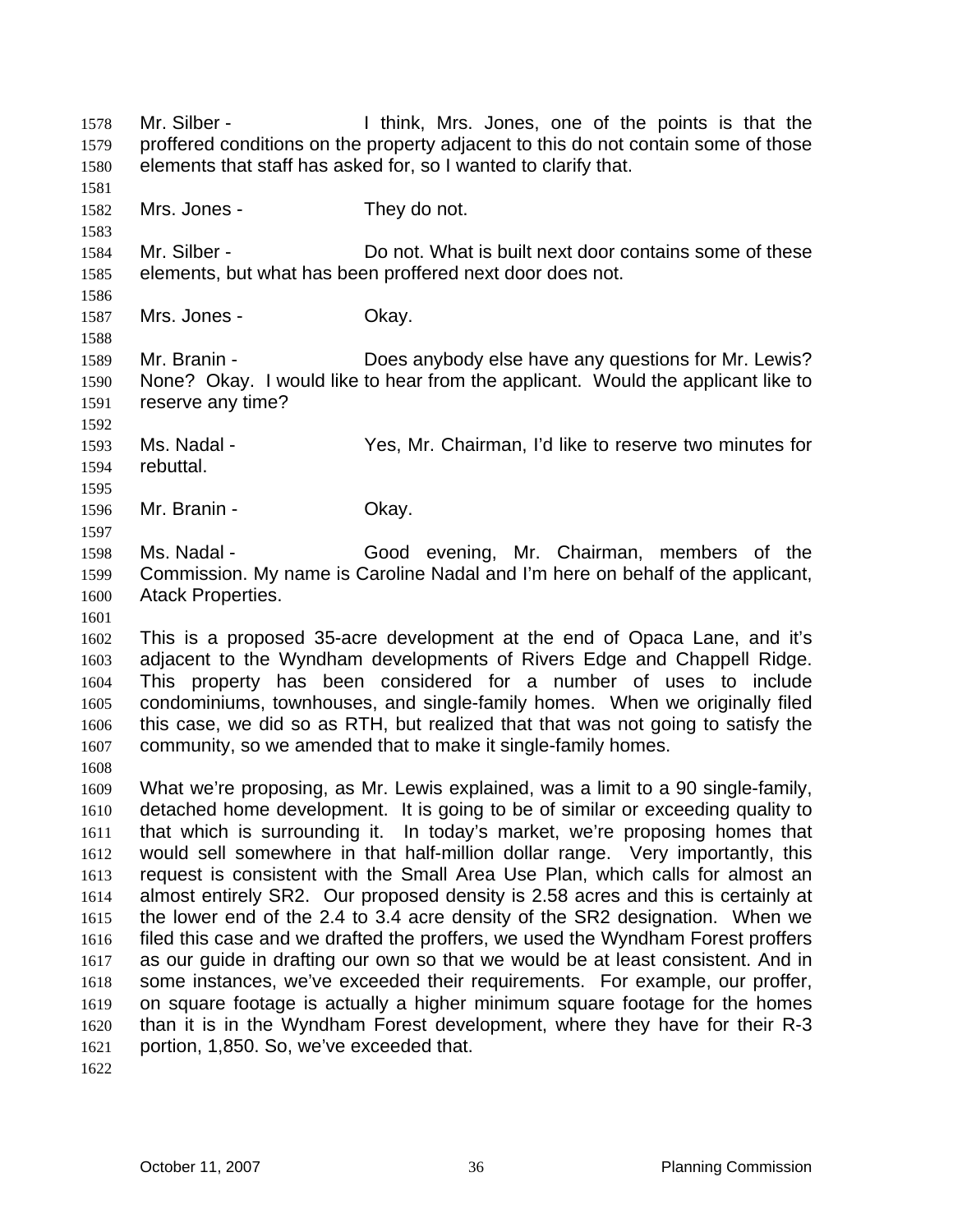I believe that the intention of the applicant is to—as has happened in Wyndham Forest—ultimately construct larger homes, but would like to maintain a little bit of flexibility.

A couple of other things. And I won't go over everything that Mr. Lewis went over, but we have, in response to staff's most recent concerns, we have added some proffers to address those concerns, one of which is a sidewalk on the north side of Holman Ridge Road; an entrance feature; potential traffic calming measures, as we understand that there is concern from the neighbors about the traffic impact. I think that we have gotten this to a point where it is consistent with, and in some instances exceeding the proffers of the Wyndham Forest development. That's the proposed entrance, and then this is the concept plan that we have provided.

In closing, I'm happy to answer your questions, but we believe that we have done everything we can to make this a quality development. We believe that it will be equal to or exceeding what is neighboring it. I'm happy to answer your questions. 

Mr. Branin - That you, Ms. Nadal. Does anybody have any questions for Ms. Nadal? No one? Okay. Then I would like to hear from the opposition.

Mr. Silber - Why don't you all come forward and sit close by. As one finishes, the other can come up to speak.

1648 Mr. Branin - A quick reminder. Please state your name for the record.

Ms. Reichert - Good evening. My name is Kathy Reichert and I live in Chappell Ridge on Lot 31, which three pieces of property would be coming together in our backyard. My main opposition is to the rezoning. Henrico, at least in the West End as I've seen it, has not done a very good job of keeping some green areas and having some park areas. This area does not have any parks whatsoever. I would really like to see some green space preserved. The horse barn on the other side of the Rivers Edge Elementary School, to our understanding, has been under sealed bid. The owner died and there will be another housing subdivision going in there, crowding the schools. I will admit I don't have any more children in school, but I have been a big public school advocate and an advocate of community schools. Adding 90 more homes, that's at least two cars per house. However, I have two grown children and that's four cars for my house. It just doesn't seem to quite fit. I don't know if the density needs to be lesser or someone needs to put a park in. 

I don't know exactly what needs to be done. I don't feel it was a very open process to the neighbors. We didn't know what to do. This isn't really an open process. I would like to see the Planning Commission consider this a little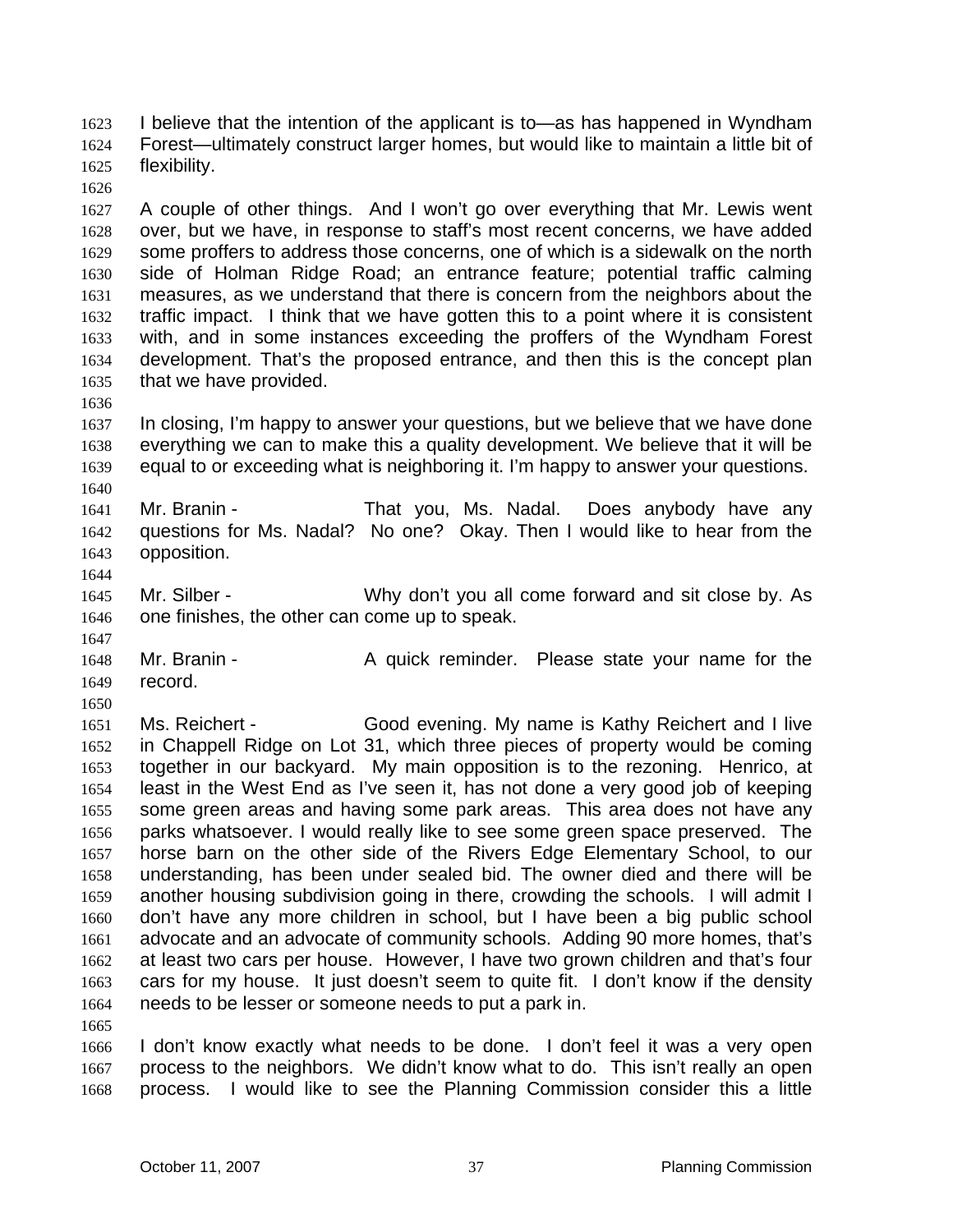longer. I understand some of my objections would be at another meeting, another type of meeting. I really do oppose the rezoning of this land. Our children need some green space. Thank you.

Mr. Branin - Thank you, Ms. Reichert.

Mr. Wade - Good evening and thank you for the opportunity to speak. My name Chet Wade and I live at 5557 Holman Drive in Wyndham Forest. I'm here tonight as the authorized representative of the Wyndham Forest Homeowners' Association Board of Directors. Wyndham Forest is a community of about 350 single-family homes made up of the Wyndham Forest, Chappell Ridge, and Rivers Edge neighborhoods.

Two of our neighborhoods, Chappell Ridge and Rivers Edge, adjoin the site of the conditional rezoning request and a proposed development called, as we believe, Hollow Way. All of the members of our association would be in some way affected by the development.

Overall, we are not opposed to the rezoning and development, per se, according to the Board's instructions. We recognize it wasn't that many years ago that our homes were the site of farms and fields and forests, and that there needs to be room for the additional residents of a growing and prospering Henrico County. But we do have several concerns about the proposal, as we understand it.

First, we believe, as the staff does, that the minimum house size should be larger than 2,000 square feet. We believe it should be something more in the neighborhood of 2,700 to 3,000 square feet, which would be more in line with the homes that exist in the communities today.

Second, we're concerned about protecting the privacy and viewscape of the Wyndham Forest homeowners, particularly those property owners who abut the area asked to be rezoned. There are approximately 19 homes along Riverplace Court and Chappell Ridge Place that would abut the rezoned property. If you look at the plan laid out for us, particularly on the left side, you'll see that in some cases, side yards would abut the rear yards of our property owners and make those homes very close to the existing homeowners.

When Chappell Ridge was installed, the County required that a common area be installed and maintained behind some of the homes in Chappell Ridge to maintain the privacy of the homeowner on Opaca Lane. Given that precedent, we believe that it would fair that a green buffer be installed and properly maintained on Hollow Way property between the yards of Hollow Way and Wyndham Forest homes, where the two communities abut. As an alternative, we would suggest that it appears that the drawing here contains a second layer where a previous layout design was considered. On the left side of the drawing, there were fewer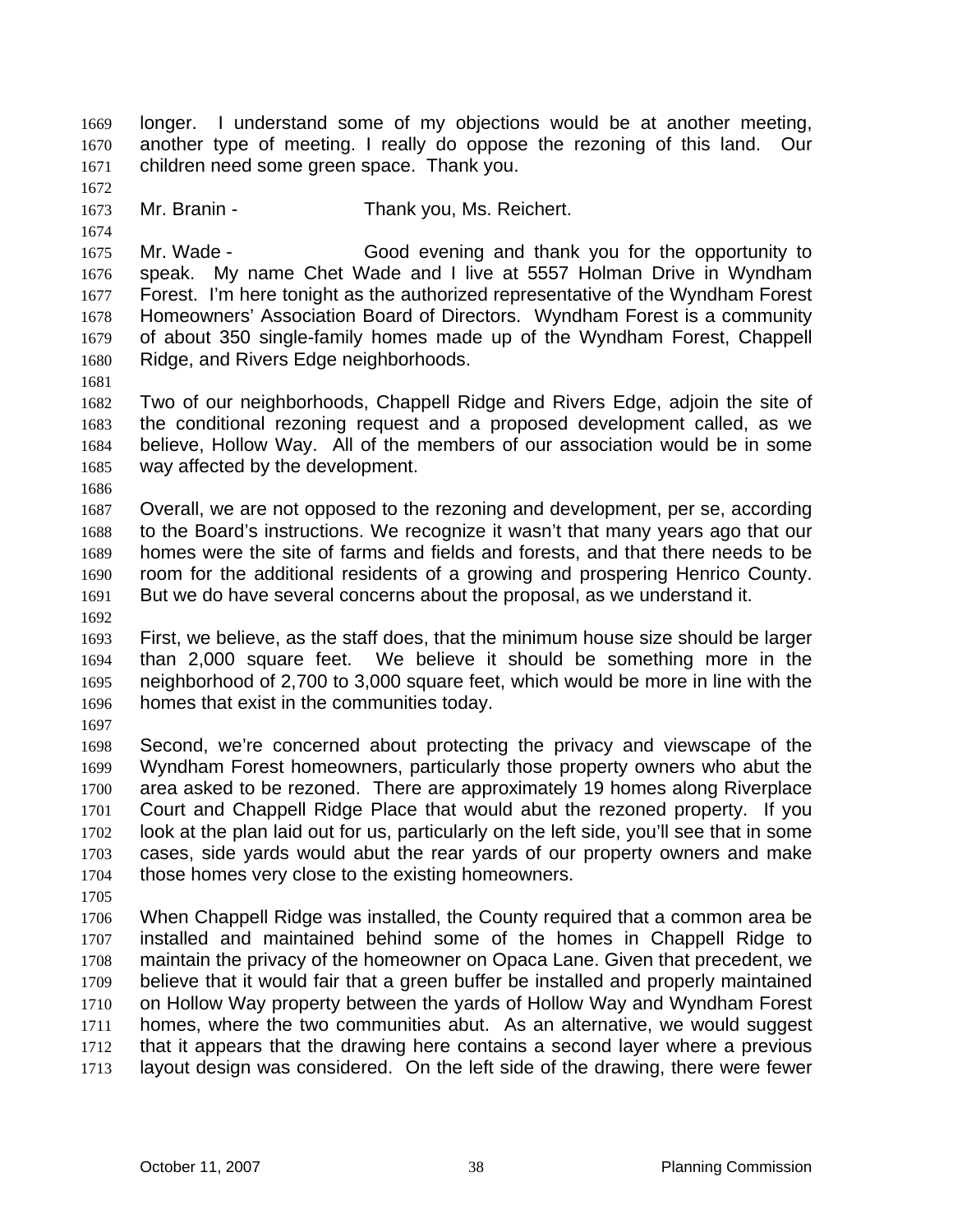homes and more space between the Wyndham Forest and the Hollow Way community. So, that may be an option to consider.

We also note that while there appears to be some consideration on the drawing to maintain a certain amount of green space and trees, there is nothing in the proffers that would indicate that there's a commitment to do so. We would encourage the applicant to retain as many mature trees as possible, both for the benefit of the homeowners in Hollow Way and our community as well.

Third, we're concerned about something in the staff report about this project, about the possibility of closing Opaca Lane to traffic connecting it to Nuckols Road. It currently intersects Nuckols at a four-way intersection where the County recently installed a traffic signal. Closing Opaca would divert all of the traffic of 1727 the proposed development through our community and past the Rivers Edge Elementary School. According to the staff report, that would be a minimum of 861 vehicles a day past the school, therefore creating a safety hazard. It might also create problems for Mt. Vernon Baptist Church, which is in the process of moving forward with a 1,500-seat expansion of its property, or of its facility, and I believe that they had hoped to exit onto Opaca Lane to come to the traffic signal to help with the traffic from their facility.

A small point. We suggest that the applicant be required to extend a sidewalk along Holman Ridge Road, as mentioned in the amended proffers, to make sure that it does connect, in fact, with the existing sidewalk so that we don't end up with a little bit of a dead zone there, because it doesn't currently go all the way to the property line. In fact, it might not be a bad idea to have sidewalks on both sides of the extended Holman Ridge, because that's what exists already.

Finally, we were a bit disappointed that the Board, our Wyndham Forest Board did not have sufficient notice to attend the meeting the applicant had with some of the adjoining homeowners. As we understand it, the initial invitation may have been misdirected and our Board did not learn about that event until after it was over. We would like that opportunity to have a good dialogue with the applicant.

So, respectively, we ask that should the Planning Commission be inclined to recommend approval of the conditional rezoning, that the Commission include our requests, or that you defer the request until these issues can be addressed. Thank you very much.

Mr. Vanarsdall - Thank you.

Mr. Vanderbush - My name is Gil Vanderbush. I live at the last house on the right-hand side of Opaca Lane. By the way, what you said is going to be a little bit tough to follow. You did a great job. From my line of sight, the biggest complaint that I have about this is the secondary ingress and egress onto Opaca Lane. I think clearly that this is going to create a cut-through situation between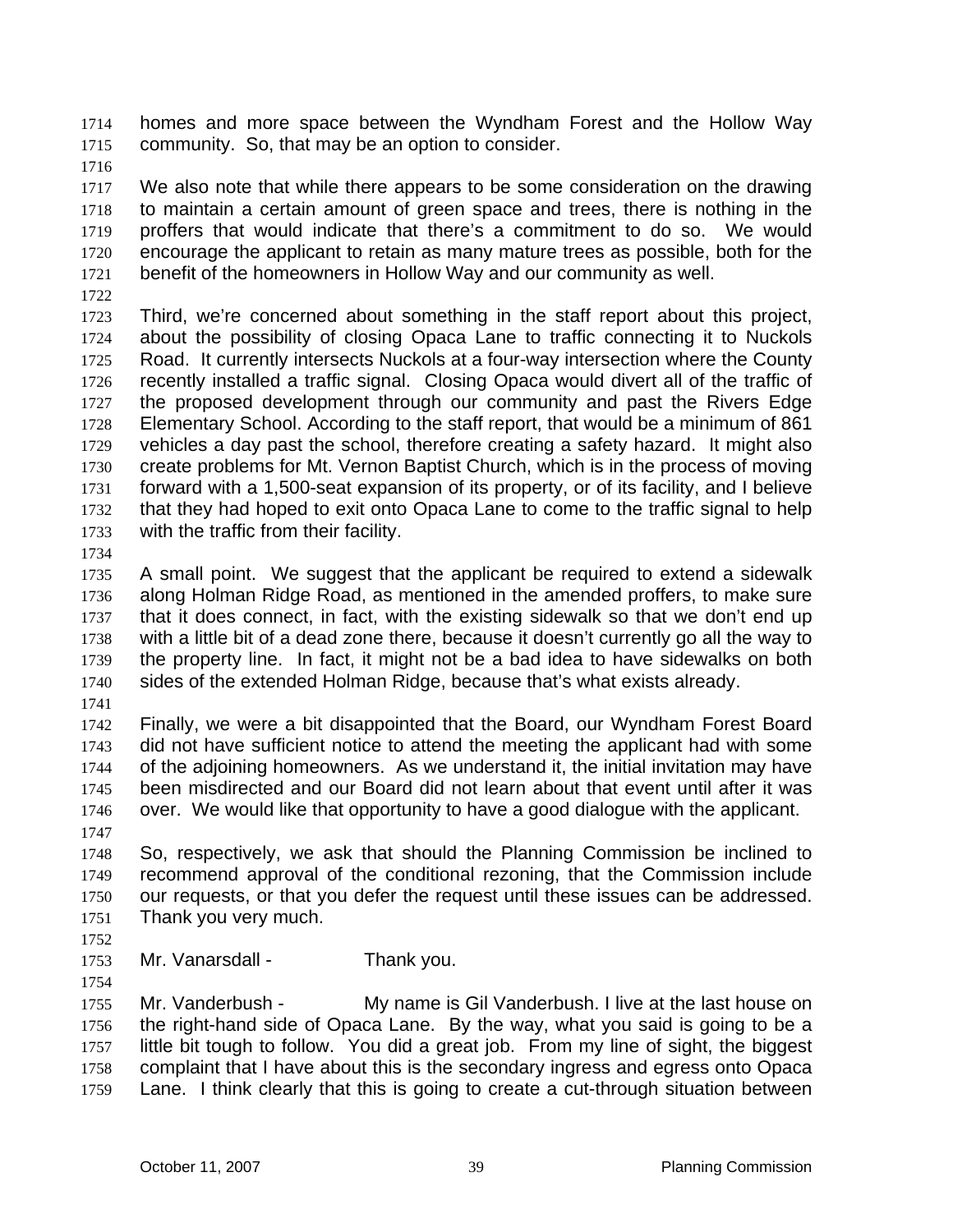the Chappell Ridge and Rivers Edge property through Opaca Lane out to the traffic light. I mean, that's going to be the shortest way to get onto 295. And all of those homes for the proposed development, as well as many others in the existing development over there are going to be cutting through on Opaca. Opaca, to the best of my knowledge, was not designed for that type of traffic on it. I would recommend that what would be considered would be fewer homes so that the secondary ingress and egress is not needed and that the primary Holman Road ingress and egress can be used for the entire development. My understanding is that the cutoff point is somewhere around 50 homes. If you have 90 homes selling for a half-million dollars, isn't that the same as 50 homes selling for \$900,000?

I'm certain that Mr. Atack will build terrific-looking homes in this development, and I certainly don't begrudge him the opportunity to do that. And I certainly don't begrudge the Holloway's and Houston's for wanting to sell their property. But as Mr. Thornton pointed out with the belovedness of our properties, I mean, Opaca Lane has provided myself and my family with a beloved home for about 23 years, 1777 and this development has no plus side, the way I look at it, for the quality of life that my family and I are going to experience on Opaca Lane. That's all I have to say.

- Mr. Branin With 34 seconds remaining. You guys did it perfect. All right. Would the applicant please come up and address some of these issues?
- Ms. Nadal Absolutely. I'll go through all of the concerns mentioned by Mr. Wade and Mr. Vanderbush.
- 

Mr. Branin - Let's start with Ms. Reichert.

Ms. Nadal - Oh, and Ms. Reichert. Ms. Reichert as well. The one comment I did want to say to her is that she was concerned that it hadn't been an open process to the neighbors. There was a community meeting held last week. Mr. Atack has committed to, will commit to having another between now and the Board hearing, and we'll give plenty of notice to the homeowners' association, as well as the surrounding community, so we will do that and have further discussions with the neighbors about the site. 

Turning to Mr. Wade's comments. He mentioned the minimum house size, and while their houses might be averaging 2,700 to 3,000 square feet, all that was proffered was1,850. Mr. Atack is a very well-known developer and he has never built the minimum that he's proffered, but he would like to maintain that flexibility. His intention is to build approximately 3,000-or-above square feet. He would like to meet the market needs and committing to that level is a little too high for us.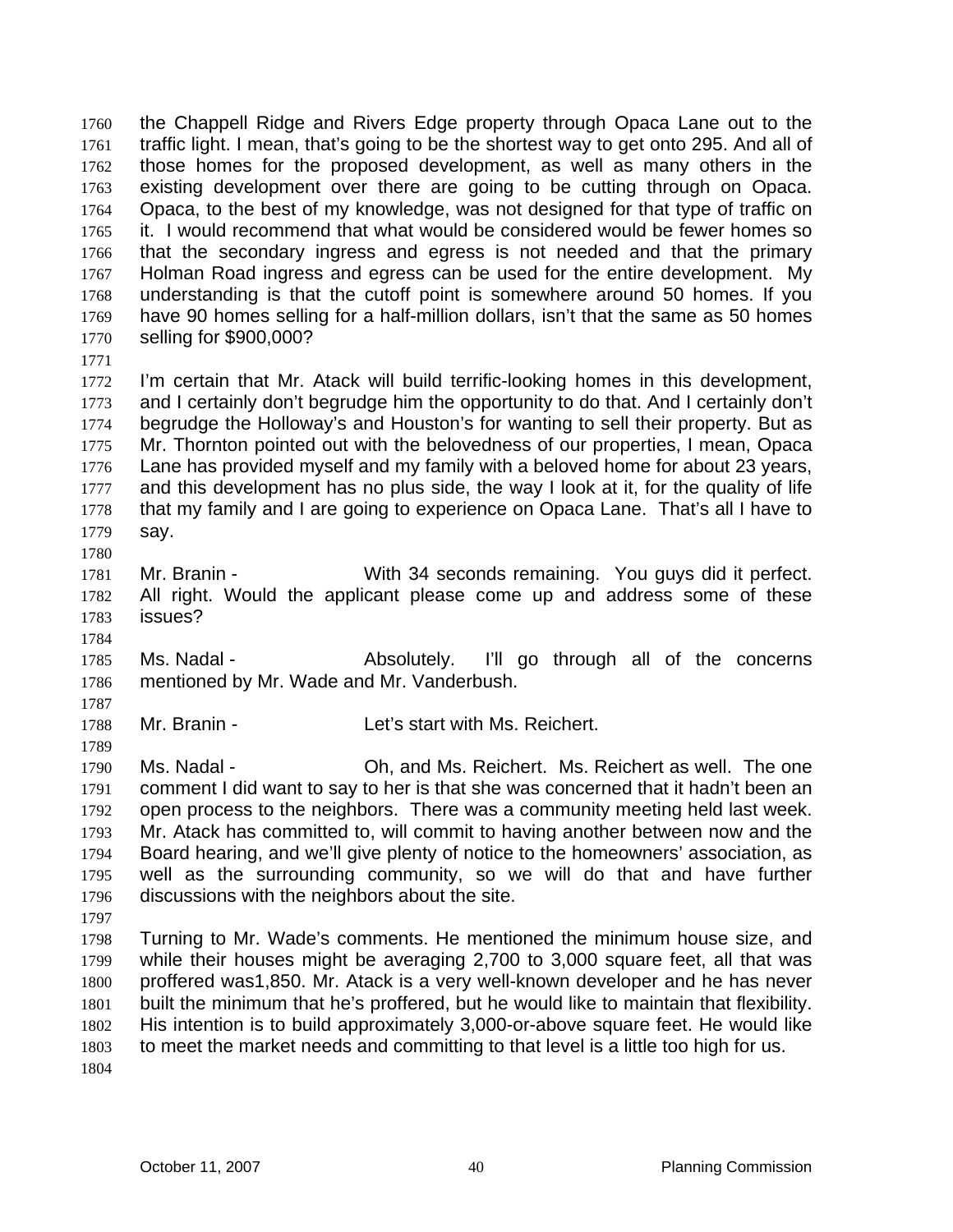Secondly, I'd like to discuss the issue that Mr. Wade brought up about in the Wyndham Forest case, there was a small portion of common area designated. Let me find it in my slide and I can show you. It's a little hard to see on this, but right along here, that's what he was talking about. That is a small area of common area. It's between the properties. The reason that was added is because the homeowner on this site actually built the home virtually right up against the property line facing those lots. And so, it was worked out for a very, very specific situation to designate a small portion of common area, but if you look along the rest of the development, you don't see any type of common area. That was a very specific instance. It's not in the Code and it's never, to my knowledge, been the County's policy to buffer residential against residential. And 1816 certainly, Mr. Atack would bear the onus of that.

Also, I heard Mr. Wade's concern about preservation of trees. It's certainly Mr. Atack's intention to do that, to preserve as many trees as he can, especially along the boundary between the properties.

He also mentioned, and it's a bit of a—we have two different viewpoints on this where the folks in the developments, in Wyndham Forest don't want the Opaca Lane closed, but the folks on Opaca Lane might have a different position on that. It's really outside of our control whether—and what we're talking about is Opaca Lane here, that Opaca Lane would actually be closed, would be cul-de-saced off to Nuckols Road. And that's nothing that we can really address. It's off of our property. We need the access because we're going to have over 50 lots and that's a Code requirement that we have two points of access. We don't really have a position on whether Opaca Lane is ultimately closed or not.

The next issue I heard Mr. Wade mention was the connection of sidewalks and sidewalks on both sides of the Holman Ridge. We've already proffered that we'll include sidewalks on the northern side of Holman Ridge. We will also amend to include that they would be on the southern side of Holman Ridge.

I believe that should address—I do have one other issue and that is Mr. Vanderbush brought up a point about worrying about traffic on Opaca. How we designed the site is so it's not going to be just a straight shot down Holman Ridge and then moving off into Opaca. It's actually going to be rather discouraging for folks to just, to use Opaca as their main entrance point, or as a cut-through in the proposed development. They would have to sort of zigzag around the development. So, we've tried to design it in a way that would be discouraging for cut-through traffic.

I'm happy to answer your questions. I also have Mr. Holloway here, who would 1847 like to make a couple of comments very briefly.

Mr. Branin - You are out of time.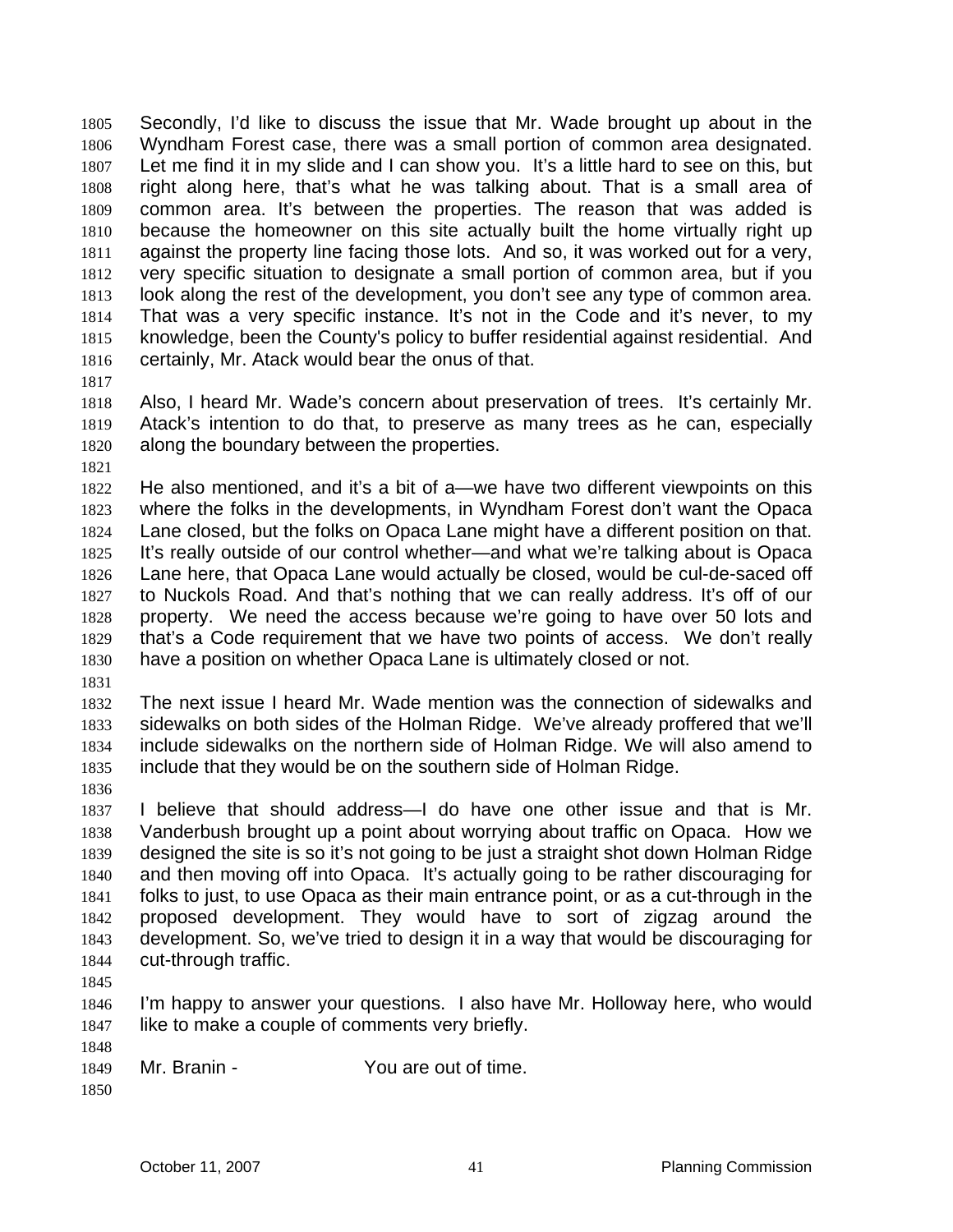- Ms. Nadal May I request that he be given just a couple of minutes to make a couple of comments?
- 
- 1854 Mr. Branin Ckay, Ms. Nadal.
- 

1856 Ms. Nadal - Thank you.

Mr. Holloway - I'll make this as brief as possible. Mr. Chairman and members of this august body, I'm Ben Holloway. I thank you for the opportunity to offer a few prepared comments.

I live on Opaca Lane approximately 300 yards from the parcel of land being considered here this evening. My wife and I have resided on this road for 55 years, building our first home at the age of 27. At that time, Opaca Lane was a dirt right-of-way and we identified it as Holly Lane. There were three other houses on the road. All surrounding properties were woodlands and/or farmlands. The parcel in discussion is a part of my wife's homeplace, which was acquired by her parents in December 1929. Her pre-teen and teenage years were spent in that location until our marriage in 1944. Through the years, we witnessed the rezoning of farmlands in our area, followed by development of delightful communities such as Wyndham Forest, Chappell Ridge, Rivers Edge, and others. We have benefited from these and added amenities resulting there from. This was made possible in part by construction of I-295 and the ensuing improved infrastructure, which resulted from the visionary leadership of Henrico County officials.

We recently learned that when Opaca Lane was constructed by the County in 1963, area studies and site planning was done for the specific purpose of qualifying the new road to handle the traffic which would be generated from our property at such time development occurred. This is yet another example of the vision and excellent planning of our elected and appointed officials of Henrico County. Every person who owned land at that time along the proposed road, conveyed a part of it to the County for construction of Opaca Lane. My wife and I were among those who gave parts of their front yard to accomplish the development of the new road. There are others present here tonight who were among the original grantors of their portion of the road's construction.

In the spring of this year, we decided to offer a part of my wife's land for sale. We conferred with several developers, some of whom were out of the area. Several offers came to purchase and we received and carefully, deliberated and researched. We elected to enter an agreement with Mr. Atack. Our decision was predicated on Mr. Atack's past performance in the delightful communities he had developed and his reputation for integrity. In addition, his plans for development were consistent with the surrounding communities and conformed to the long-range plan of Henrico County for our property.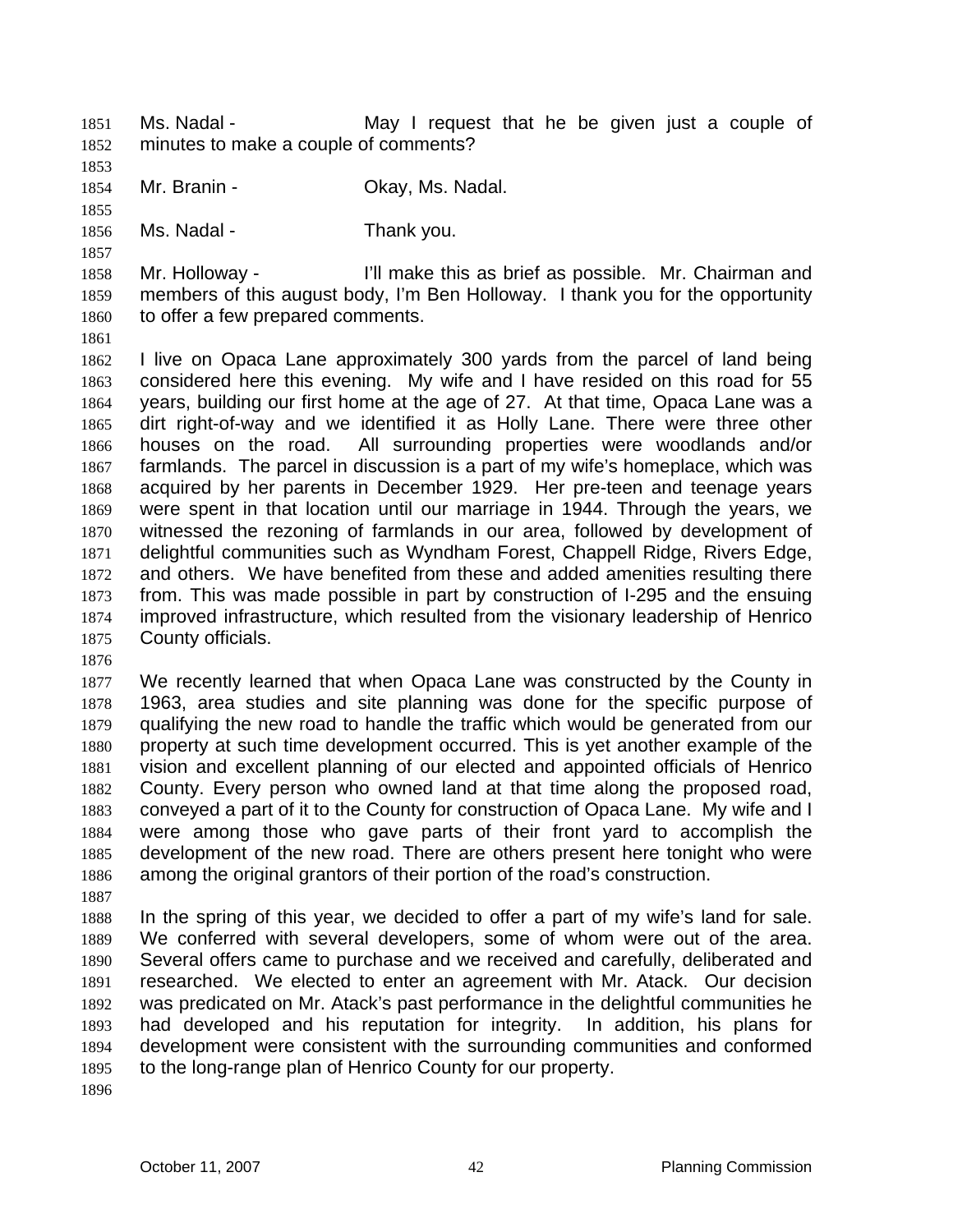We hope that it's the pleasure of this Commission to approve our request for the rezoning. Thank you. Mr. Branin - Thank you, Mr. Holloway, and I'm glad I gave you the time, because you said so many great things about our County and our vision. Thanks again. Mr. Atack, may I see you for one minute please? Just for the record, you will be putting in a sidewalk on both sides of Holman Ridge now, correct? Mr. Atack - Yes sir. We committed to do that. Mr. Branin - Staff's concerns about brick steps and stoops? 1910 Mr. Atack - Sir, I wasn't aware of those concerns until- Mr. Branin - All right. I would like you to take it under consideration and we would be looking at this possibly for the Board of Supervisors, if not at POD. Okay? Mr. Atack - Yes sir. Mr. Branin - At our neighborhood meeting, you heard concerns about the land backing up to neighborhoods and preserving trees. What are your feelings on that? 1922 Mr. Atack - We are in agreement with preserving trees. It is an extremely important commodity in residential housing. This particular site is a very attractive site because it's a wooded site, it's a heavily wooded site. So, our intention is to save as many trees as possible. As well, I made a commitment to the residents who back up to the property line, to our property line, to meet with them individually, and to walk their property line along with ours, so that we can attempt to maximize the saving of vegetation along both of our property lines, theirs and ours. Mr. Branin - Okay. Now, there was a comment from Mr. Wade that Wyndham Forest, Chappell Ridge, Rivers Edge didn't feel that they got the announcement in the proper amount of time. I've requested, which you know, a 1934 meeting before the Board of Supervisors, which would be November 13<sup>th</sup>. Will you all prepare to have another meeting so they can voice their concerns and opinions? Mr. Atack - Yes sir. We'd be happy to meet with Mr. Wade and his fellow officers of his association and discuss this in its fullest. Mr. Branin - Okay. And that's all I had for you. Does anybody have any questions for Mr. Atack?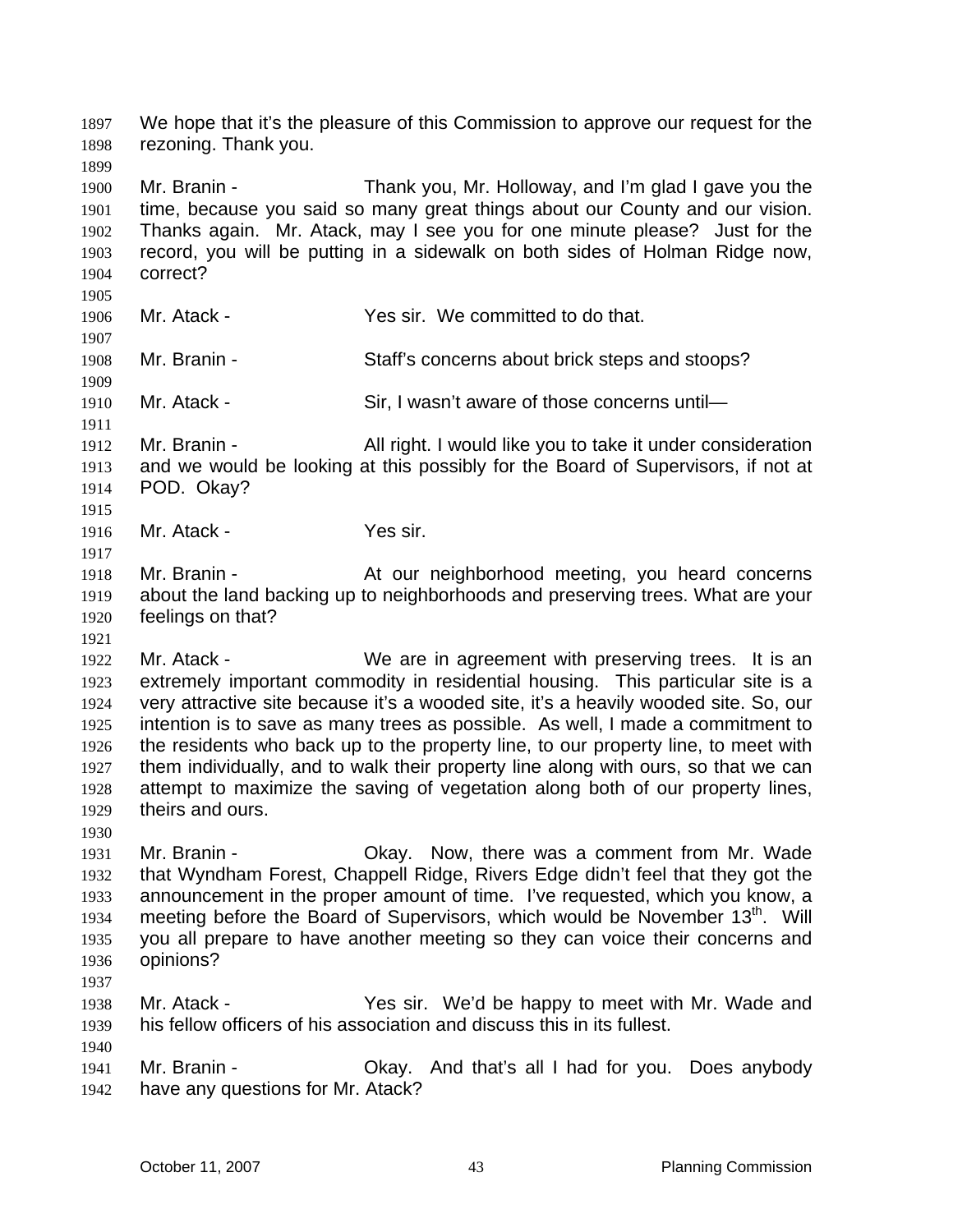Mrs. Jones - I'd like to just ask about the site plan. This is not proffered. This is your conceptual plan. Mr. Atack - Yes ma'am. Mrs. Jones - The concerns about the neighbors who have backyards coming against your side yards, certainly it looks to me, at first glance, that this might be solved by reducing by one or two lots, and making those cul-de-sac lots as you have elsewhere in this development. Have you considered that or are you planning to change this in ways that you're already thinking about? Mr. Atack - Well, that's a good question, Mrs. Jones. This plan, and, in fact, the staff report mentions in the plan about the frontage of our lots. Under the ordinance, the lot is allowed to be 80 feet wide. The plan that is before you, these lots are a minimum of 85 feet wide. So, we are exceeding those ordinances and we are continuing to work on this plan, and we will continue to do so. We really would like to try to maintain the less-than-rifle-shot access to Opaca Lane, as Ms. Nadal spoke of, so that it would be more of a traffic-calming event. But we will evaluate. There are two lots I believe you're referring to right at the end of that cul-de-sac? Mrs. Jones - Yeah. It seems that those could be adjusted so that the side yards weren't smack up against the back yards and leading to the issues that the neighbors raised. Mr. Atack - Yes ma'am. Mrs. Jones - I hope you'll give that thought. This has to be a design that accomplishes your goal, obviously, as well as, hopefully, resolves their problems. I would hope that you could address that. Mr. Atack - Yes ma'am. And we'd like to meet with those residents. Just glancing at this, there may a scenario in which we would do fencing on this property line that would give them greater protection for screening their property, as well as trying to adjust those lot lines. I'm sensitive to the fact that these homes that are backing up would have two houses that would be on the side of their houses. Mrs. Jones - Okay. The other thing is about the proffers you have. Everyone understands the type of home that you're hoping to put on there. It just seems curious to me that knowing what has been in the adjacent neighborhood—for instance, just on square footage—that 2500 would not be an acceptable square footage to you. I'm curious to know. Flexibility is one thing,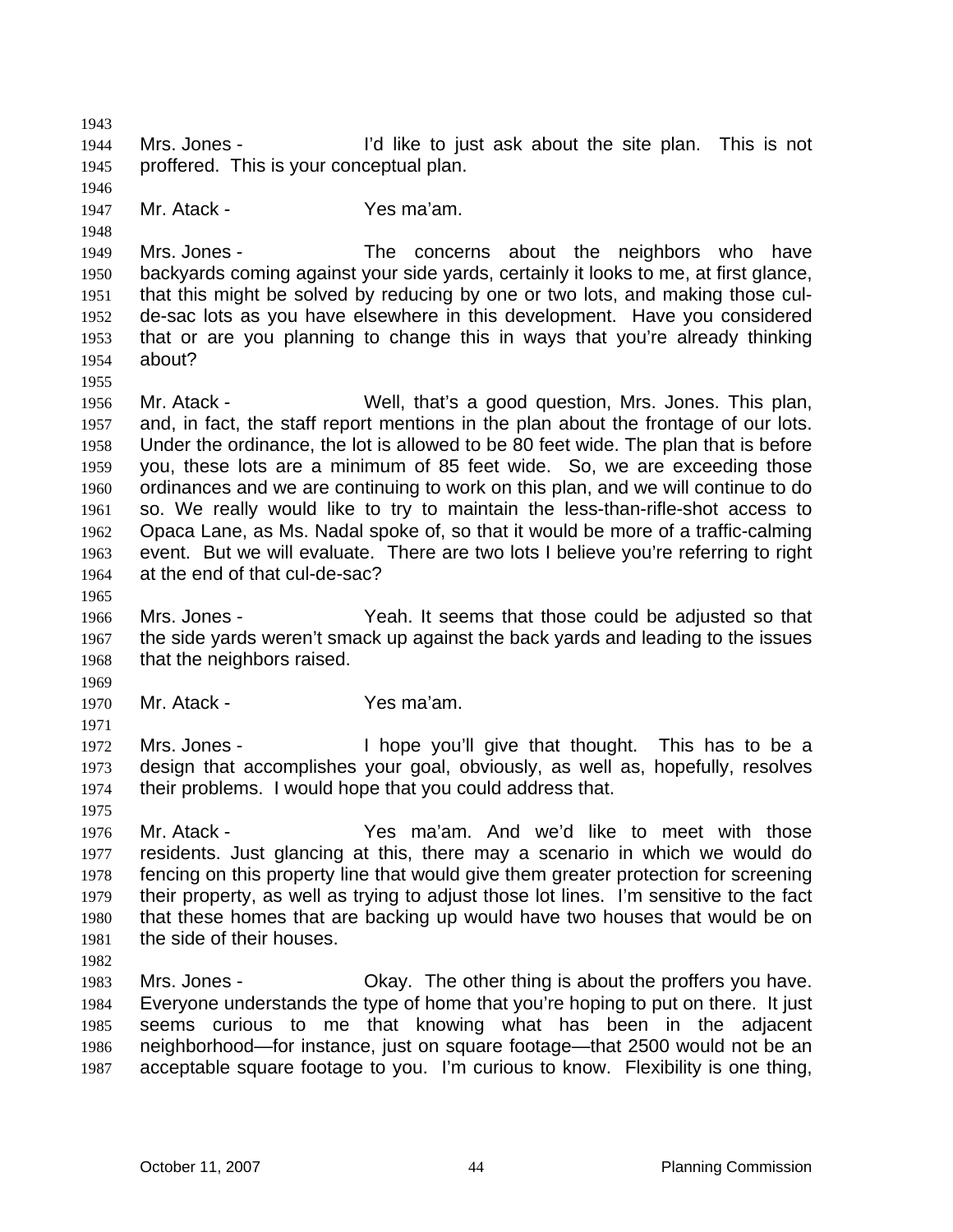but you have to maintain the neighborhood consistency as well. So, why is that really a sticking point?

Mr. Atack - That's a very fair question, Mrs. Jones. We have just built four homes on Opaca Lane ourself, and those houses each exceed 3,000 square feet, so that sort of affirms the direction that you're referring to, as well as staff's. Our concern is this. We are in a very depressed real estate market today. We are very concerned about this real estate market today. In fact, one of the questions that was brought to us at the meeting with the residents was a fear that this development would be started and not completed because of the market conditions today. We are hoping that by the time we have homes here, that the market will have recovered. This is an excellent location. We hope that it will. But we feel like it is fair that we have exceeded the proffered conditions of the adjoining property, and that that example was a fair example that was used at its time.

Mrs. Jones - Thank you.

Mr. Atack - Thank you.

Mr. Branin - Okay. Ms. Reichert, did you raise your hand again? You're going to have to come down.

Ms. Reichert - Thank you. And it's Reichert.

Mr. Branin - I'm sorry.

Ms. Reichert - Okay. I'm concerned about the three properties adjoining our property on Lot 31 in Chappell Ridge. I don't know if you all can see that. My other concern is green space. I think when you did your planning 10, 15, 20 years ago, that wasn't a big deal. But I think green space is really important now. I'm sorry that Chappell Ridge doesn't have more green space. I do think the Planning Commission needs to take a look at that. I would suggest that maybe this be deferred to another meeting. Thank you.

Mr. Branin - Thank you, ma'am. Does anybody else have any other questions for the applicant? None? All right. Ms. Nadal, when you have your next meeting, I would like to be informed so I can attend, please. 

| 2026 |              |                                                       |
|------|--------------|-------------------------------------------------------|
| 2027 | Ms. Nadal -  | Absolutely.                                           |
| 2028 |              |                                                       |
| 2029 | Mr. Branin - | With this moving on to the Board, normally I wouldn't |
| 2030 | $be$ —       |                                                       |
| 2031 |              |                                                       |
| 2032 | Ms. Nadal -  | Right. We'll provide you that notice, no problem.     |
| 2033 |              |                                                       |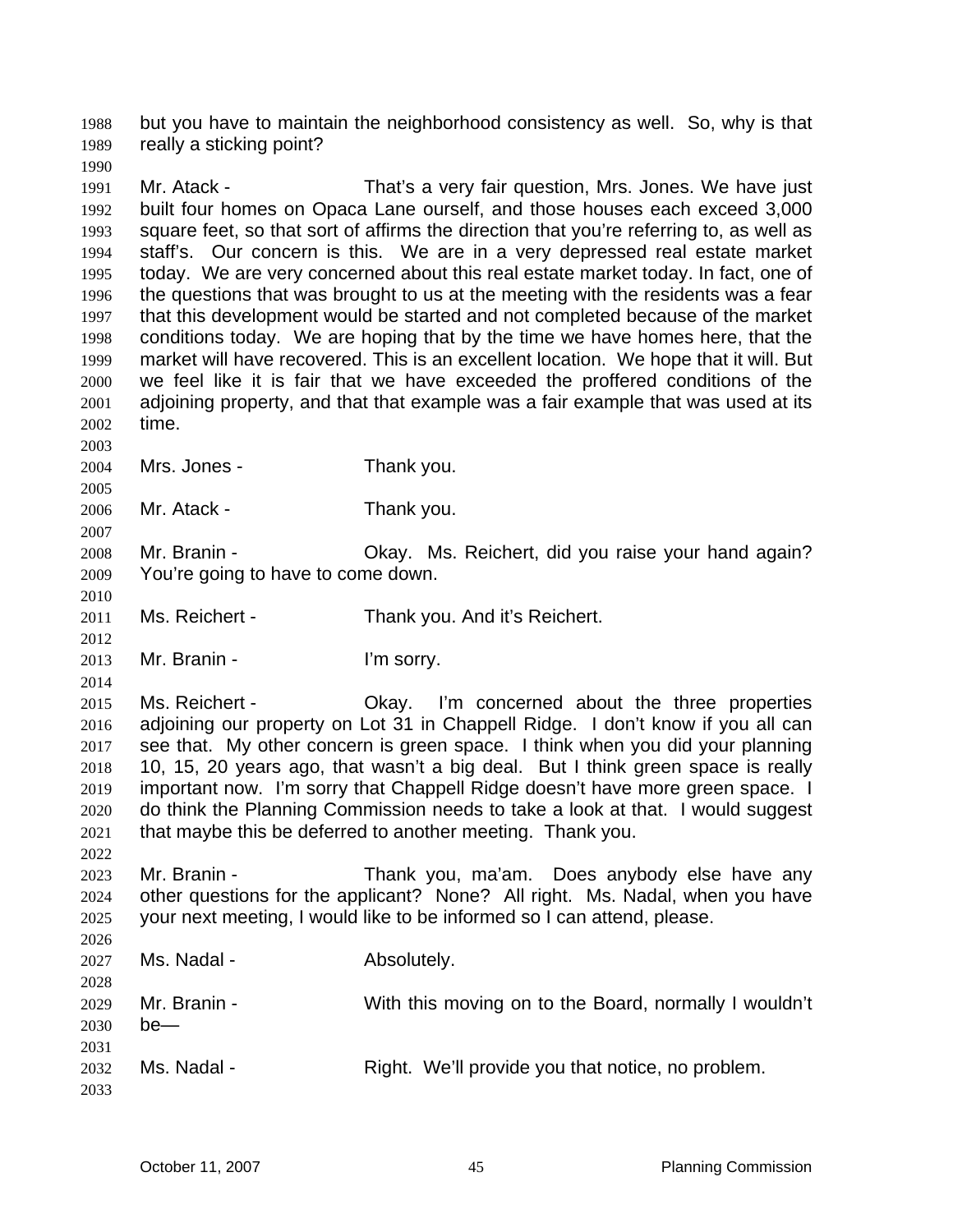Mr. Branin - Thank you. All right. With that, I would like to move that C-46C-07, James Theobald for Atack Properties, be approved and move forward to the Board of Supervisors with a recommendation for approval. Mr. Jernigan - Second. Mr. Branin - Motion made by Mr. Branin, seconded by Mr. Jernigan. All in favor say aye. All opposed say no. The ayes have it, the motion carries. **REASON:** Acting on a motion by Mr. Branin, seconded by Mr. Jernigan, the Planning Commission voted 5-0 (one abstention) to recommend the Board of Supervisors **grant** the request because it represents a logical continuation of the one-family residential development which exists in the area and the proffered conditions will assure a level of development not otherwise possible. Mr. Emerson - Mr. Chairman, that completes your agenda for tonight, leaving the approval of the minutes. We have two sets of minutes to approve tonight. We have the minutes of the Planning Commission work session of September 13<sup>th</sup>, 2007, and then the minutes of your regular monthly meeting on September 13<sup>th</sup> as well. 2057 Mr. Branin - Are there any changes? Mrs. Jones - Hold on. Yes sir. Mr. Branin - To the work session. Mrs. Jones - Yes sir. On page 6, line 229, it's "Mr. Axselle," as opposed to "Mr. Axel." And on page 11, line 465, it's "75,000 or 80,000 square feet." Just little typo things, that's all. Mr. Branin - Okay. Is anyone else with the work session? Mrs. Jones - That's it. 2071 Mr. Branin - No one. Motion? Mrs. Jones - I move they be approved as corrected. Mr. Jernigan - Second. Mr. Branin - Motion made by Mrs. Jones, seconded by Mr. Jernigan. All in favor say aye. All opposed say no. The ayes have it, the motion carries. [Mr. Vanarsdall did not vote as he had already left the meeting.]